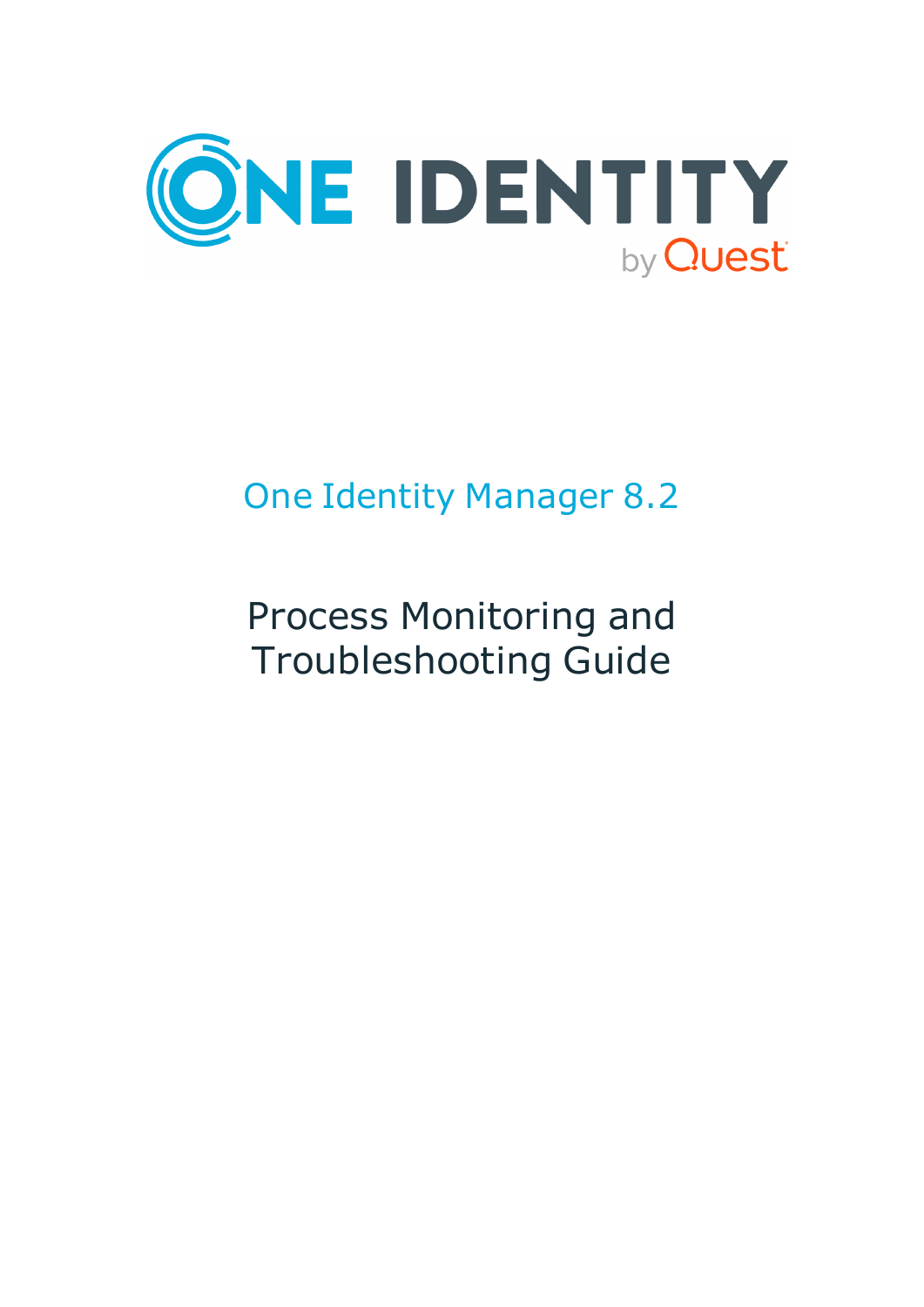#### **Copyright 2021 One Identity LLC.**

#### **ALL RIGHTS RESERVED.**

This guide contains proprietary information protected by copyright. The software described in this guide is furnished under a software license or nondisclosure agreement. This software may be used or copied only in accordance with the terms of the applicable agreement. No part of this guide may be reproduced or transmitted in any form or by any means, electronic or mechanical, including photocopying and recording for any purpose other than the purchaser's personal use without the written permission of One Identity LLC .

The information in this document is provided in connection with One Identity products. No license, express or implied, by estoppel or otherwise, to any intellectual property right is granted by this document or in connection with the sale of One Identity LLC products. EXCEPT AS SET FORTH IN THE TERMS AND CONDITIONS AS SPECIFIED IN THE LICENSE AGREEMENT FOR THIS PRODUCT, ONE IDENTITY ASSUMES NO LIABILITY WHATSOEVER AND DISCLAIMS ANY EXPRESS, IMPLIED OR STATUTORY WARRANTY RELATING TO ITS PRODUCTS INCLUDING, BUT NOT LIMITED TO, THE IMPLIED WARRANTY OF MERCHANTABILITY, FITNESS FOR A PARTICULAR PURPOSE, OR NON-INFRINGEMENT. IN NO EVENT SHALL ONE IDENTITY BE LIABLE FOR ANY DIRECT, INDIRECT, CONSEQUENTIAL, PUNITIVE, SPECIAL OR INCIDENTAL DAMAGES (INCLUDING, WITHOUT LIMITATION, DAMAGES FOR LOSS OF PROFITS, BUSINESS INTERRUPTION OR LOSS OF INFORMATION) ARISING OUT OF THE USE OR INABILITY TO USE THIS DOCUMENT, EVEN IF ONE IDENTITY HAS BEEN ADVISED OF THE POSSIBILITY OF SUCH DAMAGES. One Identity makes no representations or warranties with respect to the accuracy or completeness of the contents of this document and reserves the right to make changes to specifications and product descriptions at any time without notice. One Identity does not make any commitment to update the information contained in this document.

If you have any questions regarding your potential use of this material, contact:

One Identity LLC. Attn: LEGAL Dept 4 Polaris Way Aliso Viejo, CA 92656

Refer to our Web site ([http://www.OneIdentity.com](http://www.oneidentity.com/)) for regional and international office information.

#### **Patents**

One Identity is proud of our advanced technology. Patents and pending patents may apply to this product. For the most current information about applicable patents for this product, please visit our website at [http://www.OneIdentity.com/legal/patents.aspx](http://www.oneidentity.com/legal/patents.aspx).

#### **Trademarks**

One Identity and the One Identity logo are trademarks and registered trademarks of One Identity LLC. in the U.S.A. and other countries. For a complete list of One Identity trademarks, please visit our website at [www.OneIdentity.com/legal](http://www.oneidentity.com/legal). All other trademarks are the property of their respective owners.

#### **Legend**

**WARNING: A WARNING icon highlights a potential risk of bodily injury or property damage, for which industry-standard safety precautions are advised. This icon is often associated with electrical hazards related to hardware.**

**CAUTION: A CAUTION icon indicates potential damage to hardware or loss of data if** A **instructions are not followed.**

One Identity Manager Process Monitoring and Troubleshooting Guide Updated - 24 November 2021, 10:37 Version - 8.2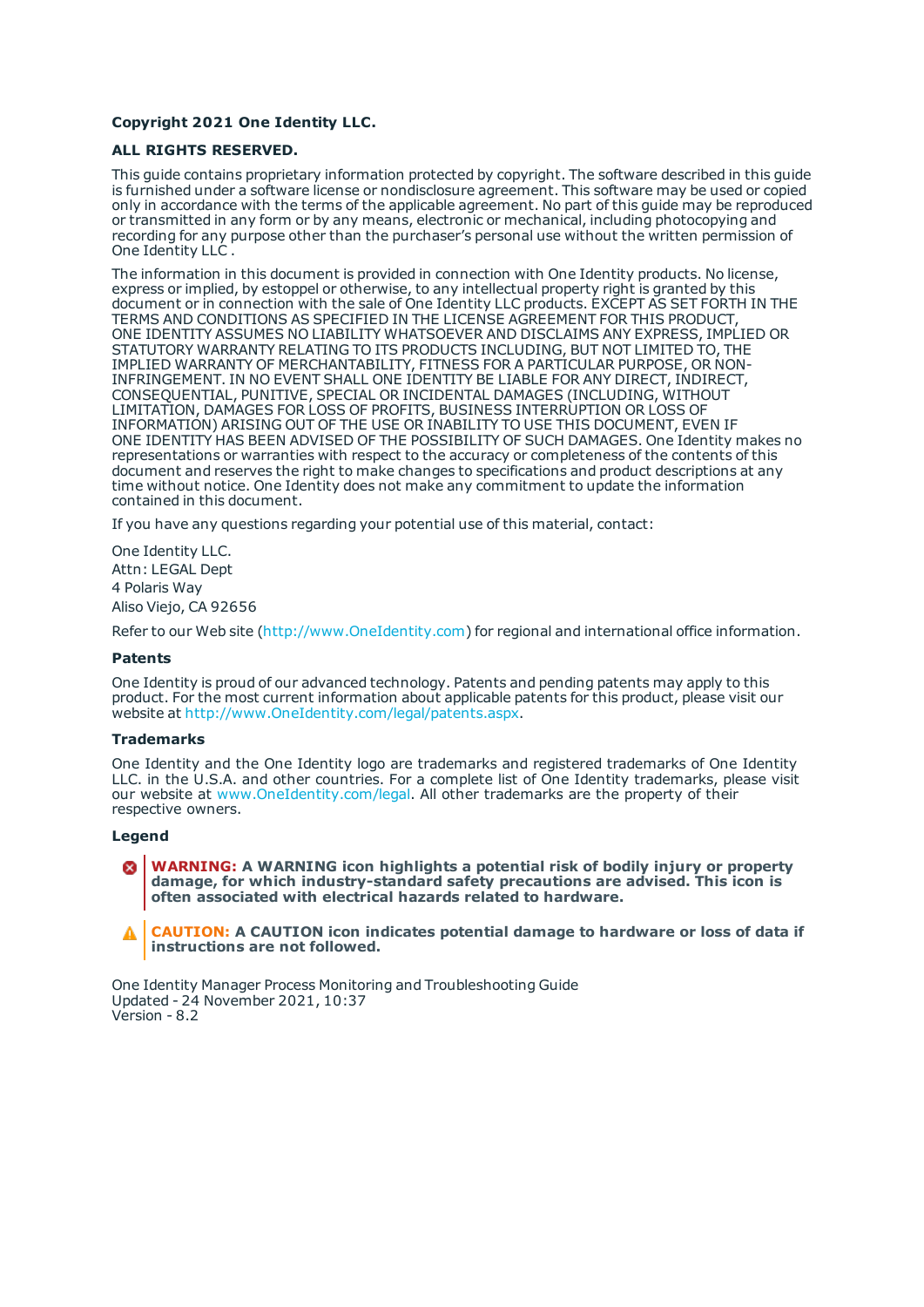# **Contents**

| Helpful keyboard shortcuts for working with Job Queue Info 11 |  |
|---------------------------------------------------------------|--|
|                                                               |  |
|                                                               |  |
|                                                               |  |
|                                                               |  |
|                                                               |  |
|                                                               |  |
|                                                               |  |
|                                                               |  |
|                                                               |  |
|                                                               |  |
|                                                               |  |
|                                                               |  |
|                                                               |  |
|                                                               |  |
| Support for error localization in One Identity Manager 25     |  |
|                                                               |  |
|                                                               |  |
|                                                               |  |
|                                                               |  |
|                                                               |  |
|                                                               |  |
|                                                               |  |



One Identity Manager 8.2 Process Monitoring and Troubleshooting Guide  $\begin{vmatrix} 3 \end{vmatrix}$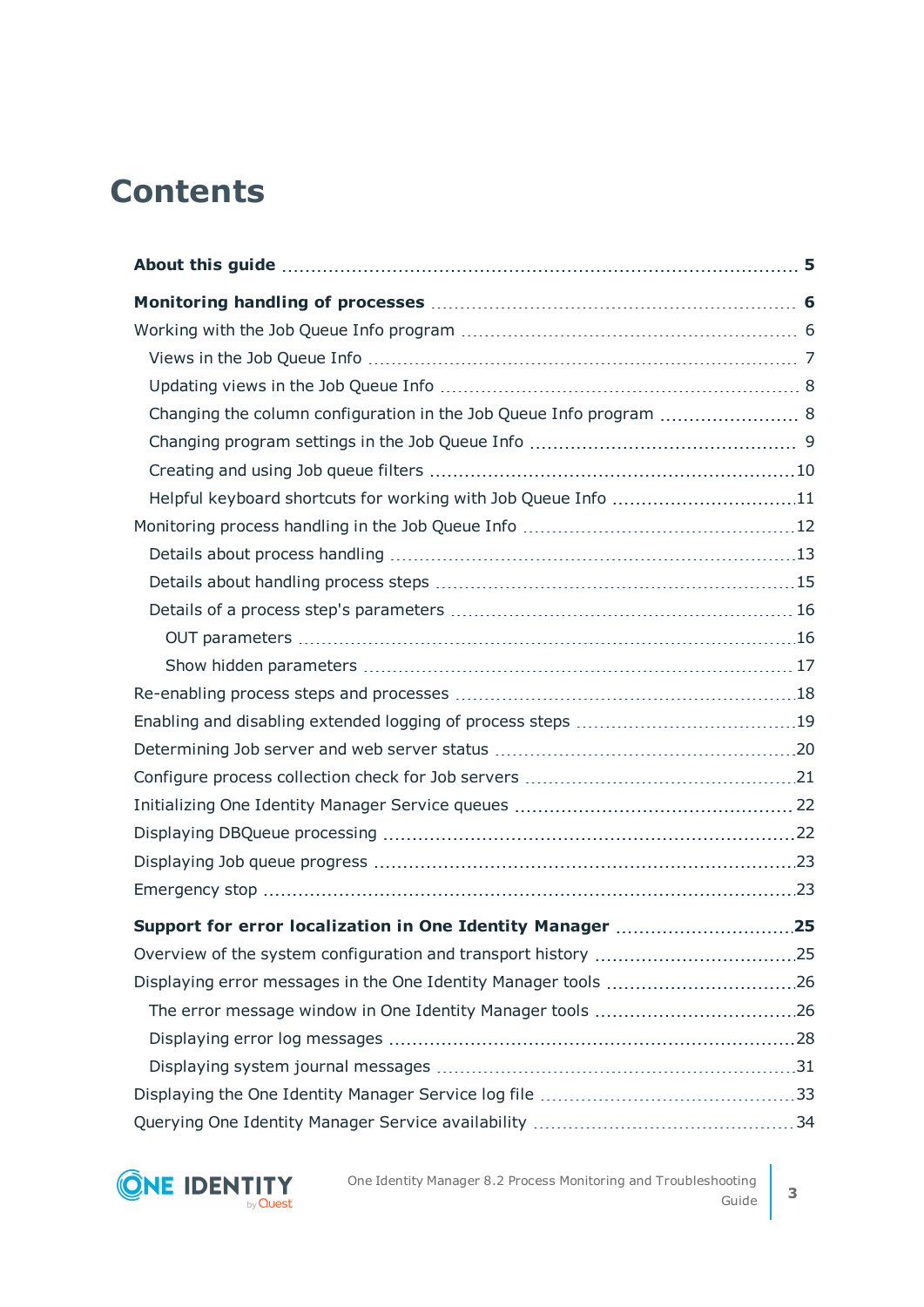| Configuring retention times of messages in the system journal  40                  |    |
|------------------------------------------------------------------------------------|----|
|                                                                                    |    |
|                                                                                    |    |
| Logging information about OAuth 2.0/OpenID Connect authentication 42               |    |
|                                                                                    |    |
|                                                                                    |    |
|                                                                                    |    |
| Prerequisites for displaying the One Identity Manager Service log file 47          |    |
|                                                                                    |    |
| Authentication method for displaying the One Identity Manager Service log file  49 |    |
|                                                                                    |    |
|                                                                                    |    |
| Outputting custom messages in the One Identity Manager Service log file 51         |    |
| Logging One Identity Manager Service messages in the event view  52                |    |
|                                                                                    |    |
|                                                                                    |    |
| Output of extended return values from individual process components 54             |    |
| Configuring notification behavior for DBQueue Processor initialization             | 55 |
|                                                                                    |    |
| Appendix: One Identity Manager configuration files 57                              |    |
|                                                                                    |    |
|                                                                                    |    |
|                                                                                    |    |
|                                                                                    |    |
|                                                                                    |    |
|                                                                                    |    |

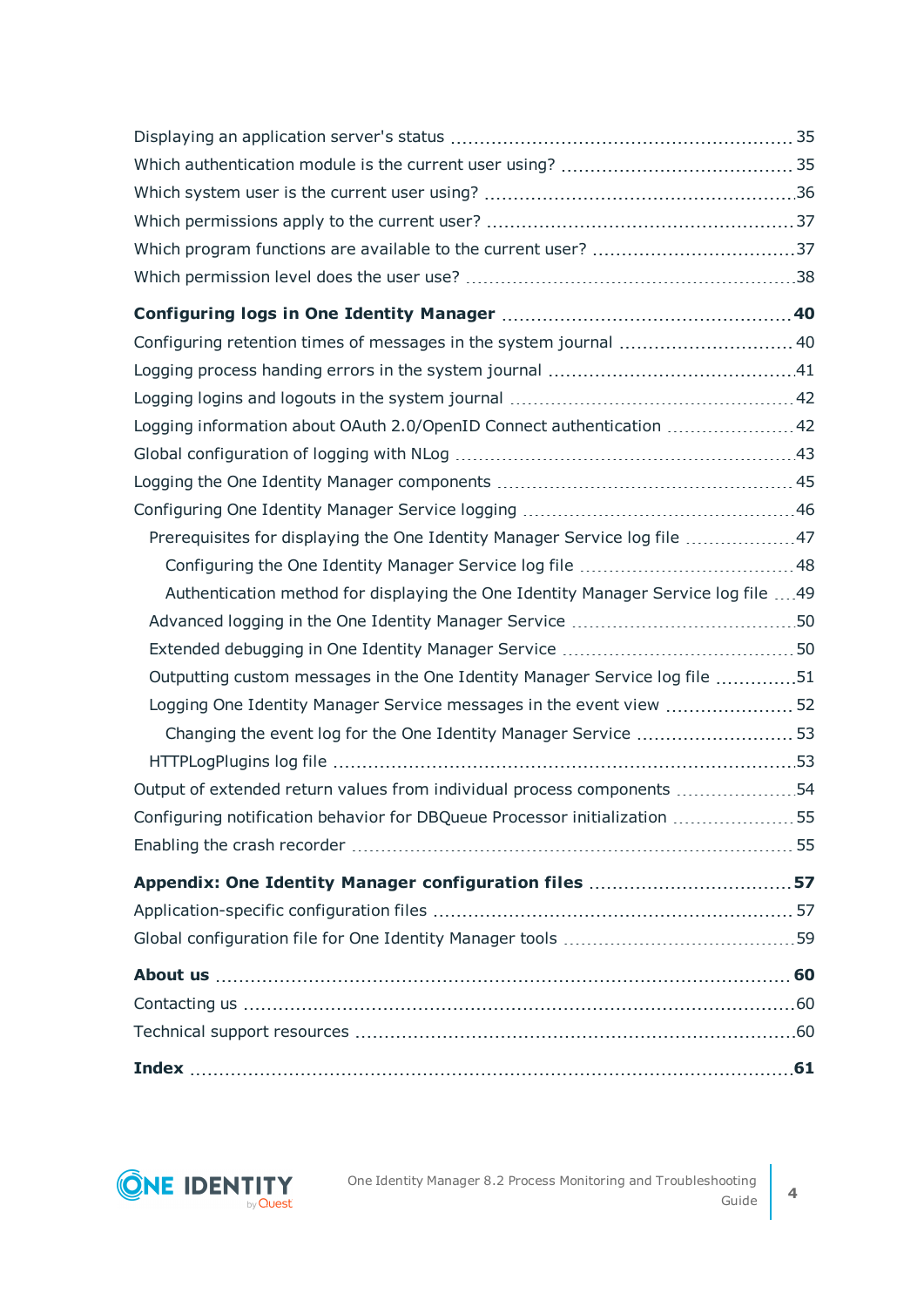# **About this guide**

<span id="page-4-0"></span>One Identity Manager describes the various methods of monitoring processing and of localizing errors in *One Identity Manager Process Monitoring and Troubleshooting Guide*. It also explains advanced log configuration in One Identity Manager.

It is assumed that you understand the concept and the architecture of One Identity Manager. It is also assumed that you are thoroughly familiar with the One Identity Manager tools.

You can find additional notes about error localization and troubleshooting in the other One Identity Manager guides.

### **Available documentation**

You can access One Identity Manager documentation in the Manager and in the Designer by selecting the **Help** > **Search** menu item. The online version of One Identity Manager documentation is available in the Support portal under Technical [Documentation](https://support.oneidentity.com/identity-manager/technical-documents). You will find videos with additional information at [www.YouTube.com/OneIdentity.](http://www.youtube.com/OneIdentity)

### **Detailed information about this topic**

- [Monitoring](#page-5-0) handling of processes on page 6
- Support for error [localization](#page-24-0) in One Identity Manager on page 25
- [Configuring](#page-39-0) logs in One Identity Manager on page 40

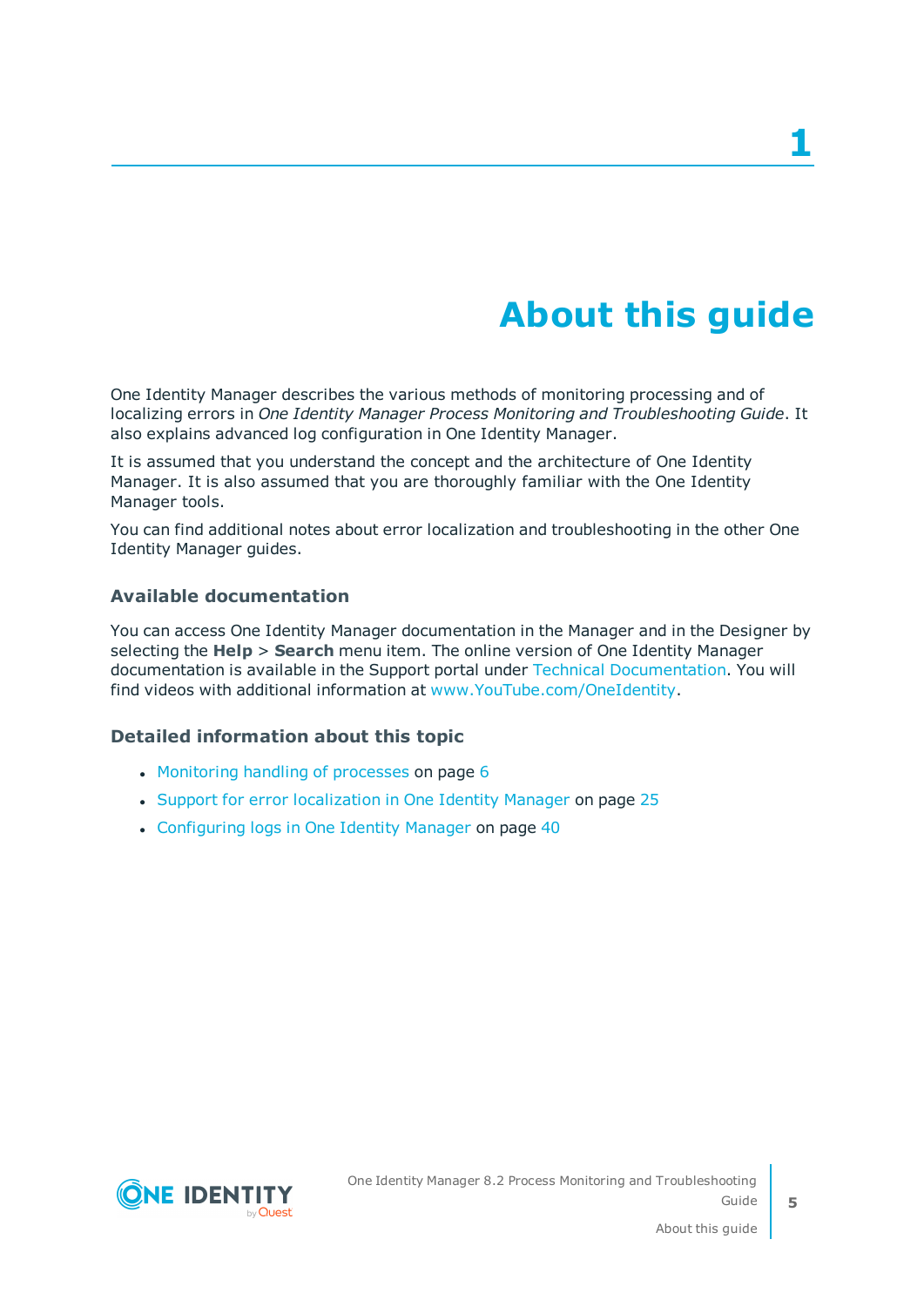# <span id="page-5-0"></span>**Monitoring handling of processes**

The Job Queue Info program helps you check the current status of the services running in the One Identity Manager network. It enables a detailed and comprehensive overview of the requests in the Job queue and various One Identity Manager Service requests on the servers. This program makes it easier to work with processes, supplies status information during run-time and allows errors to be quickly recognized and debugged.

### **Detailed information about this topic**

- [Monitoring](#page-11-0) process handling in the Job Queue Info on page 12
- Details about process [handling](#page-12-0) on page 13
- Details about [handling](#page-14-0) process steps on page 15
- $\bullet$  Details of a process step's [parameters](#page-15-0) on page 16
- $\cdot$  [Re-enabling](#page-17-0) process steps and processes on page 18
- Enabling and disabling [extended](#page-18-0) logging of process steps on page 19
- [Determining](#page-19-0) Job server and web server status on page 20
- [Configure](#page-20-0) process collection check for Job servers on page 21
- Displaying DBQueue [processing](#page-21-1) on page 22
- [Displaying](#page-22-0) Job queue progress on page 23
- [Emergency](#page-22-1) stop on page 23

## <span id="page-5-1"></span>**Working with the Job Queue Info program**

The Job Queue Info program has several views for the layout of processes and process steps in the Job queue. In the Job Queue Info program, you can:

- Monitor handling of Job queue processes.
- Monitor processing of the DBQueue.



One Identity Manager 8.2 Process Monitoring and Troubleshooting Guide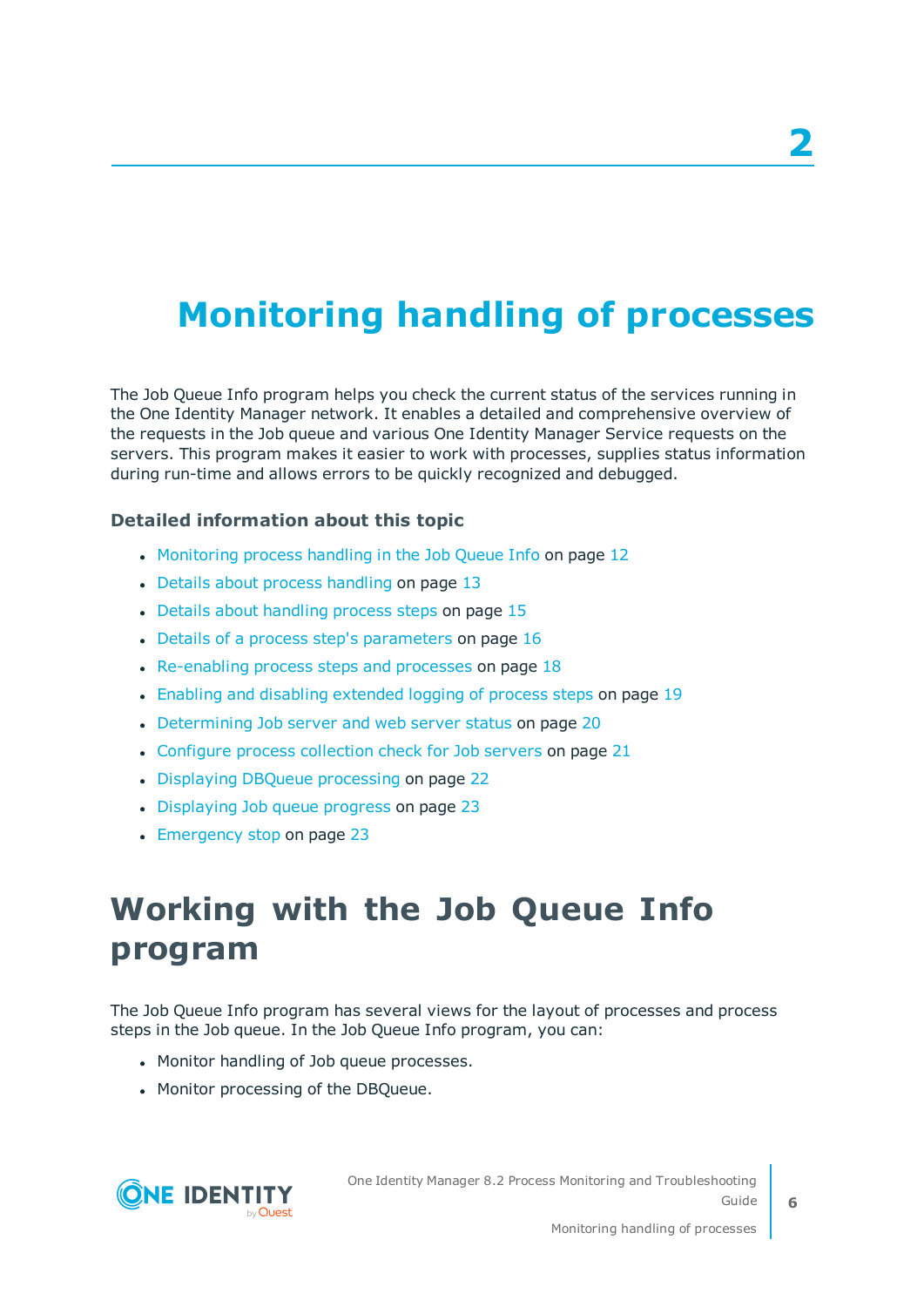- Monitor the status of the Job server and web server.
- Display the One Identity Manager Service log file.
- Display the system journal.

Some of the functions in Job Queue Info, for example certain menu items or key combinations, can only be used if the current user has the corresponding program functionality. For more information about controlling permissions with program functions, see the *One Identity Manager Authorization and Authentication Guide*.

### <span id="page-6-0"></span>**Views in the Job Queue Info**

The Job Queue Info has several views for displaying and editing processes and process steps in the Job queue.

| <b>View</b>            | <b>Description</b>                                                                                                                                                                                                                                                                                                                                                                                                                           |
|------------------------|----------------------------------------------------------------------------------------------------------------------------------------------------------------------------------------------------------------------------------------------------------------------------------------------------------------------------------------------------------------------------------------------------------------------------------------------|
| Job queue              | This view shows the contents of the Job queue grouped by processes. In the<br>first level of the hierarchy, all the processes are shown with a process<br>count. If a process node is opened, all the processes are shown with start<br>times. The complete process with its hierarchy is displayed under a process<br>node. Each process step contains its success and failure branches as sub<br>elements.                                 |
| Job server             | This view shows the Job queue contents sorted by executing servers. At the<br>first hierarchy level, all Job servers are displayed, with their counts of the<br>different processes, that exist in the Job queue for the Job server. If a Job<br>server node is opened, the process tasks are listed and the number of<br>process step per process task is shown. The process steps are listed by<br>start time under the process task node. |
| Process<br>History     | The view show processes that are already finished. The flow of process<br>handling is displayed in the order of the processes. You can limit the list of<br>processes in the process history to only processes with errors in the<br>program settings. If you select a failed process step, the entire error<br>message is shown in a tooltip.                                                                                               |
| <b>Base</b><br>objects | The process history entries and the current Job queue entries are<br>summarized here in this view for the object being processed. If an error<br>occurs during processing and the process handling is stopped (Frozen or<br><b>Overlimit</b> status), you can analyze the previous processing sequence in<br>this view. Once all processes have been successfully handled for this object<br>the error messages are removed from the view.   |
| Process                | This view gives an overview of how process steps are linked within a<br>process. In this way, the handling sequence of individual process steps for<br>large processes can be monitored better. After selecting a process, all its                                                                                                                                                                                                           |

### **Table 1: Job Queue Info views**

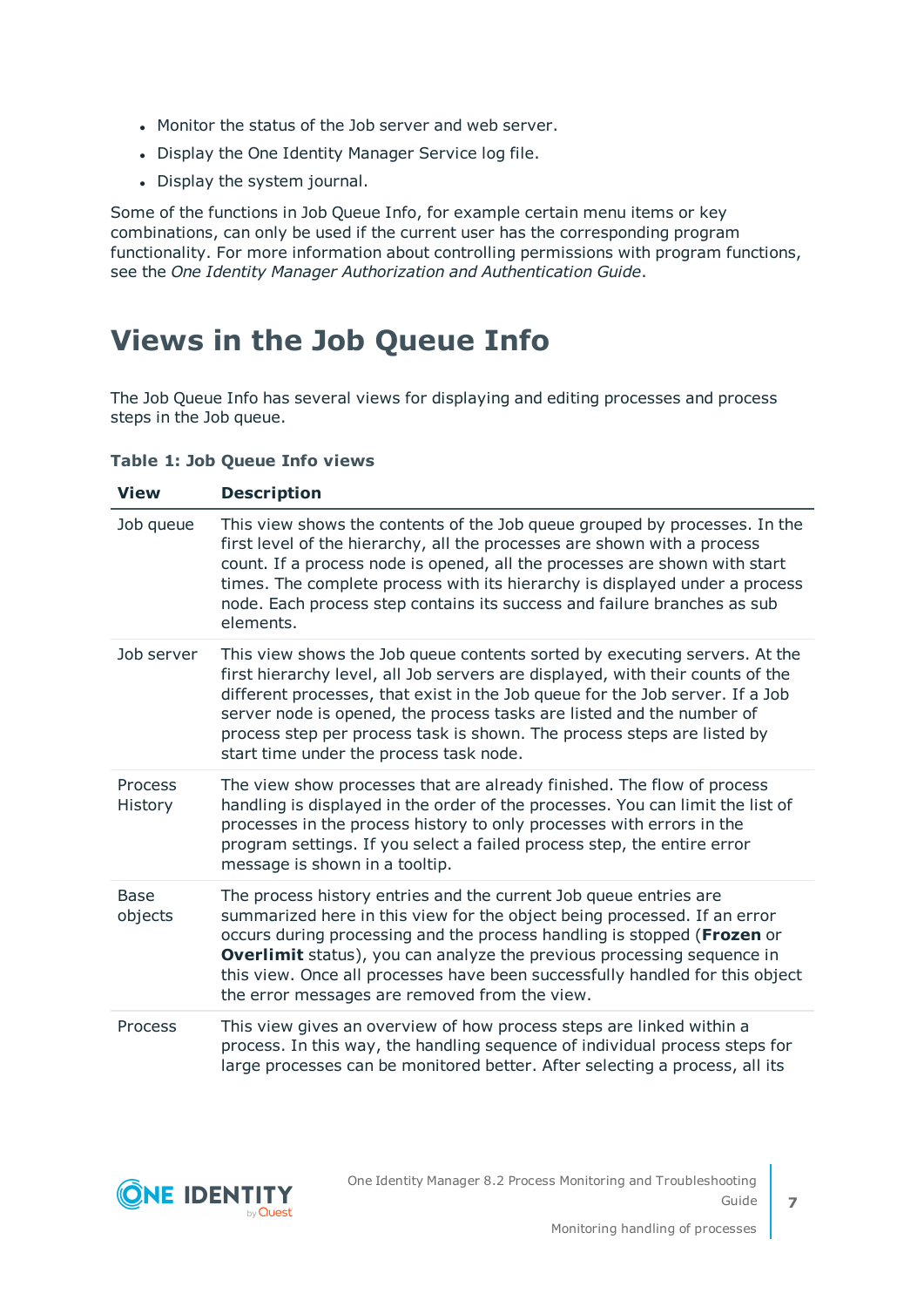| <b>View</b>            | <b>Description</b>                                                                                                                                                                                                                                                                                                 |
|------------------------|--------------------------------------------------------------------------------------------------------------------------------------------------------------------------------------------------------------------------------------------------------------------------------------------------------------------|
|                        | process steps are displayed.                                                                                                                                                                                                                                                                                       |
| <b>Process</b><br>step | In this view detailed information is displayed for each process step. The<br>view shows the data structure for a process step at compilation time. After<br>selecting a process step, specific information from the Job queue is mapped<br>as well as each parameter of the selected process step with its values. |
|                        | Parameters After selecting a process step, the passing parameters of the process step<br>are displayed with their names and their values. If the selected node does<br>not represent a process step, the parameter view is cleared.                                                                                |
| Affected<br>objects    | This view shows all objects that are affected by a process step.                                                                                                                                                                                                                                                   |
| Progress               | This view displays the number of entries in the Job queue is queried. The<br>current value is represented by a number and inserted, at the same time,<br>into a bar graph. The process step progress state is shown in different<br>colors.                                                                        |
| Server<br>state        | This view gives you a faster overview of all the Job servers and Web<br>servers available in the network.                                                                                                                                                                                                          |
| <b>DBQueue</b>         | Calculation tasks in the DBQueue used for DBQueue Processor processing<br>are displayed in this view. The number, sort order and name of the queued<br>requests are displayed.                                                                                                                                     |
| System<br>journal      | Displays entries in the system journal.                                                                                                                                                                                                                                                                            |

### <span id="page-7-0"></span>**Updating views in the Job Queue Info**

To update the views in the Job Queue Info, choose **F5**. If the view focus is on a base object then the whole display is updated and the hierarchy tree is closed. This update refreshes the contents of all views.This update also refreshes the contents of other views.

The views can only ever display a snap-shot of the queue because the contents of the Job queue is continually changing. Therefore, when a node is opened or the view is updated, the necessary information may have already been deleted from the Job queue. If this is the case, the corresponding entry in the hierarchical display is deleted or the corresponding element is not shown.

### <span id="page-7-1"></span>**Changing the column configuration in the Job Queue Info program**

In some of the program views, you can specify which columns are to be displayed.



One Identity Manager 8.2 Process Monitoring and Troubleshooting Guide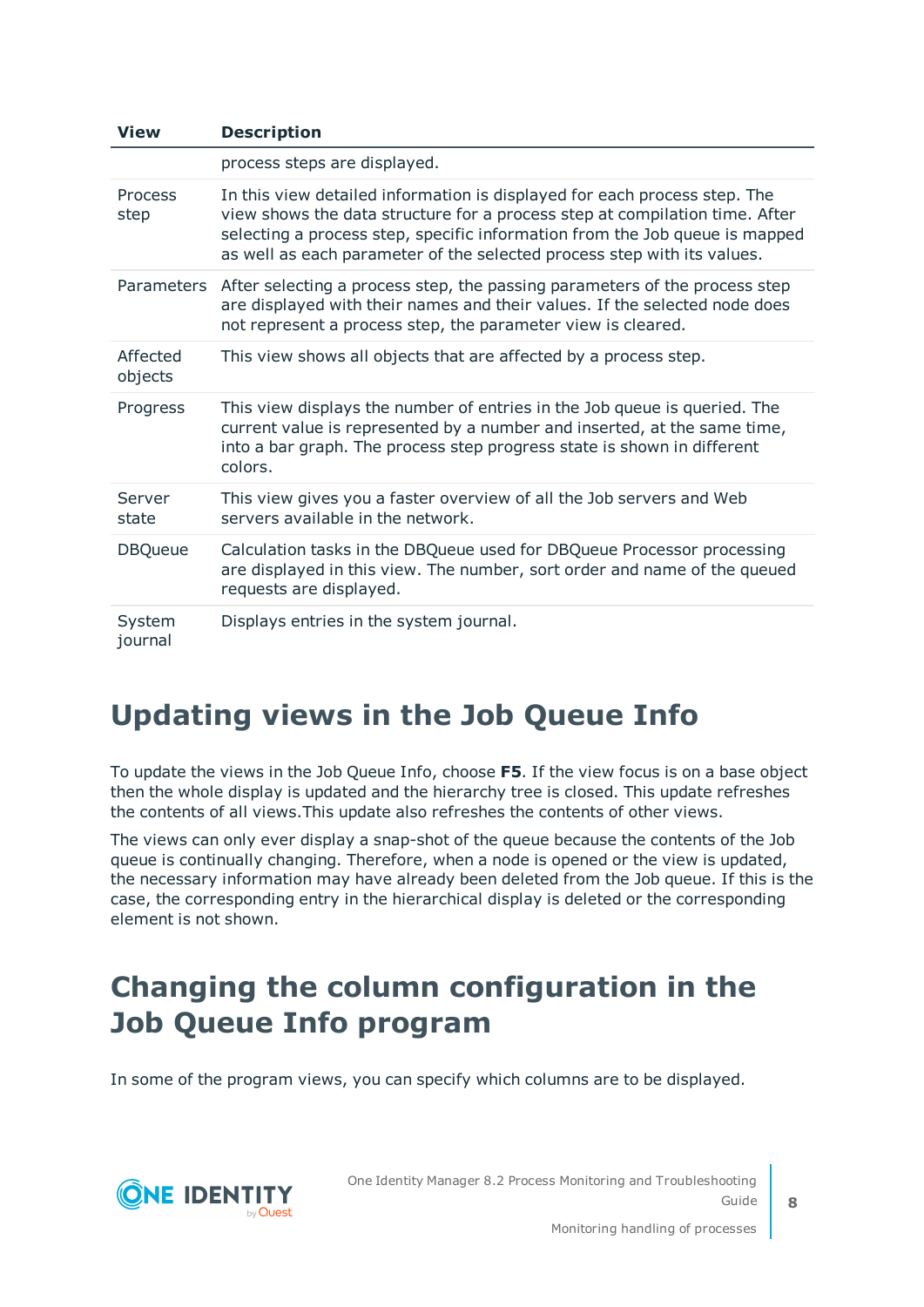### *To specify which columns to display*

<sup>l</sup> Select a node in the hierarchical display and select **Configure columns** from the context menu.

Select the columns you want to display by moving through the list and accepting with the arrow buttons, then change the order in which they are displayed.

### *To change the width of the columns on display*

- Double-click a column boundary to optimize the column width.
- **.** Use **Shift + double-click** for a column boundary to optimize the width of all columns.

### <span id="page-8-0"></span>**Changing program settings in the Job Queue Info**

The Job Queue Info's general configuration settings are defined in the Manager.exe.config configuration file. Valid global configuration settings can also be defined through the Global.cfg global configuration file in One Identity Manager's own format. The configuration files are stored in the program directory. For more [information,](#page-56-0) see One Identity Manager [configuration](#page-56-0) files on page 57.

#### *To change the program settings*

<sup>l</sup> In the Job Queue Info, select the **Database > Settings** menu.

You can find the program settings for the user configuration in the One Identity Manager database.

### **Language settings**

- <sup>l</sup> **Language**: Language used for formatting data, such as date formats, time formats, and number formats.
- <sup>l</sup> **Other user interface language**:Language for the user interface. The initial program login uses the system language for the user interface. Changes to the language settings take effect after the program has been restarted.The language is set globally for all One Identity Manager programs, which means the language setting does not have to be configured for each program individually.

### **Database queries**

- **Result limit**: Number of entries to load and display for processes or process steps.
- <sup>l</sup> **Polling interval**: Number of seconds between queries. The views are updated at the end of every interval. If the value is **0**, the views are not updated. In this case, use **F5** to update.

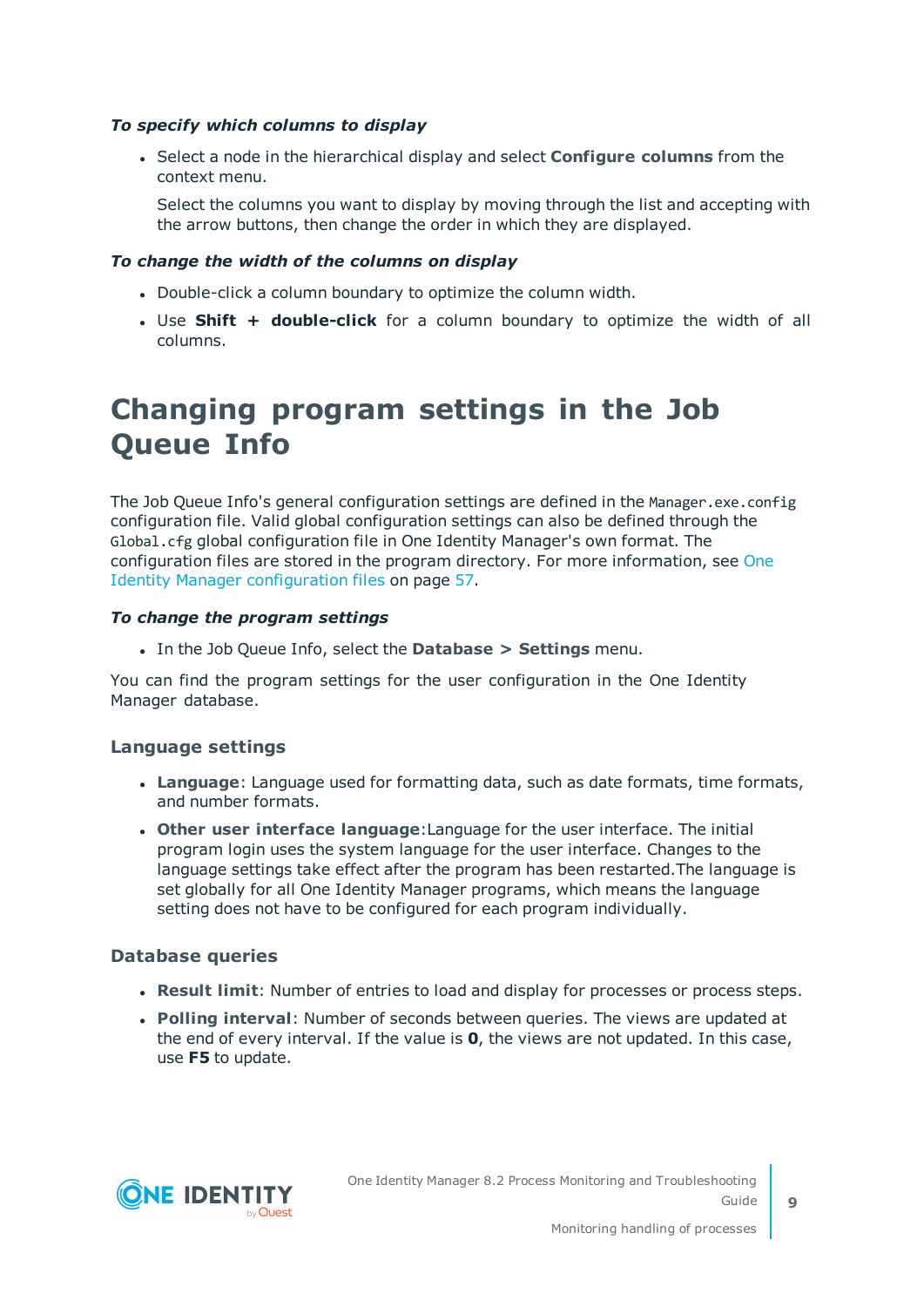### **Server state**

- <sup>l</sup> **Job servers HTTP port**: HTTP port at which the One Identity Manager Service operates for polling the server state of the Job server. The default value is port **1880**.
- <sup>l</sup> **Status query timeout (s)**: Maximum duration of a status query. Job servers that do not respond within this time limit are considered unavailable.

### **Process history**

<sup>l</sup> **Only show processes with errors**: Limits the process history display to processes with errors. The setting does not effect how the process history is recorded, only how it is displayed.

### <span id="page-9-0"></span>**Creating and using Job queue filters**

Use filters if you frequently run specific search queries in the Job queue (JobQueue table). You can create your own (private) filters or public filters.

NOTE: To create, edit, and delete public filters, the user requires the **Option to define, modify, and delete public filters.** program function. (Common\_PublicFilterDefine).

#### *To create Job Queue Info filters*

- 1. In the Job Queue Info, select the **Filter > Define filter** menu item.
- 2. In the **Define a filter** dialog, in the **Filter method** pane, select your preferred filter method. Custom filters allow you to run the following searches:
	- **. Wildcard:** Search for a string using wildcards.
	- **. SQL:** Search for entries with a SQL condition.
- 3. In the **Filter parameter** pane, define the search pattern.
	- <sup>l</sup> Enter the search pattern for the **Wildcard** filter method. You can use \* as a wildcard in the search pattern.

#### **Example:**

Pattern\* - searches for all entries whose display value starts with the Pattern string

\*Pattern - searches for all entries whose display value ends with the Pattern string

\*Pattern\* - searches for all entries whose display value contains the Pattern string



One Identity Manager 8.2 Process Monitoring and Troubleshooting Guide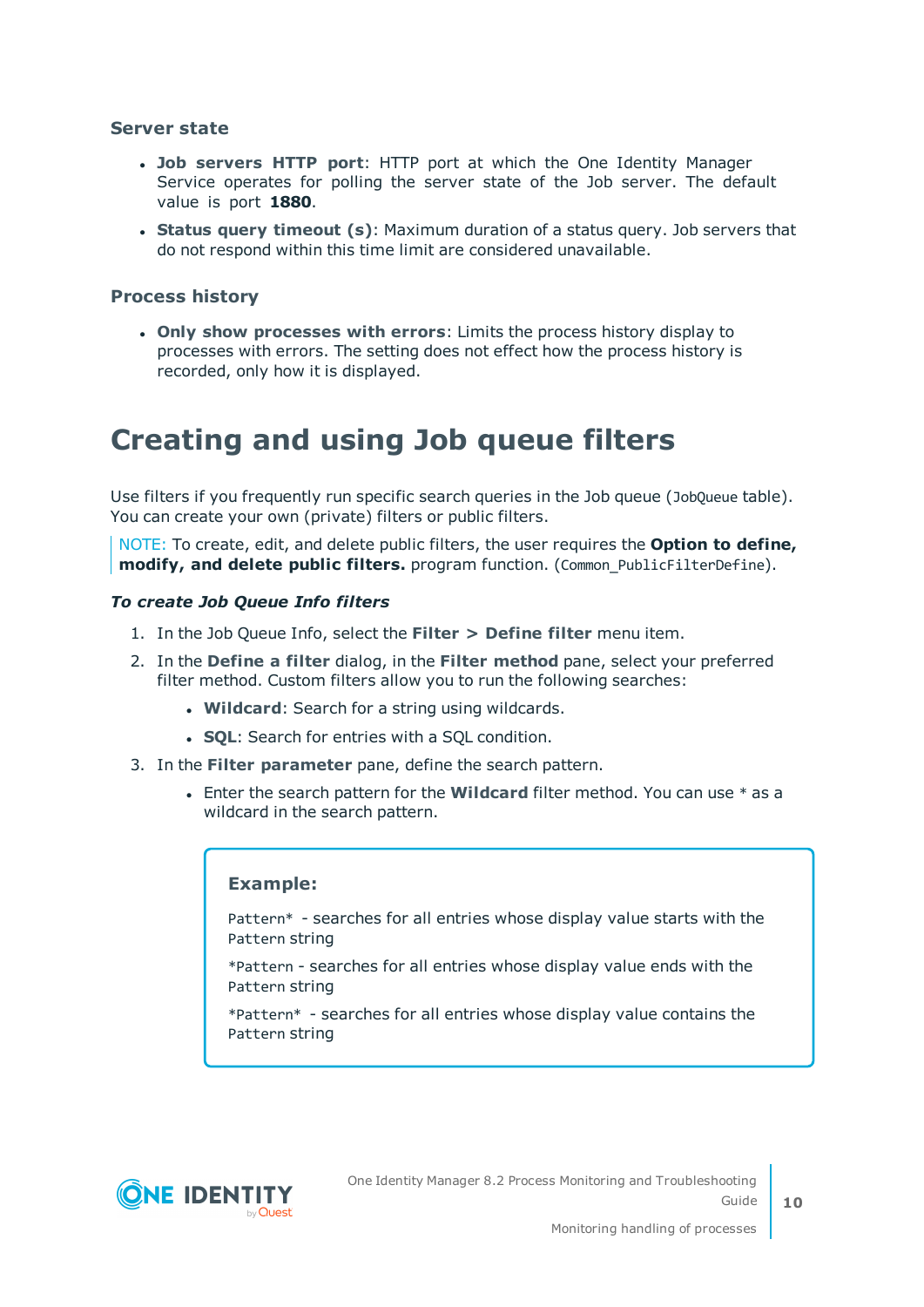Pattern - searches for all entries whose display value matches the Pattern string

- **Enter a condition for the SQL** filter method. Enter the condition as a valid database query WHERE clause. You can enter the database queries as a SQL query directly or compile the database queries with a wizard. Use the **Expert view** or **Simple view** button to switch to the appropriate view.
- 4. To save the filter, enter a name and a description for the search filter in the **Save filter** pane and click **Save**.
- 5. (Optional) To make the filer available to all users
	- a. Click **Publish**.
	- b. Confirm the security prompt with **Yes**.
- 6. To apply a filter, click **Filter**.

### *To use a saved filter in the Job Queue Info*

- 1. In the Job Queue Info, select the **Filter > Define filter** menu item**.**
- 2. Double-click the search filter in the **Saved filters** pane.
- 3. Click **Filter**.

### *To publish a saved filter in the Job Queue Info*

- 1. In the Job Queue Info, select the **Filter > Define filter** menu item**.**
- 2. Double-click the search filter in the **Saved filters** section.
- <span id="page-10-0"></span>3. Click **Publish**.

### **Helpful keyboard shortcuts for working with Job Queue Info**

The following keyboard shortcuts are helpful for the daily work with Job Queue Info. Some of the keyboard shortcuts are available only if the logged-in user has the corresponding program functionality.

#### **Table 2: Shortcuts in Job Queue Info**

| <b>Shortcut</b>                 | <b>Usage</b>                |
|---------------------------------|-----------------------------|
| F5                              | Reload the data.            |
| Shift + Select or Ctrl + Select | Multi-select process steps. |

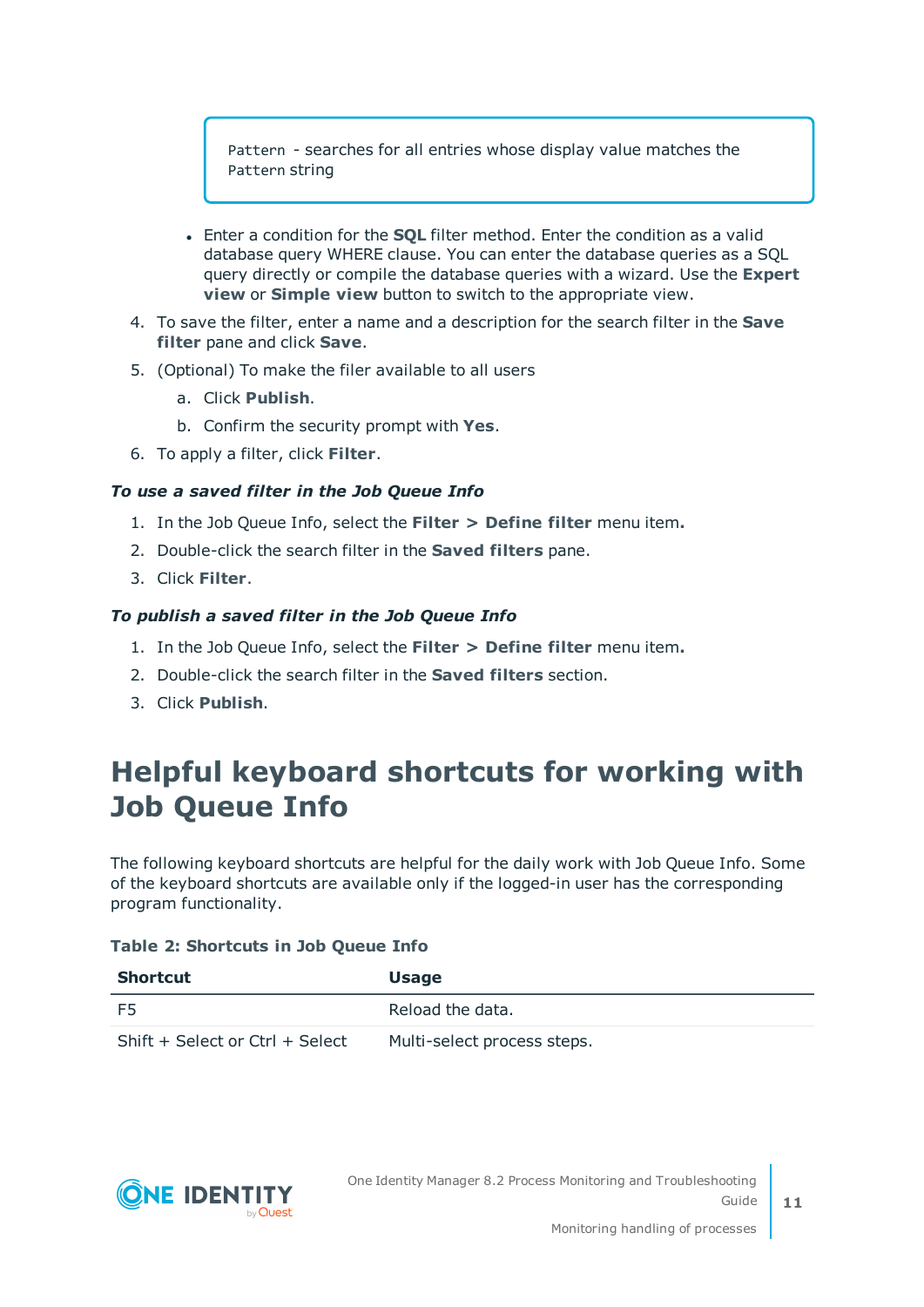| <b>Shortcut</b>    | <b>Usage</b>                                     |
|--------------------|--------------------------------------------------|
| $Ctrl + F2$        | Mark individual process steps with a bookmark.   |
| $F2$ or Shift + F2 | Switch between the marked process steps.         |
| $Ctrl + C$         | Copy selected data to the clipboard.             |
| $Ctrl + T$         | Set new start time for a process step.           |
| $Ctrl + R$         | Change the number of retries for a process step. |
| $Ctrl + S$         | Reset start time of a process step.              |
| $Ctrl + P$         | Increase the priority of a process step.         |

## <span id="page-11-0"></span>**Monitoring process handling in the Job Queue Info**

You can allow monitoring of individual processes. The process information is updated regularly. The progress of a process step is displayed in the font color.

### *To monitor process information*

<sup>l</sup> In the Job Queue Info, in the **Job queue** view or the **Base objects** view, select a process and select the **Monitor process** context menu entry.

The process information is updated regularly.

#### TIP:

<sup>l</sup> To monitor the entire Job queue, select the **Monitor job queue** context menu item in the **Job queue** view.

The context menu entry is only available if the logged-in user has the **Option to monitor the Job queue in Job Queue Info** (JobQueue\_Monitor) program function.

<sup>l</sup> To display the objects affected by a process step, use the **Affected objects** view.

#### **Table 3: Job queue display - meaning of the colors**

| Color       | <b>Meaning</b>                                | <b>Progress</b><br>state |
|-------------|-----------------------------------------------|--------------------------|
|             | Orange This process step is being processed.  | Processing               |
| Yellow      | This process step is loaded for processing.   | Loaded                   |
| Green       | This process step is ready for processing.    | True                     |
| <b>Blue</b> | This process step has already been processed. | Finished                 |



**12**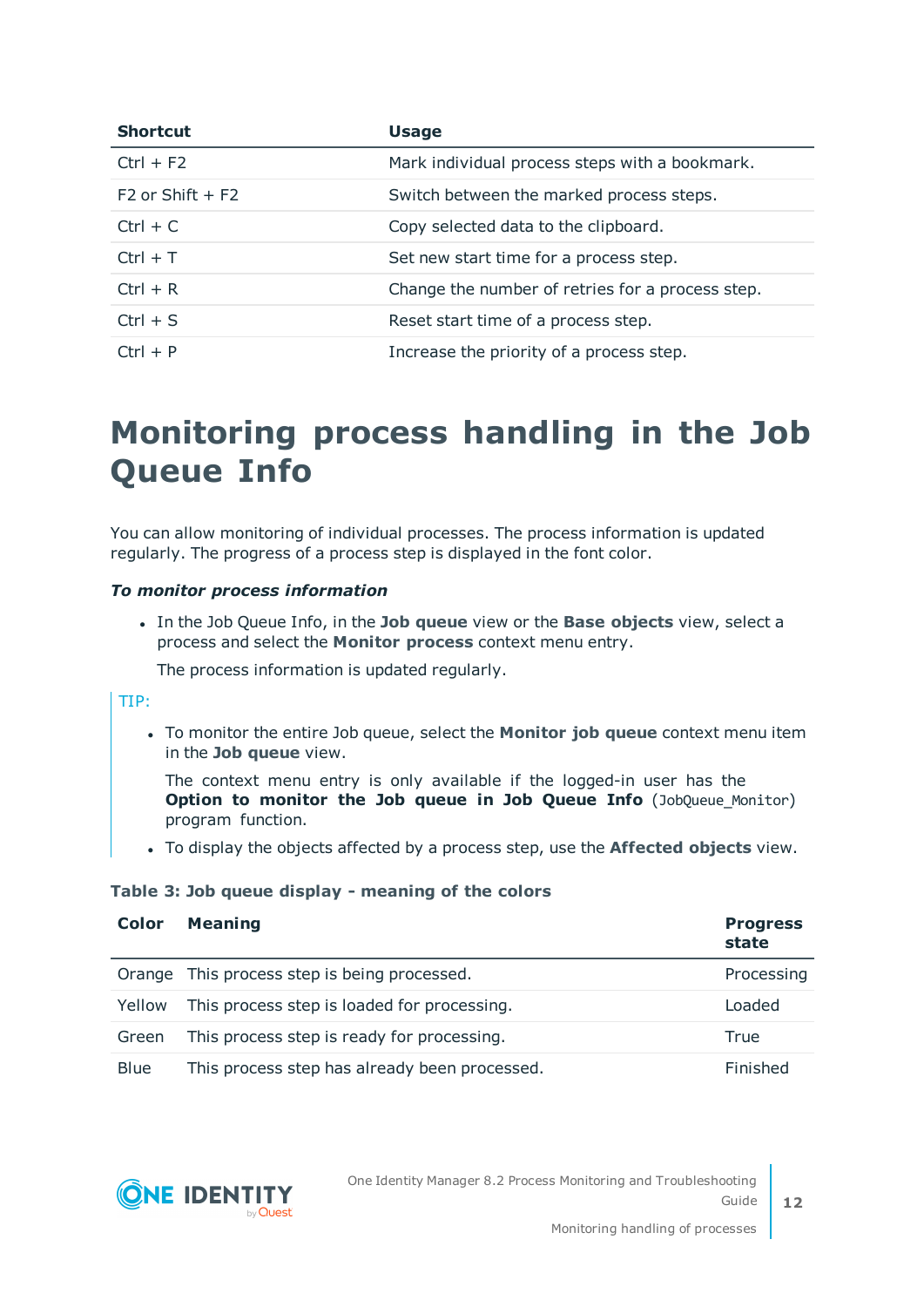| <b>Color</b>    | <b>Meaning</b>                                                                                                                                                                                            | <b>Progress</b><br>state |
|-----------------|-----------------------------------------------------------------------------------------------------------------------------------------------------------------------------------------------------------|--------------------------|
| <b>Black</b>    | This process step is not ready for processing.                                                                                                                                                            | False                    |
| Red             | The process step being dealt with cannot be processed. You can re-<br>enable process steps with Frozen status and therefore set them<br>again for processing. The error message is shown in a tooltip.    | Frozen                   |
| Purple          | The process step being dealt with cannot be processed. You can re-<br>enable process steps with Overlimit status and therefore set them<br>again for processing. The error message is shown in a tooltip. | Overlimit                |
| Light<br>purple | The process step cannot be found.                                                                                                                                                                         | Missing                  |

### **Related topics**

- $\cdot$  [Re-enabling](#page-17-0) process steps and processes on page 18
- [Initializing](#page-21-0) One Identity Manager Service queues on page 22
- Helpful [keyboard](#page-10-0) shortcuts for working with Job Queue Info on page 11

### <span id="page-12-0"></span>**Details about process handling**

This view gives an overview of how process steps are linked within a process. In this way, the handling sequence of individual process steps for large processes can be monitored better.

### *To display details of the process handling*

<sup>l</sup> In Job Queue Info, select a process and select the **View > Process** menu item.

All the process steps of the selected process are displayed.

The process step and its properties are displayed through a special control element. The process step name is displayed in the control's header. The progress state of the process step is clarified by the use of a color icon  $(\bullet)$ . All other entries represent the parameters for this process step. You can hide or show the parameter list by clicking on the  $\vee$  icons in the header of the control element.



**13**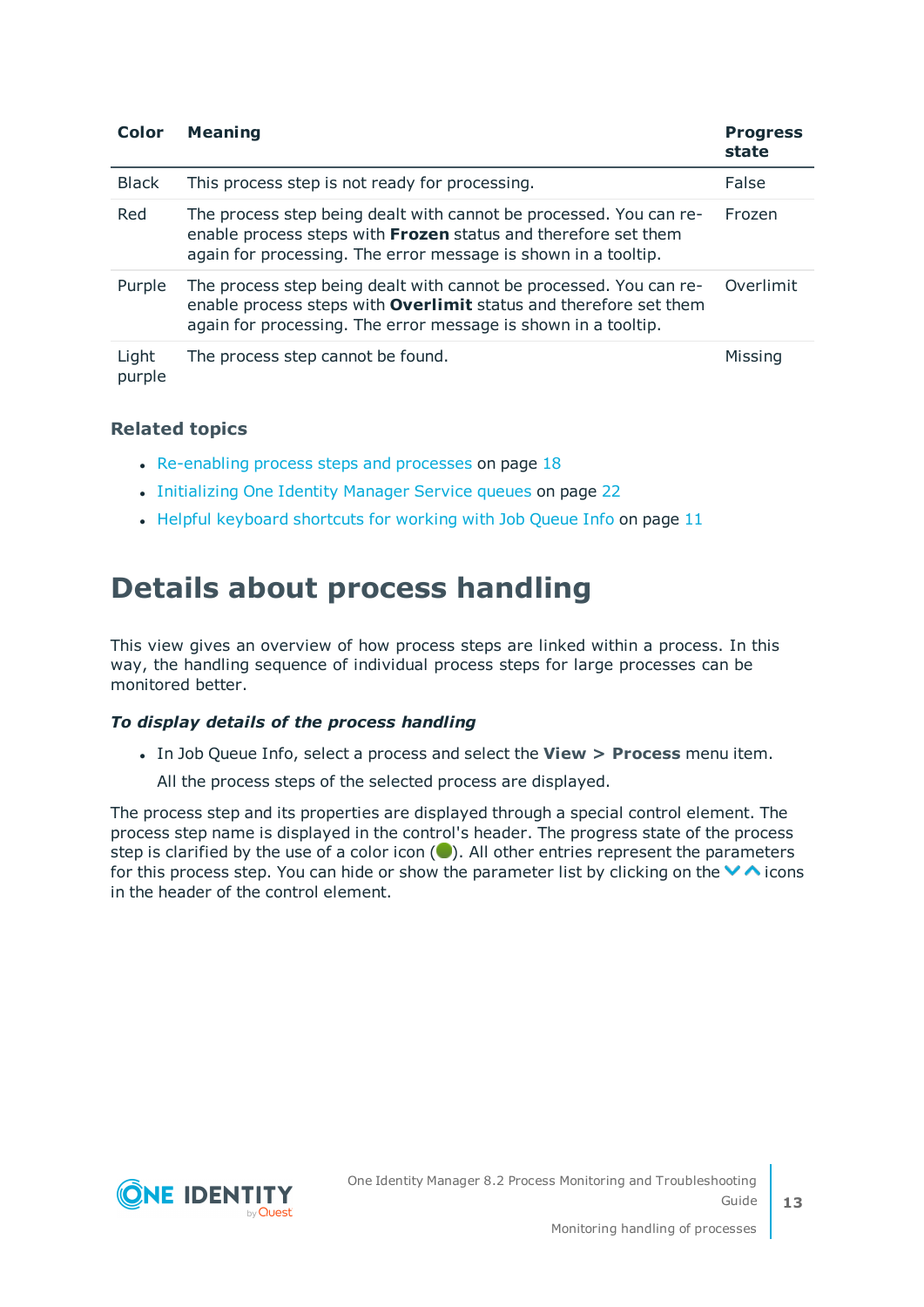### **Figure 1: The process view**

| <b>Run Synchronization</b>                                                                                                                                    |                                                                                                                                                                                                                                            |
|---------------------------------------------------------------------------------------------------------------------------------------------------------------|--------------------------------------------------------------------------------------------------------------------------------------------------------------------------------------------------------------------------------------------|
| StopTime<br>ConnectionProvider<br>ConnectionString<br>UID DPRProjectionStartInfo                                                                              | <hiddfn><br/>VI.DB.ViSqlFactory,VLDB<br/><hidden><br/>CCC-B37036109E33924692</hidden></hiddfn>                                                                                                                                             |
|                                                                                                                                                               |                                                                                                                                                                                                                                            |
|                                                                                                                                                               |                                                                                                                                                                                                                                            |
| <b>Fire PostSync</b>                                                                                                                                          |                                                                                                                                                                                                                                            |
| ConnectionProvider<br>ObjectType<br>ParamValue1<br>ParamName1<br><b>FventName</b><br>ConnectionString<br>ParamName2<br>WhereClause<br>StopTime<br>ParamValue2 | VI.DB.ViSqlFactory,VLDB<br>ADSDomain<br>CCC-B37036109E33924692<br>UID DPRProjectionStartInfo<br>PostSync<br><hidden><br/>UID SyncServer<br/>XObjectKey = N'<key><t<br><hidden><br/>8afb2d4a-34c9-4346-ad18-</hidden></t<br></key></hidden> |

Each control element entry has a tooltip.

The process step's tooltip displays the following information:

- Name of the running queue
- Name of the process component
- Name of the process task name
- Progress state
- Start time of the process step
- Error Message

A parameter's tooltip show the following information:

- Parameter name
- Parameter value

#### **Table 4: Displaying process's process steps - meaning of the colors**

| Color       | <b>Meaning</b>                                | <b>Progress state</b> |
|-------------|-----------------------------------------------|-----------------------|
|             | Orange This process step is being processed.  | Processing            |
| Yellow      | This process step is loaded for processing.   | Loaded                |
| Green       | This process step is ready for processing.    | True                  |
| <b>Blue</b> | This process step has already been processed. | Finished              |

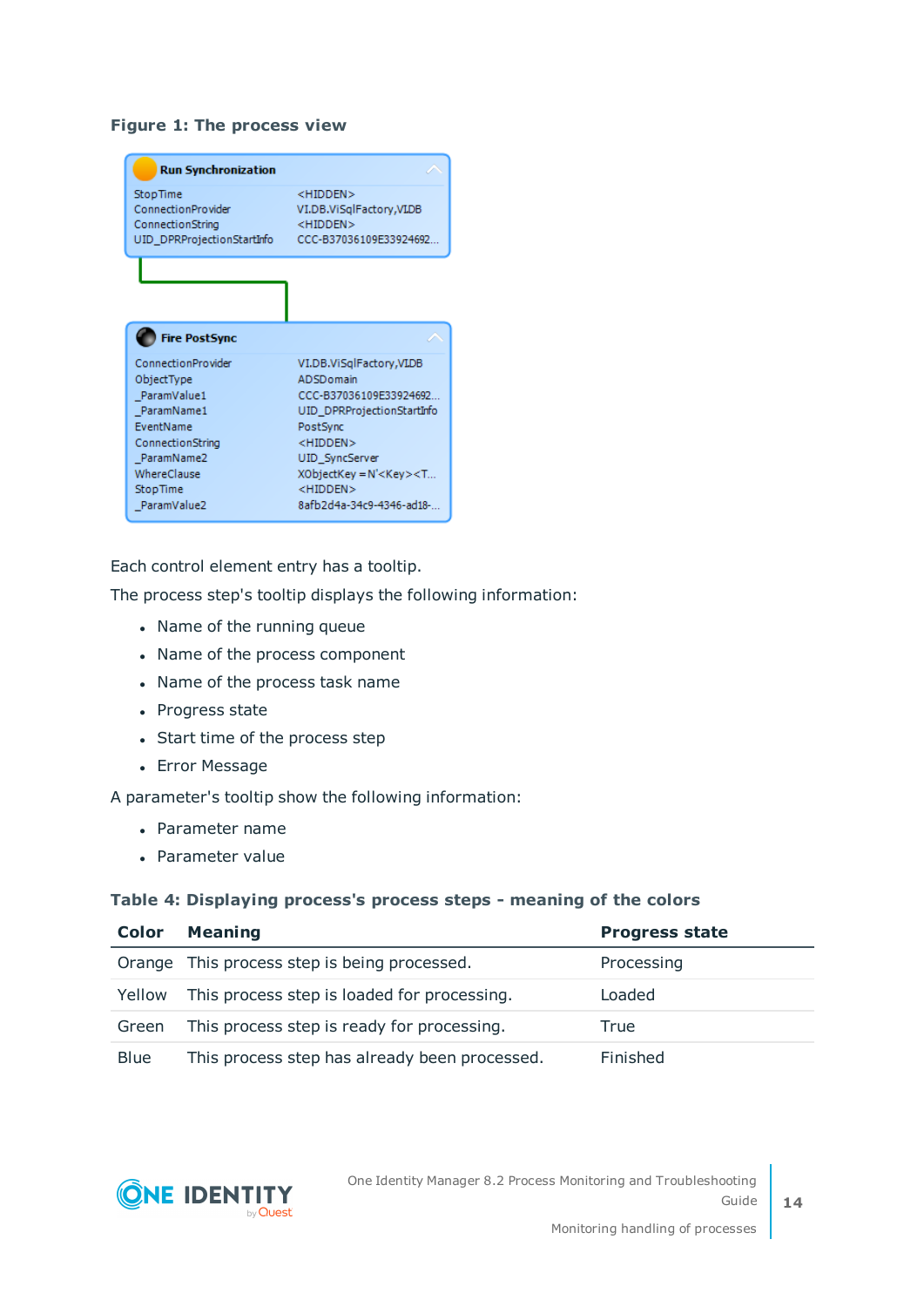| Color        | <b>Meaning</b>                                                                                                                                                                       | <b>Progress state</b>    |
|--------------|--------------------------------------------------------------------------------------------------------------------------------------------------------------------------------------|--------------------------|
| <b>Black</b> | This process step is not ready for processing.                                                                                                                                       | False                    |
| Red          | The process step being dealt with cannot be.<br>processed. You can re-enable process steps that<br>have Frozen or Overlimit status and therefore<br>queue them again for processing. | Frozen/Overlimit/unknown |

### <span id="page-14-0"></span>**Details about handling process steps**

In this view detailed information is displayed for each process step. The view shows the data structure for a process step at compilation time. After selecting a process step, specific information from the Job queue is mapped as well as each parameter of the selected process step with its values.

### *To display details of the process step handling*

<sup>l</sup> In Job Queue Info, select a process step and select the **View > Process step** menu.

### **Figure 2: Process step view**

| Process step                 |                                     |
|------------------------------|-------------------------------------|
| 瞷UID_Job                     | 0A4349C3-454A-46F7-BD32-0238629I    |
| <b>BasisObjectKey</b>        |                                     |
| <b>iii</b> ComponentAssembly | HandleObjectComponent               |
| ComponentClass               | VI.JobService.JobComponents.Hand    |
| <b>III</b> DeferOnError      | False                               |
| <b>  ErrorNotify</b>         | False                               |
| <b>非</b> ErrorMessages       |                                     |
| <b>  Execution Type</b>      | <b>INTERNAL</b>                     |
| 瞷<br>GenProcID               | 7BA8D4CF-568F-4EF0-8FBB-E01E587.    |
| <b>iiiiii</b> IgnoreErrors   | False                               |
| <b>III</b> IsRootJob         | True                                |
| III IsSplitOnly              | False                               |
| <b>非</b> IsToFreezeOnError   | False                               |
| <b>III</b> JobChainName      | Proc: vid InsertForHandleObject Obj |
| LimitationCount              | 0                                   |
| <b>III</b> MaxInstance       | 0                                   |
| MinutesToDefer               | 0                                   |
| <b>III</b> NotifyAddress     |                                     |
| WE NotifyAddressSuccess      |                                     |
| <b>III</b> NotifyBody        |                                     |
| <b>III</b> NotifyBodySucress |                                     |
|                              |                                     |

### **Table 5: Process step view - meaning of icons**

#### **Icon Meaning**

訚 Selection of a process step and its parameters.

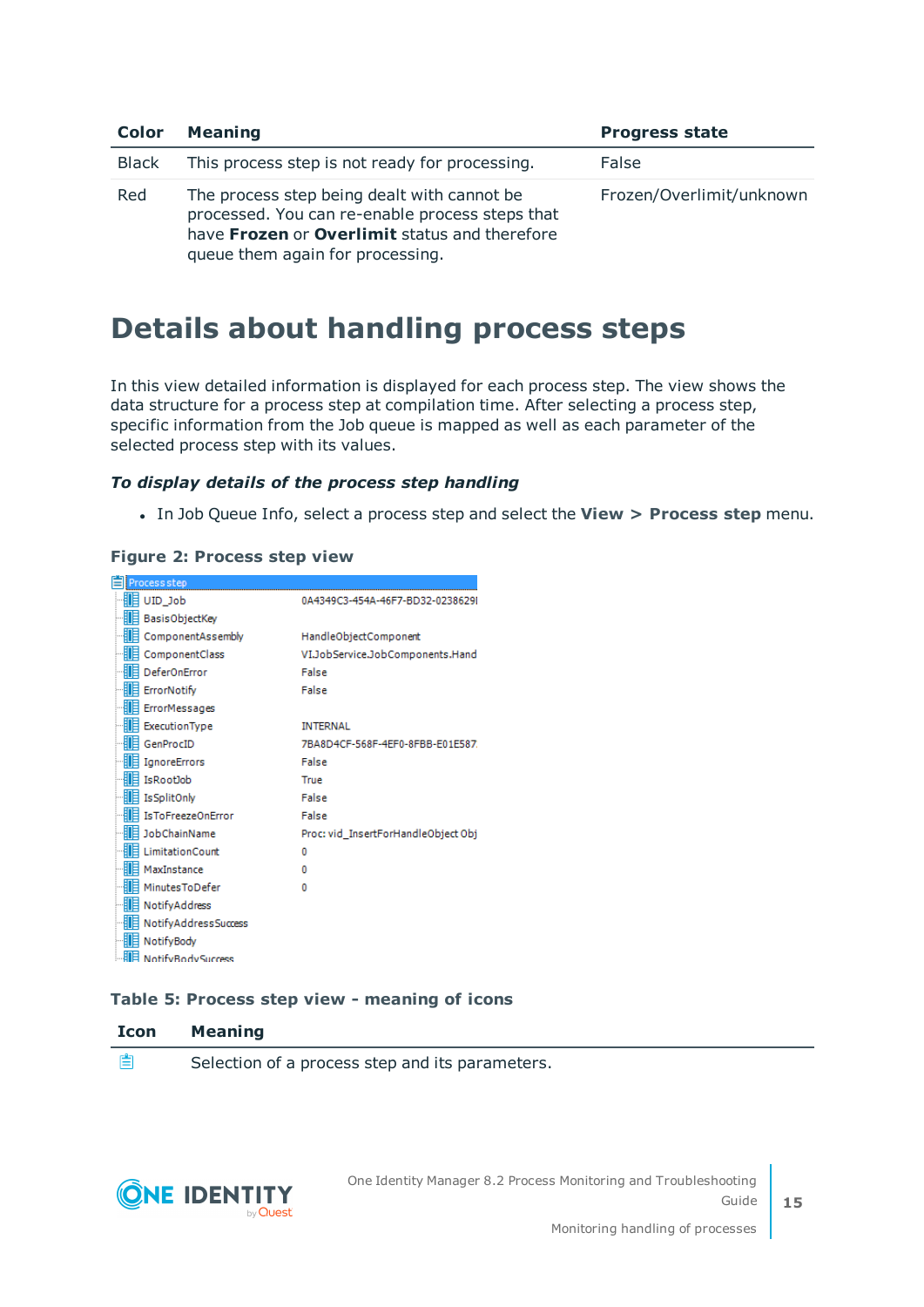| <b>Icon</b> | <b>Meaning</b>                                           |
|-------------|----------------------------------------------------------|
| 睚           | Displays a column from the Jobqueue table and the value. |
| ๒ะึ         | Displays a process step parameter and the value.         |

TIP: You can copy the data currently selected in the view into the clipboard by pressing **Ctrl + C**. The data format is column name value.

### <span id="page-15-0"></span>**Details of a process step's parameters**

After selecting a process step, the passing parameters of the process step are displayed with their names and their values. If the selected node does not represent a process step, the parameter view is cleared.

### *To display process step parameters*

<sup>l</sup> In the Job Queue Info, select a process step and select the **View > Parameter** menu.

This shows all the parameters of the selected process step.

Parameters that contain an object key are displayed as a link.

- <sup>l</sup> You can display the objects by clicking on the link or using the **Show object properties** context menu.
- <sup>l</sup> Use the **Open in Object Browser** context menu item to start the Object Browser and display the object.
- <sup>l</sup> For object keys that refer to a synchronization project, use the **Open in Synchronization Editor** context menu item to start the Synchronization Editor and load the synchronization project.

TIP: You can copy the data currently selected in the view into the clipboard using **Ctrl + C**. The data format is column name value.

### <span id="page-15-1"></span>**OUT parameters**

Parameters of the **OUT** or **INOUT** type are parameters that a process component can use to output a value. This value is then available in all subsequent process steps in the process and can be used as a value for parameters of the **IN** type.

The Job Queue Info program is not technically capable of determining the point at which or for which process step these parameters are valid. For this reason, OUT parameters are added to the list of parameters of a process step and are highlighted in blue.

They cannot be seen in the view of the process step under  $\langle$  ParamIN $\rangle$  of a process step because this view presents the data structure of every process step at compilation time. However, the OUT parameters are created in the context of the process.



One Identity Manager 8.2 Process Monitoring and Troubleshooting Guide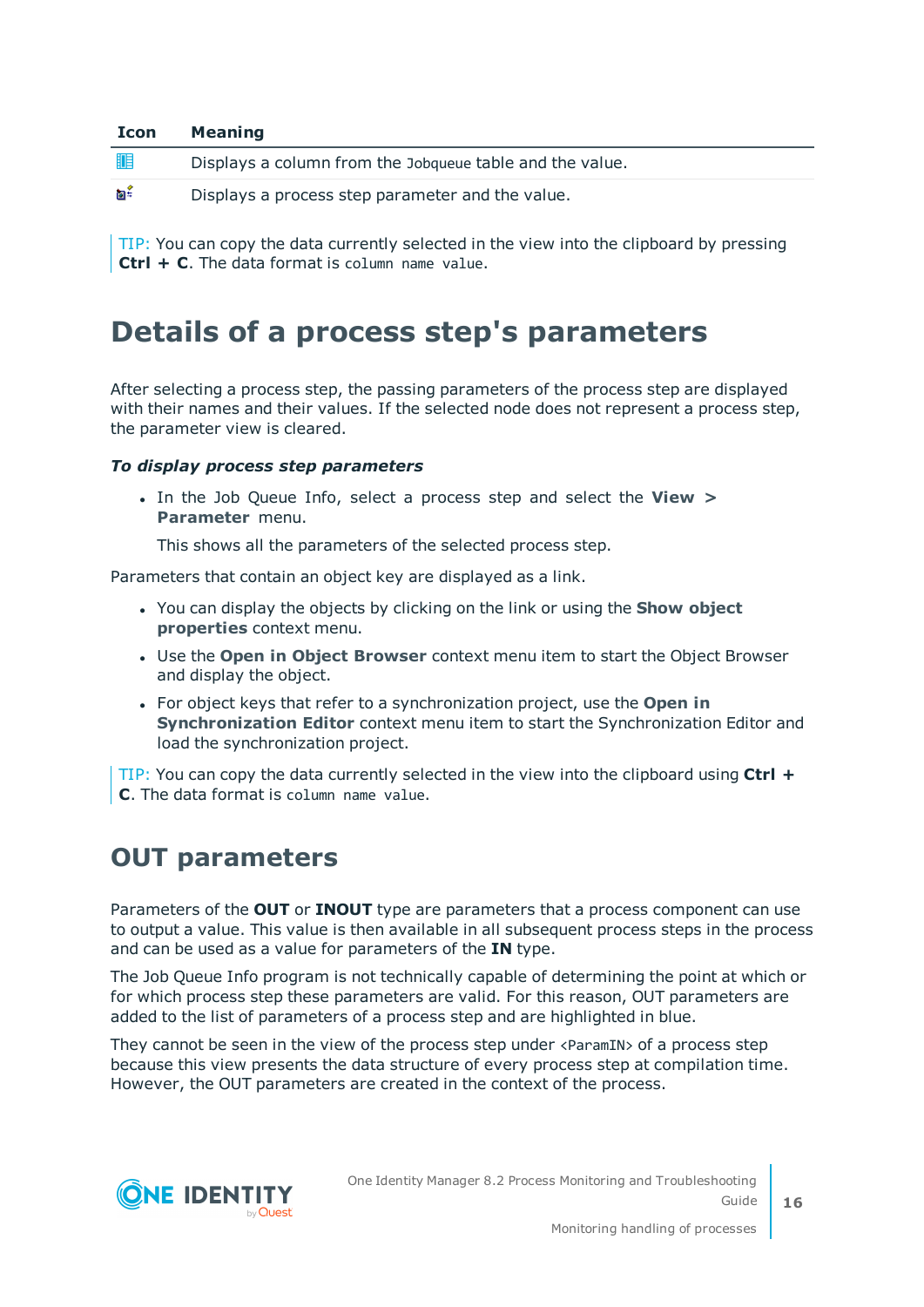The time at which the process is loaded into the Job Queue Info is important. If a parameter is overwritten several times, only the state at the time of data query is displayed.

| <b>Example:</b> |                                                                                       |
|-----------------|---------------------------------------------------------------------------------------|
| Step 1          | OUT parameter: $X=1$                                                                  |
| Step 2          | IN parameter: $X=1$                                                                   |
|                 | Value changes: $X=2$                                                                  |
|                 | OUT parameter: $X=2$                                                                  |
| Step 3          | IN parameter: $X=2$                                                                   |
|                 | If the process is loaded into the Job Queue Info before step $2$ is processed the Job |

If the process is loaded into the Job Queue Info before step 2 is processed, the Job Queue Info displays the **X=1** value for the OUT parameter. If the process is loaded after step 2 is processed, the **X=2** value is displayed for the OUT parameter.

For more information about each process step and how the parameters are filled, see the One Identity Manager Service log file.

### **Related topics**

- [Displaying](#page-32-0) the One Identity Manager Service log file on page 33
- Output of extended return values from individual process [components](#page-53-0) on page 54

### <span id="page-16-0"></span>**Show hidden parameters**

Parameters in the One Identity Manager Service log file and in the Job Queue Info program that are not to be displayed are labeled with the **Hidden** option. Values for hidden parameters are shown as <HIDDEN>.

The following users can view hidden parameters in Job Queue Info.

- Administrative users
- <sup>l</sup> In the Job Queue Info, users with the **Option to see the values of hidden parameters in Job Queue Info** program (JobQueue\_ShowHiddenParameters) function

### **Related topics**

- Which system user is the [current](#page-35-0) user using? on page 36
- . Which program functions are [available](#page-36-1) to the current user? on page 37

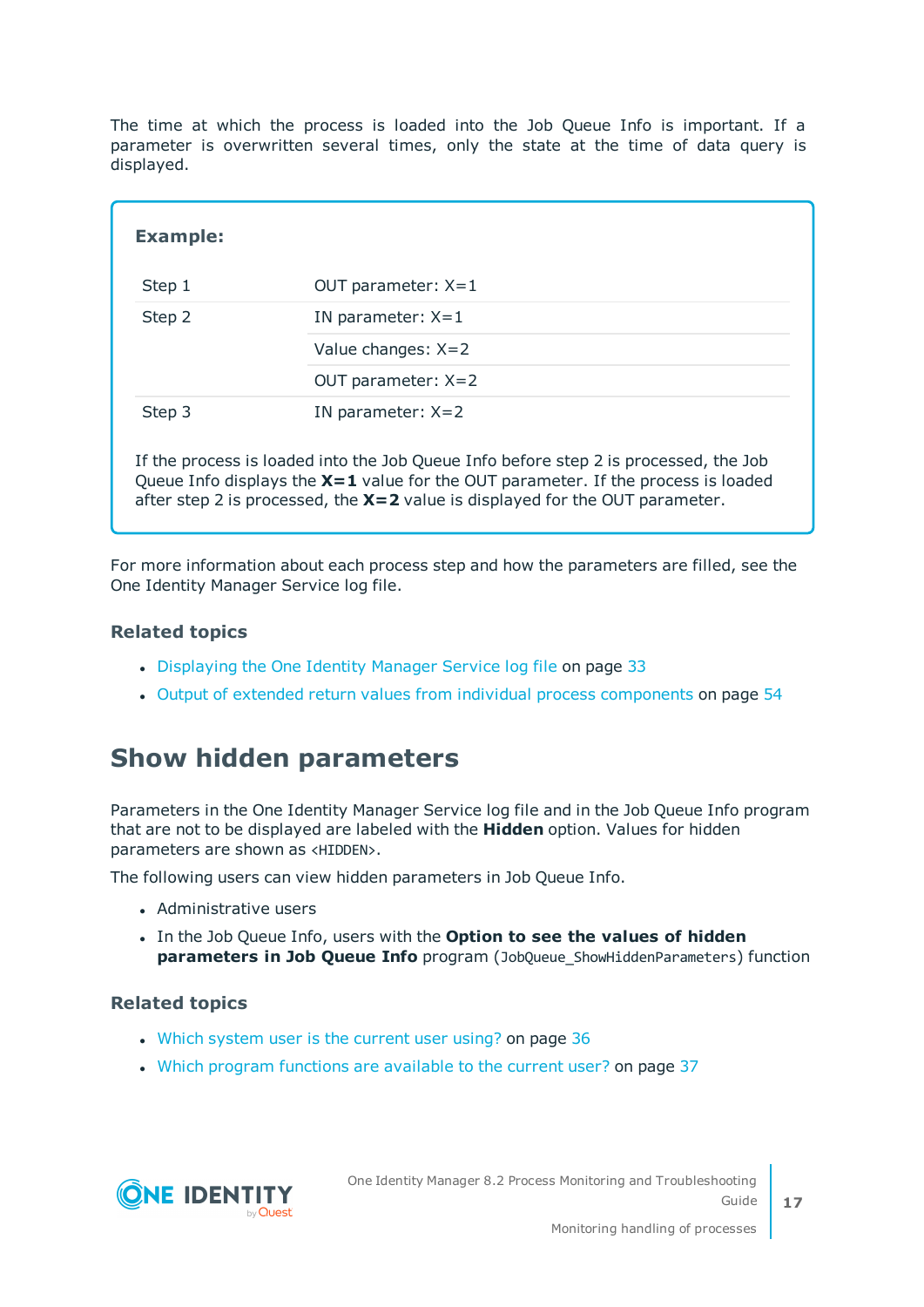# <span id="page-17-0"></span>**Re-enabling process steps and processes**

The maximum number of times a process can appear in the Job queue can be limited in order to prevent mass modifications.

If the limit is exceeded, the process steps are set to **Overlimit** status and are therefore no longer collected for processing. You can enable these process steps be run again.

Critical process steps that have failed to be processed are given **Frozen** status. You can also re-enable these processes after correcting the error.

#### *To re-enable process steps*

<sup>l</sup> Select the process step in the Job Queue Info and select the **Re-enable process step** context menu item.

NOTE: Use **Shift + select** or **Ctrl + select** to select and re-enable multiple process steps.

#### *To re-enable a process step*

<sup>l</sup> Select the process in the Job Queue Info and select the **Restart process** context menu item.

IMPORTANT: When you restart a process, all process steps are processed again. All previously handled processes up to the point at which the error occurred are run again. This can lead to data inconsistencies in certain circumstances.

Sometimes a rerun of the failed process step is not desired. This might occur when the action to be carried out by the process has been carried out manually, for example, an expected directory has been manually added in the meantime. Even so, it may just happen that the process should be rerun even though the error has not been fixed, for example, for a rollback of already processed steps. In this case, to continue with the process, the next process step in the success or failure branch can be handled.

#### *To run the subsequent process step*

<sup>l</sup> Select the failed process step and select the **End with success** or the **End with error** context menu item.

#### NOTE:

- Both context menu entries are only viewable if there is an error/success successor and the process step has the **Frozen** status.
- <sup>l</sup> Use **Shift+ select** or **Ctrl + select** to select multiple process steps and start further processing.

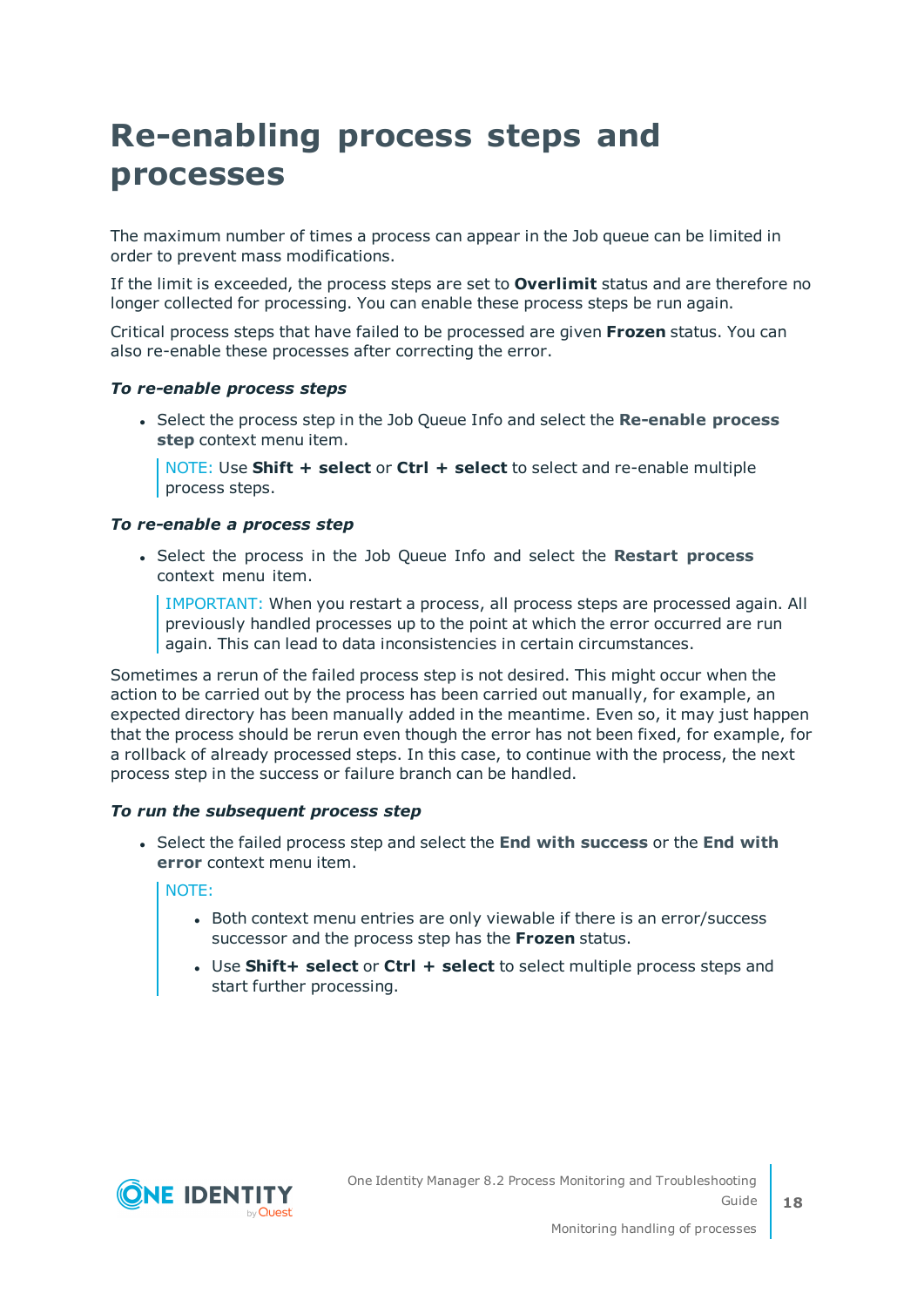# <span id="page-18-0"></span>**Enabling and disabling extended logging of process steps**

Success and error messages from process handling are written to the One Identity Manager Service log file. In order to test you processes, you can enable logging mode for process steps in the Job Queue Info. In this case, the processing messages of the processing step are written along with the **Debug** level of information into a separate log. You can display the log in the Job Queue Info as well as in the log file of the One Identity Manager Service itself.

NOTE: The log mode is only available if the logged in user has permissions for the **Option to selectively set the logging mode of process steps in the Job queue in Job Queue Info** program function (JobQueue LogMode).

#### *To enable process step logging mode*

- To log the messages on success and on failure, select the process step in the Job **queue** view in Job Queue Info and select the **Processing log > Create always** context menu.
- To log the messages on failure only, in the Job Queue Info, select the process step in the **Job queue** view and select the **Processing log > On Error** context menu item.

NOTE: You can set the log mode by default for separate process steps. To do this, edit the process step in the Designer in Process Editor. For detailed information about editing processes and process steps, see the *One Identity Manager Configuration Guide*.

### *To display the log in Job Queue Info*

<sup>l</sup> In the **Job queues** view in Job Queue Info, select the process step and select the **Processing log > Display** context menu.

This displays the log in a separate window. If a process step was run more than once, for example, if it is re-enabled more than once, several log are displayed.

### *To display the log in the One Identity Manager Service log file*

- <sup>l</sup> In the Job Queue Info, select the **Server status** view on the **Job server** tab and select the **Show in browser** context menu item.
- . The log is marked with a link entry Log written to Job\_<UID\_Job>\_<yyyymmdd>\_ <Timestamp>.log. Click the link to display the log.

The files are stored in the One Identity Manager Service log directory.

Repository structure:

```
<Log directory>\JobLogs\<First 4 digits of the UID_Job>\Job_<UID_Job>_
<yyyymmdd>_<Timestamp>.log
```
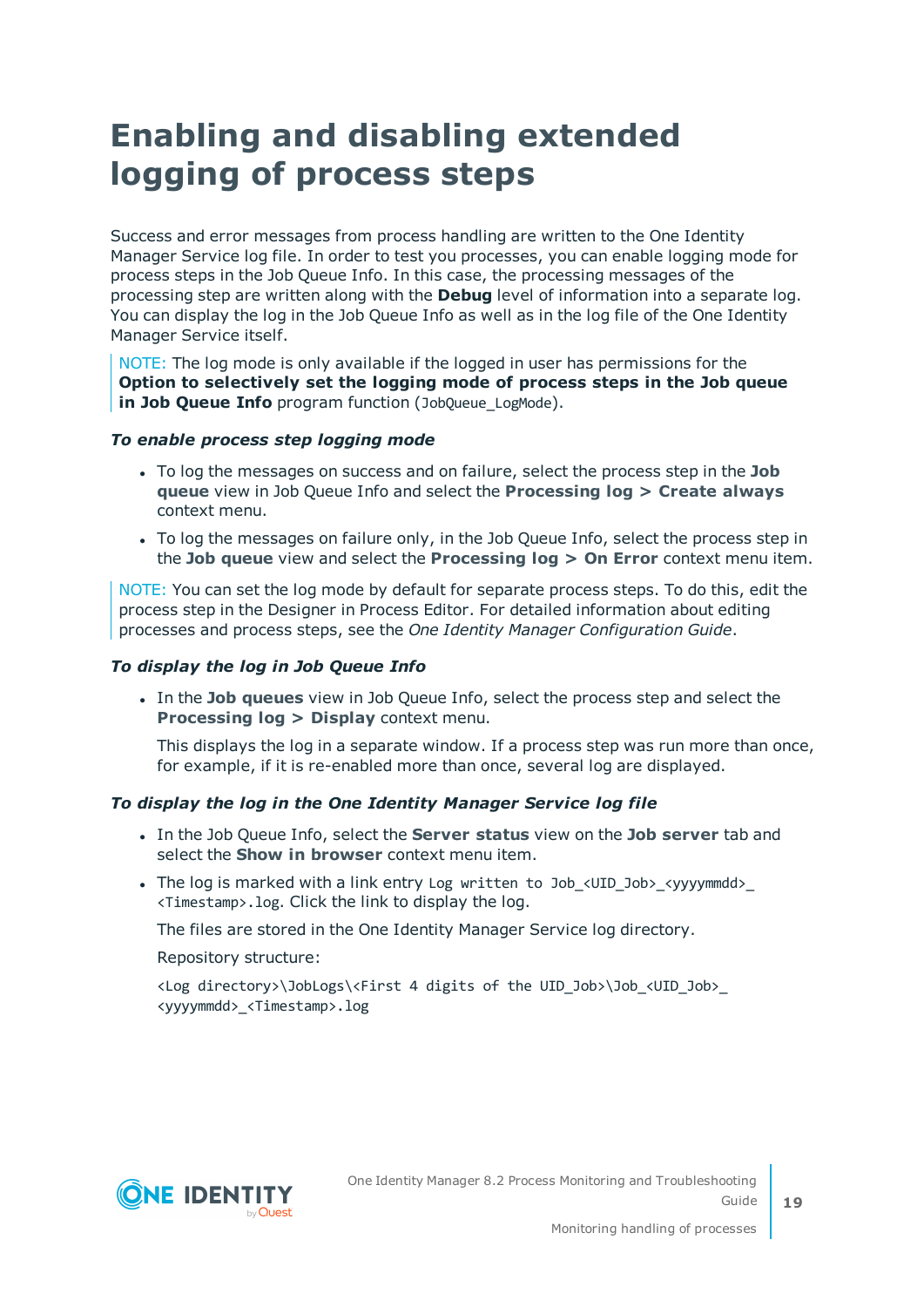### *To end log mode*

<sup>l</sup> In Job Queue Info, in the **Job queue** view, select the process step and select the **Processing log > Disable** context menu item.

### **Related topics**

- [Displaying](#page-32-0) the One Identity Manager Service log file on page 33
- . Which program functions are [available](#page-36-1) to the current user? on page 37

## <span id="page-19-0"></span>**Determining Job server and web server status**

This view gives you a quick overview of Job server availability.

NOTE: Set the HTTP port to be queried and the maximum response time in the program settings.

One Identity Manager Service configurations of each Job server stored in the database are used to get more detailed results of Job server status queries. This is especially required if the HTTP server port has been set individually or a Job server processes several queues.

NOTE: In the Designer, configure and enable the **Get configuration file from the Job server and write in the Job server configuration** schedule to import the One Identity Manager Service configuration of the Job server into the database. For more information, see the *One Identity Manager Configuration Guide*.

#### *To query the status of all the existing Job servers in the database*

<sup>l</sup> In the Job Queue Info, open the **View > Server status** view, select the **Job server** tab and press **F5**.

#### *To query the status of a single Job server*

- 1. In the Job Queue Info, select the **View > Server state** menu item.
- 2. On the **Job server** tab, select the Job server and then the **Get status** context menu item.

NOTE: Use the **Enter credentials** context menu item to enter a user and password to request the server status. You can select more than one Job server. The user information is kept until the next time the Job Queue Info starts.

If the server responds, the system time, the One Identity Manager Service version and the One Identity Manager Service account name are determined and displayed. The software update status as well as the current version of the software are also displayed.

TIP: Use **Refresh server list** or **F6** to reload the list of servers.

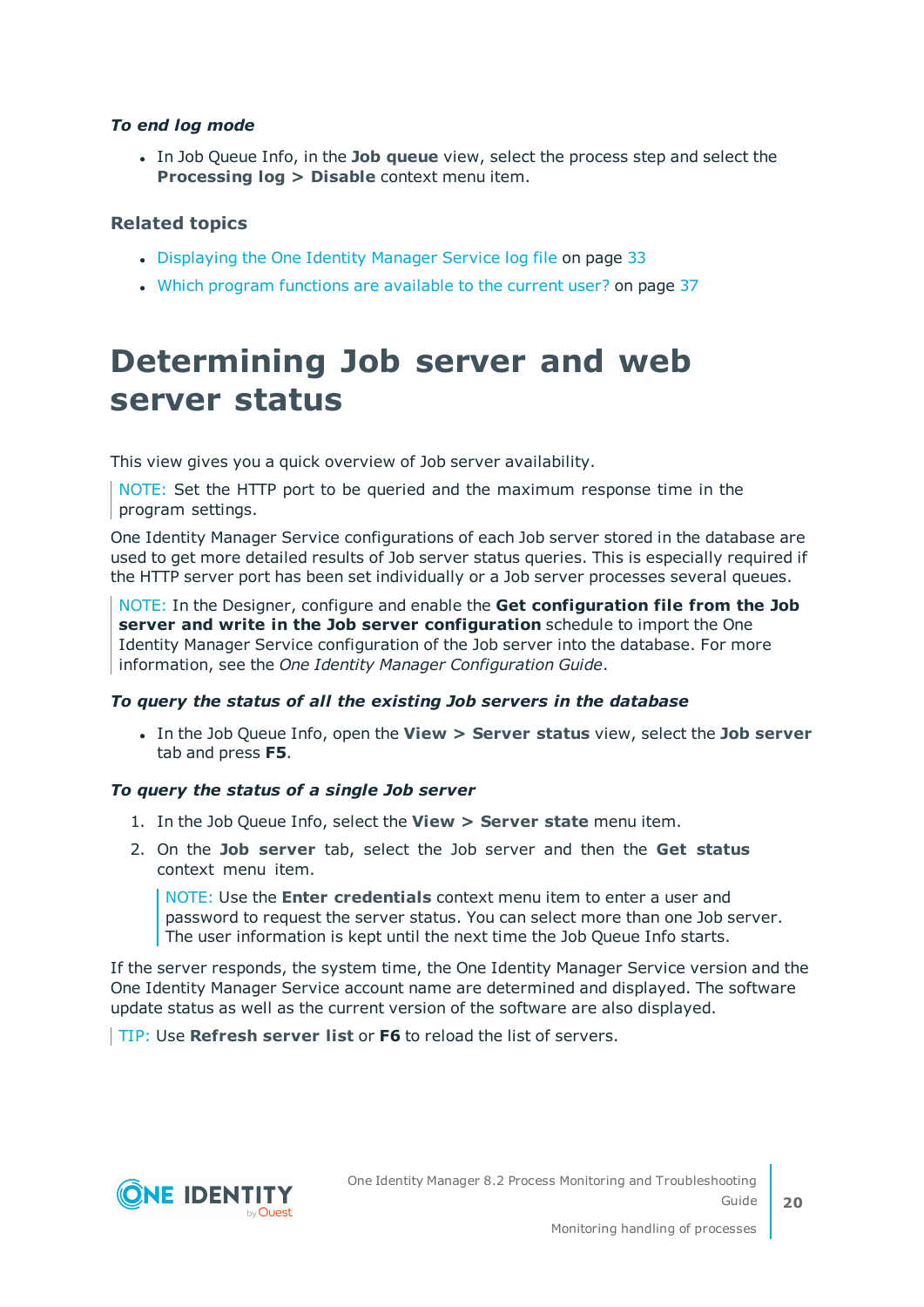### *To display a Job server's services*

- 1. In the Job Queue Info, select the **View > Server state** menu item.
- 2. On the **Job server** tab, select the Job server and select the **Show in browser** context menu item.

The One Identity Manager Service HTTP server for the Job server is queried and the varying One Identity Manager Service services are displayed.

#### *To show the status of a web server*

- 1. In the Job Queue Info, select the **View > Server state** menu item.
- 2. On the **Web server** tab, select the web server and select the **Show in browser** context menu item.

TIP: Use **Refresh server list** or **F6** to reload the list of servers.

### **Related topics**

- [Changing](#page-8-0) program settings in the Job Queue Info on page 9
- [Prerequisites](#page-46-0) for displaying the One Identity Manager Service log file on page 47
- [Configure](#page-20-0) process collection check for Job servers on page 21

## <span id="page-20-0"></span>**Configure process collection check for Job servers**

On the Job server, the **Last fetch time** property logs when a process step was retrieved by the One Identity Manager Service. If no completion message for this process step has been returned within the time specified in the **Common | Jobservice |**

**LoadedJobsTimeOut** configuration parameter, the One Identity Manager Service runs a check. The time of the last check for loaded process steps (**Last timeout check** property) is set to the current time.

To configure the process collection check, adjust the following settings in the Designer.

<sup>l</sup> **Common | Jobservice | LoadedJobsTimeOut** configuration parameter

The configuration parameter contains the time in minutes within which a process should be reported back before a check is run. Default value is **15** minutes.

NOTE: If there are Job server that have exceeded the time limit, the **Last timeout check** column is displayed in red.

<sup>l</sup> **Common | MailNotification | NotifyAboutRequestStall** configuration parameter

Use the configuration parameter to specify whether an email notification should be sent when the One Identity Manager Service stops running requests. The configuration parameter is not set by default.

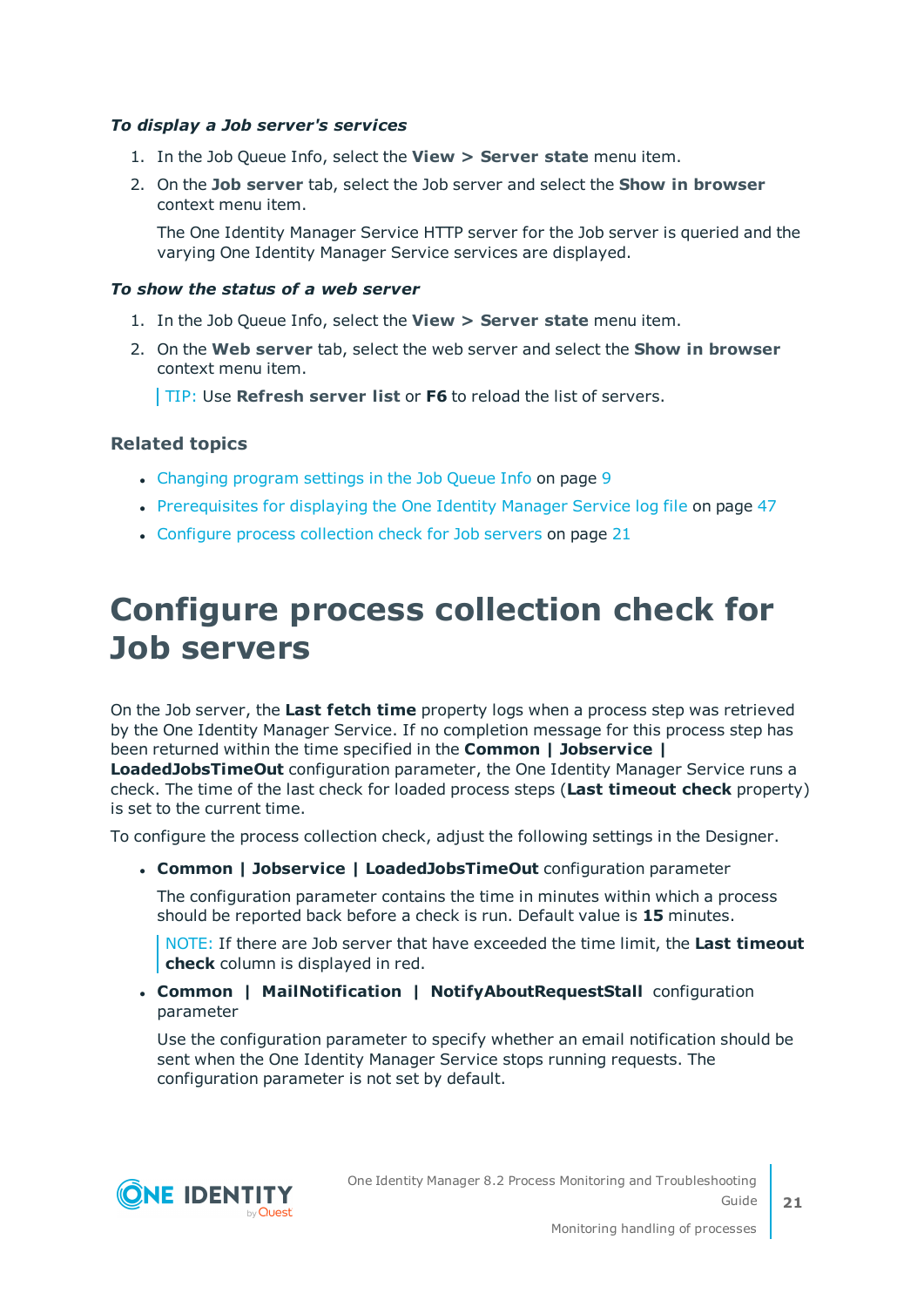<sup>l</sup> **Send notification when Job server is not requesting processes** schedule

The schedule checks whether the One Identity Manager Service regularly asks for processes from a queue. If a One Identity Manager Service stops making process requests, notification is sent by email.

Enable the schedule. The interval should be set as in the **Common | Jobservice | LoadedJobsTimeOut** configuration parameter.

## <span id="page-21-0"></span>**Initializing One Identity Manager Service queues**

A queue is initialized when the One Identity Manager Service starts. The One Identity Manager Service queries the Job queue to see which processes are waiting for its own queue. During the initialization phase, no processes are handled and it may take a long time, particularly if the Job queue is very full.

In Job Queue Info, in the **Progress** view, a warning shows you the queue being initialized. Click the message to get more detail.

### **Related topics**

• [Displaying](#page-22-0) Job queue progress on page 23

# <span id="page-21-1"></span>**Displaying DBQueue processing**

Within One Identity Manager, changes to inheritance-relevant data, such as changes to assignments or changes to specific system data, such as changes to the user interface for a system user, necessitate recalculation of the resulting data. These calculations are queued in the DBQueue and processed by the DBQueue Processor.

### *To display DBQueue entries*

<sup>l</sup> In Job Queue Info, select the **View > DBQueue** menu.

Calculation tasks in the DialogDBQueue table used for DBQueue Processor processing are displayed in this view. The number, sort order and name of the queued requests are displayed. The display is updated at fixed time intervals of 2 seconds.

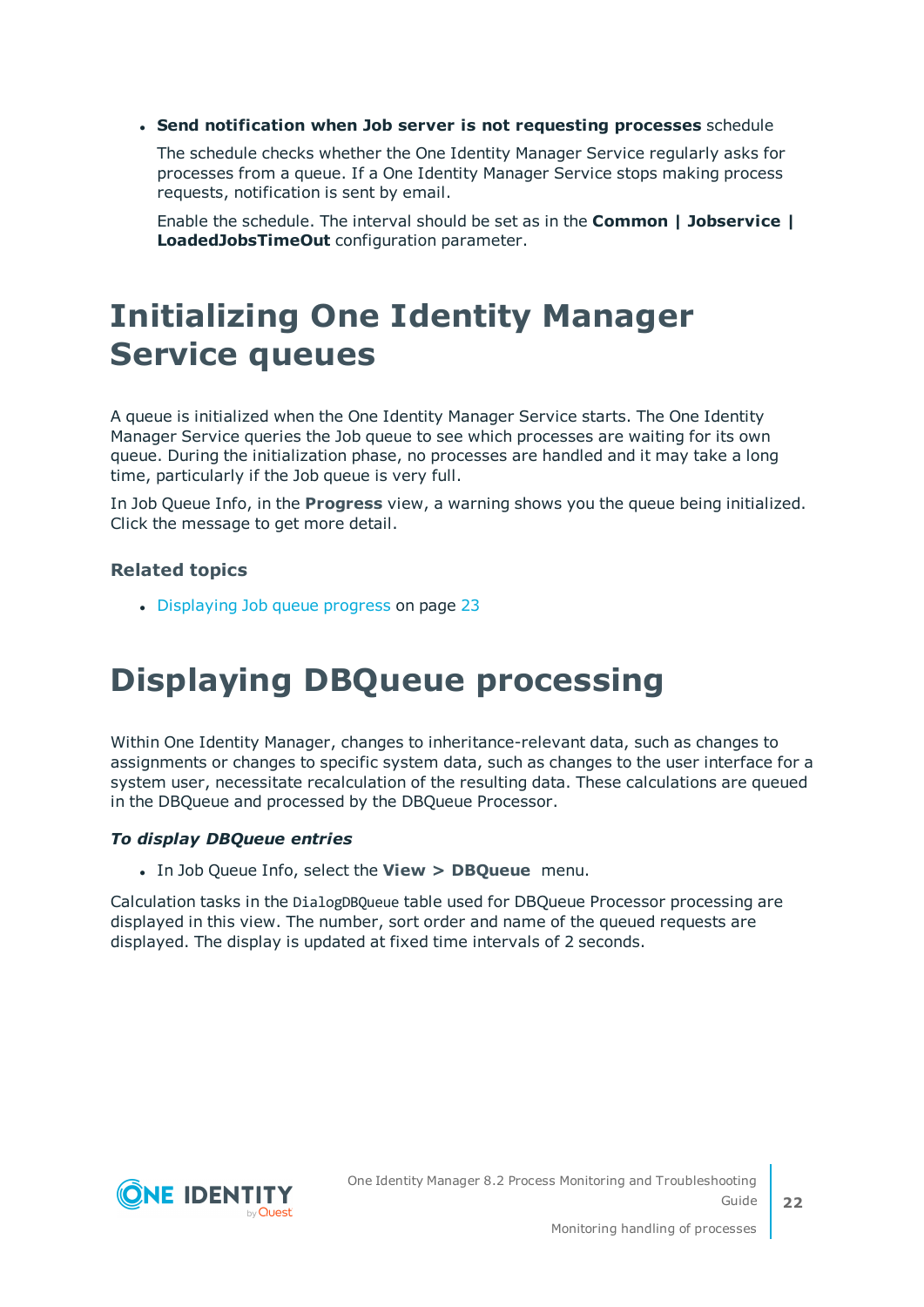# <span id="page-22-0"></span>**Displaying Job queue progress**

### *To display the Job queue sequence*

<sup>l</sup> In Job Queue Info, select the **View > History** menu.

This queries the number of entries in the Job queue. The current value is represented by a number and inserted, at the same time, into a bar graph. The process step progress state is shown in different colors. The display is updated every **5** seconds. The tooltip shows the timestamp and the number of process steps in the Job queue at this point.

**Table 6: Progress view - meaning of the colors**

| <b>Color</b> | <b>Meaning</b>                                               | <b>Progress state</b>    |
|--------------|--------------------------------------------------------------|--------------------------|
| <b>Black</b> | Number of process steps that are not read for<br>processing. | False                    |
| Green        | Number of process steps ready for processing.                | True                     |
| Yellow       | Number of process steps loaded for processing.               | Loaded                   |
| <b>Blue</b>  | Number of process step that have completed<br>processing     | Finished                 |
| Red          | Number of process steps with an unknown progress<br>state    | Frozen/Overlimit/Missing |

### <span id="page-22-1"></span>**Emergency stop**

In certain circumstances, situations can occur in the system that require processing by One Identity Manager Service and processing of tasks by the DBQueue Processor to be stopped. For example, changes in One Identity Manager can sometimes cause the system to become overloaded by making mass entries in the Job queue or the DBQueue.

To analyze this situation and to take the necessary steps to solve the problem where necessary, in the Job Queue Info program, you can stop the system and restart it once the problem has been fixed.

### *To temporarily halt process handling of a single Job server*

- 1. In Job Queue Info, select the **View > Server state** menu item.
- 2. On the **Job server** tab, select the Job server and select the **Stop processing** context menu item.

NOTE: After solving the problem, you can use the **Start processing** context menu item to restart processing.

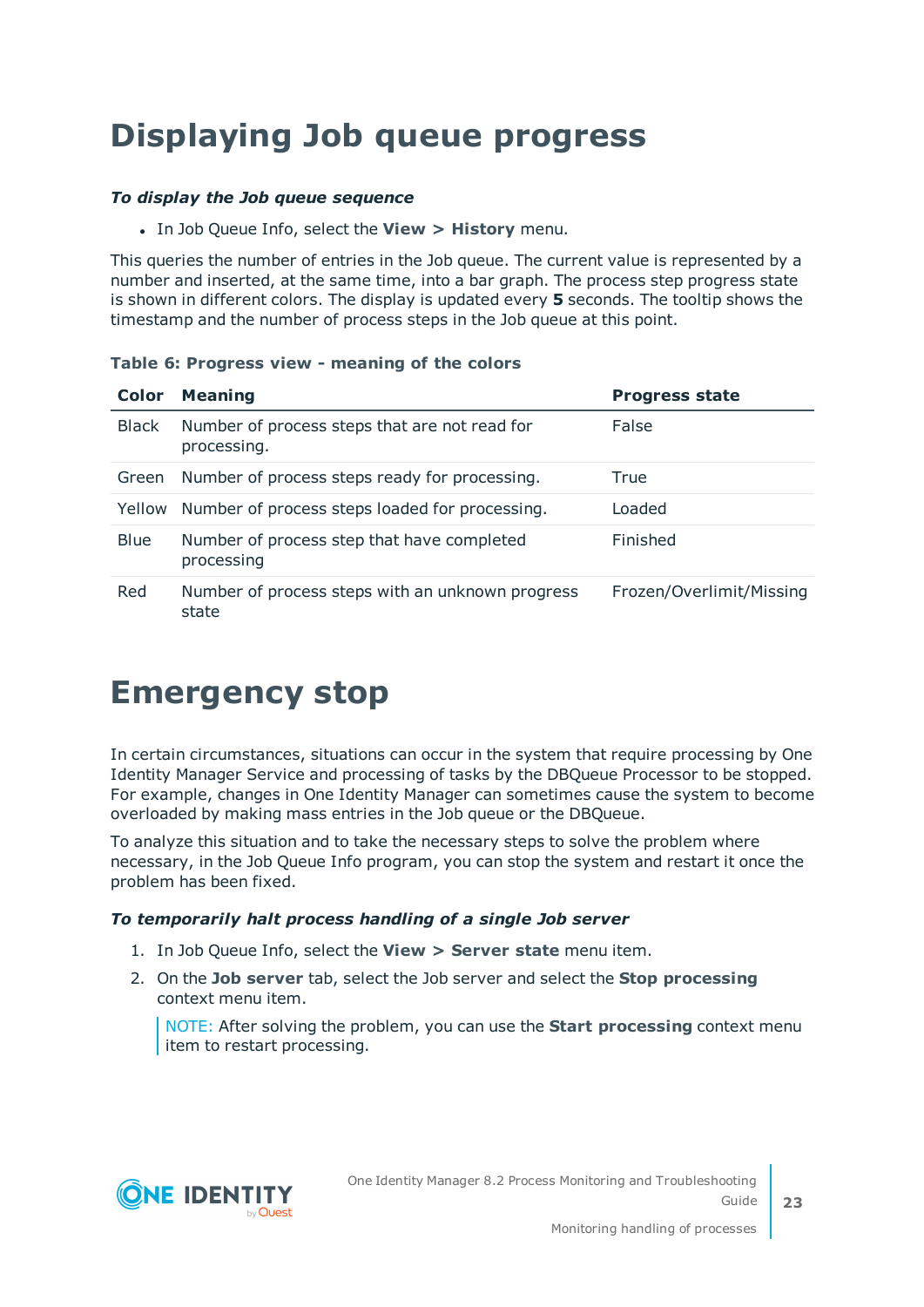### *To stop processing entirely*

- 1. In the Job Queue Info, select the **Help > Emergency stop** menu.
- 2. To stop DBQueue processing, click the **DBQueue Processor** button.

From this point on no new calculations are carried out in the database.

NOTE: After the problem is eliminated, you can click the button to restart the DBQueue Processor.

3. To stop collection of process steps for every One Identity Manager Service, click the **One Identity Manager Service** button.

Process steps that have already been collected are still processed by the services but no new process steps are sent to the services.

NOTE: After the problem is eliminated, you can click the button to restart the running of services.

The following icons are displayed in the status bar of all administration tools to inform the user that DBQueue Processor processing and services have been stopped.

### **Table 7: Special icon in the status bar for system stop**

| Icon | <b>Meaning</b>                          |
|------|-----------------------------------------|
|      | The DBQueue Processor has been stopped. |
| 囋    | The server services have been stopped.  |



**24**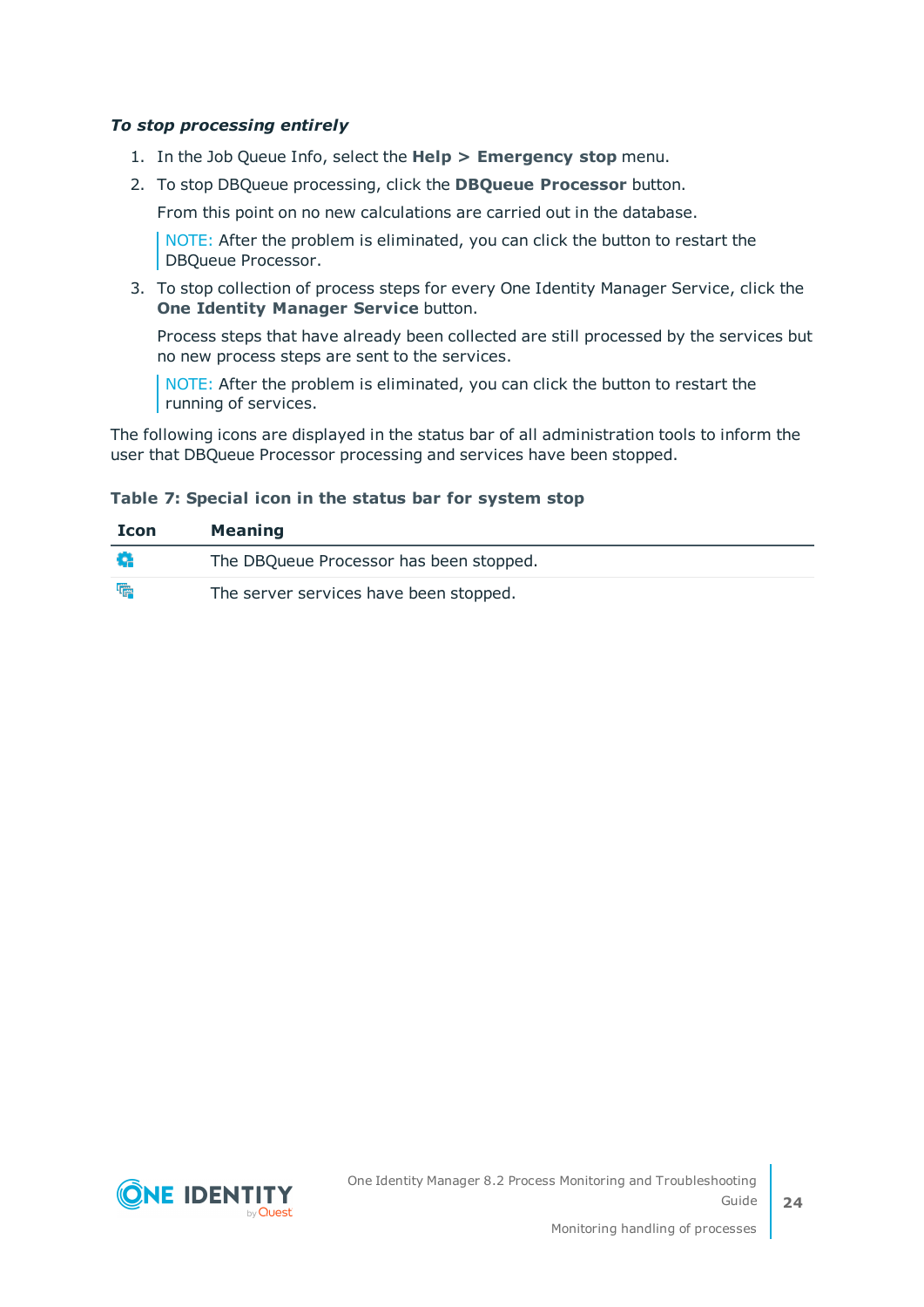# <span id="page-24-0"></span>**Support for error localization in One Identity Manager**

This section explains various possibilities for error localization within One Identity Manager.

### **Detailed information about this topic**

- Overview of the system [configuration](#page-24-1) and transport history on page 25
- [Displaying](#page-25-0) error messages in the One Identity Manager tools on page 26
- [Displaying](#page-32-0) the One Identity Manager Service log file on page 33
- Querying One Identity Manager Service [availability](#page-33-0) on page 34
- Displaying an [application](#page-34-0) server's status on page 35
- . Which [authentication](#page-34-1) module is the current user using? on page 35
- . Which system user is the [current](#page-35-0) user using? on page 36
- Which [permissions](#page-36-0) apply to the current user? on page 37
- . Which program functions are [available](#page-36-1) to the current user? on page 37
- <span id="page-24-1"></span>. Which [permission](#page-37-0) level does the user use? on page 38

### **Overview of the system configuration and transport history**

### *To obtain an overview of the system configuration*

<sup>l</sup> Start the Designer or the Manager and select the **Help > Info** menu item.

The **System information** tab provides an overview of your current system administration and the installed modules with their versions.

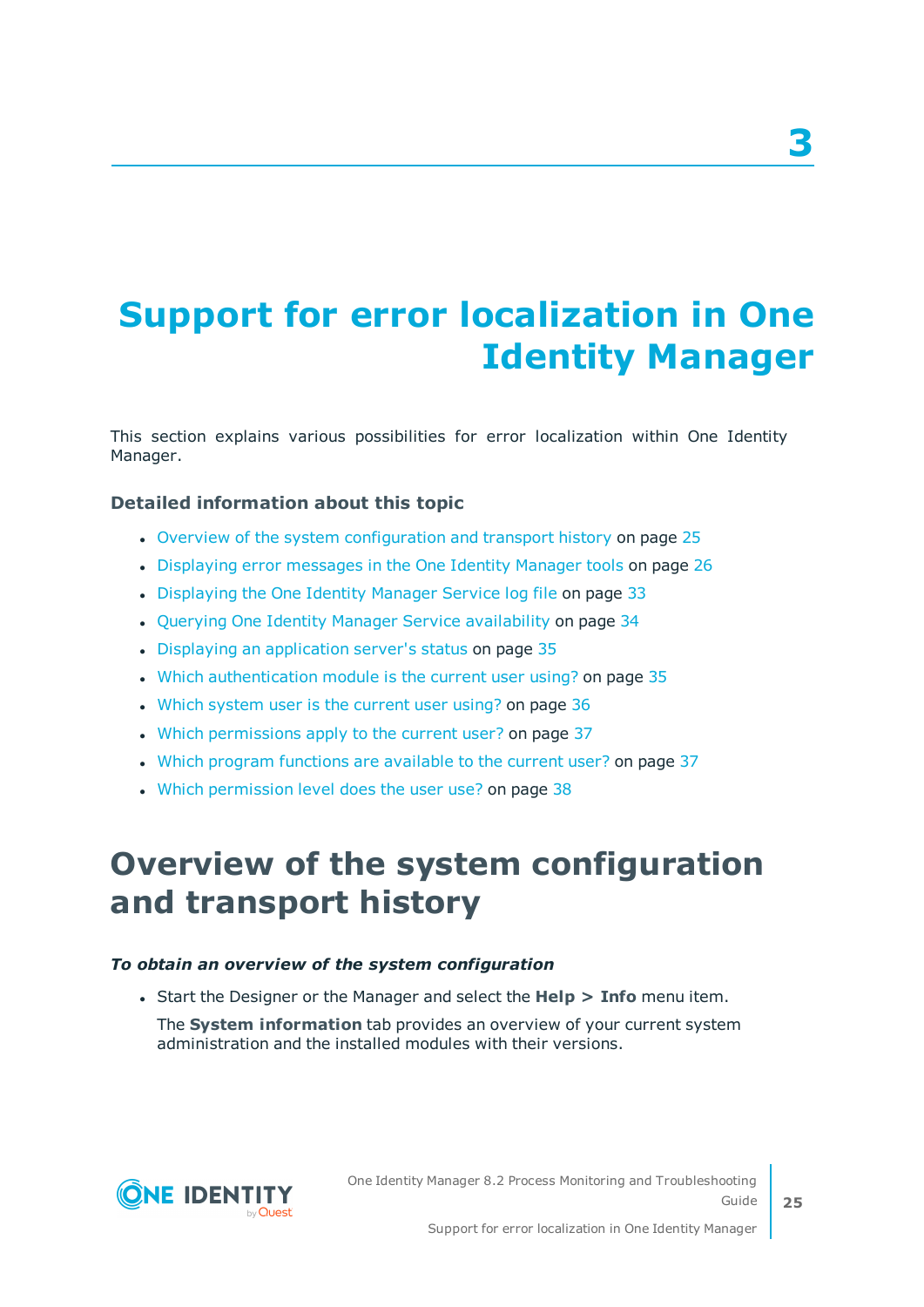IMPORTANT: You will need to provide this information if you contact the Support Team.

NOTE: If you have enabled vendor notification, this report is sent once a month to One Identity.

During a schema installation or schema update using the Configuration Wizard, the migration date and migration version are recorded in the database transport history.

When you import a transport package with the Database Transporter, the import date and description, the database version, and the transport package name are recorded in the transport history of the target database.

### *To display transport history*

<span id="page-25-0"></span><sup>l</sup> Start the Designer and select the **Help > Transport history** menu item.

## **Displaying error messages in the One Identity Manager tools**

The One Identity Manager tools offer various possible ways to display error messages.

### **Detailed information about this topic**

- The error [message](#page-25-1) window in One Identity Manager tools on page 26
- [Displaying](#page-27-0) error log messages on page 28
- [Displaying](#page-30-0) system journal messages on page  $31$

### <span id="page-25-1"></span>**The error message window in One Identity Manager tools**

Error messages for the One Identity Manager tools are shown in a separate window. In addition, a more detailed description of the error is displayed.

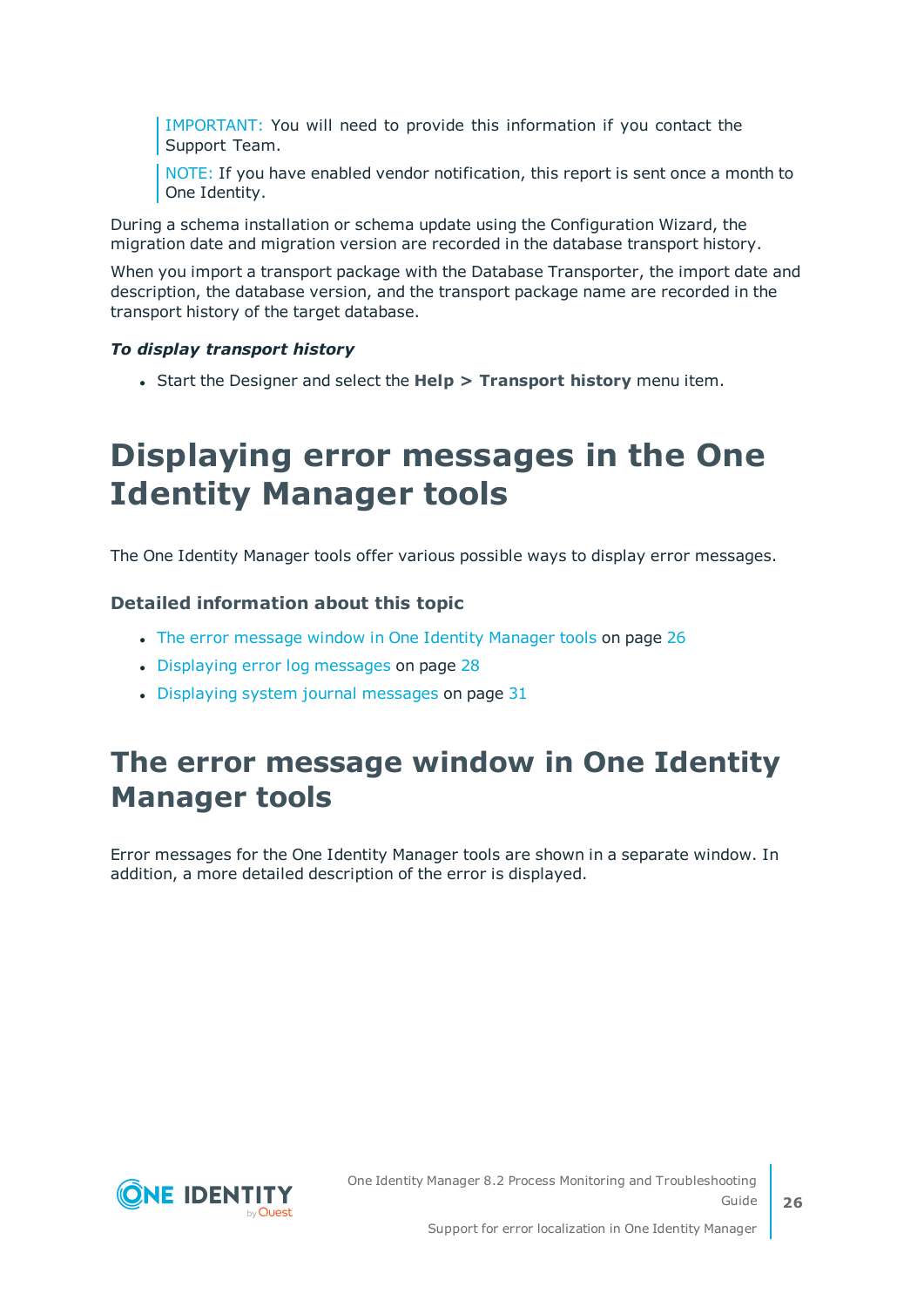### **Figure 3: Error message window**

 $\mathbf{X}$  - Errors occurred -[810284] Failed to authenticate user. [810015] Login for user viadmin failed. [810017] Wrong user name or password.

| Show only user relevant         | Show error positions<br>Show        |
|---------------------------------|-------------------------------------|
| $\vee$ Show previous errors     | $\sqrt{\ }$ Show asynchronous calls |
| Show One Identity error numbers | √ Wrap long lines                   |
| Send as mail                    | OK                                  |
|                                 | J.                                  |

<sup>l</sup> To send the messages, click on the **Send as mail** button.

This creates a new email message in the default mail program and copies over the error text.

- <sup>l</sup> To copy the messages to the clipboard, open the context menu for the **Send as mail** button and click on **Copy to clipboard**.
- To record the steps taken that gave the error, start the Windows Steps Recorder.
	- <sup>l</sup> Open the context menu for the **Send as mail** button and click on **Create problem report**.
	- <sup>l</sup> Confirm the security prompt with **OK**.

You can now start recording the individual steps. Detailed information about recording the steps taken to reproduce a problem using the Windows Steps Recorder can be found in the Microsoft [documentation](https://support.microsoft.com/en-us/help/22878/windows-10-record-steps).

Configure the amount of information to be displayed using the options in the error message window.

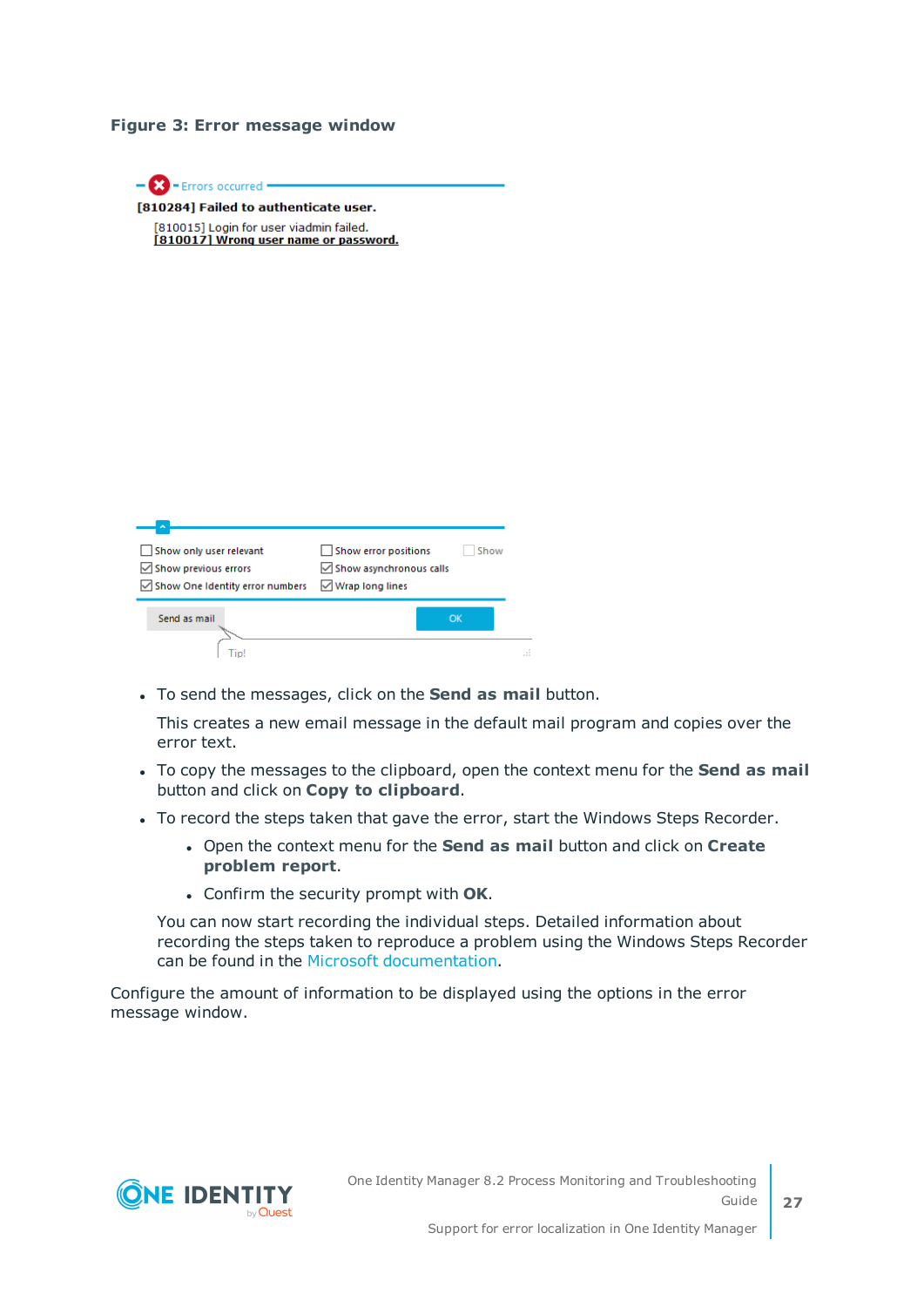### *To change options*

• Open the configuration view for the error messages window with the  $\overline{\triangledown}$  button and enable or disable the options you want.

| <b>Option</b>                      | <b>Meaning</b>                                                                                                                 |
|------------------------------------|--------------------------------------------------------------------------------------------------------------------------------|
| Show previous<br>errors            | Specifies whether all previous errors that lead to the current error,<br>should also be shown.                                 |
| Show One Identity<br>error numbers | Specifies whether internal error numbers are shown.                                                                            |
| Show error<br>positions            | Specifies whether error position is also shown in the program code.                                                            |
| Wrap long lines                    | Specifies whether long error messages are wrapped.                                                                             |
| Show only user<br>relevant         | Specifies whether all error messages are to be displayed or only<br>those error messages that are classified as user relevant. |
| Show asynchron-<br>ous calls       | Specifies whether error messages in asynchronous method calls are<br>shown.                                                    |
| Show crash report                  | Specifies whether error messages from the crash recorder are<br>shown.                                                         |

#### **Table 8: Options for displaying error messages**

### **Related topics**

• Enabling the crash [recorder](#page-54-1) on page 55

### <span id="page-27-0"></span>**Displaying error log messages**

A program's error log, as in the Manager for example, displays all the messages, such as error messages and warnings, that have occurred since the program started. The error log is reinitialized when the program is restarted.

NOTE: In the Manager, the  $\bullet$  icon in the program's status bar indicates new messages in the error log. Double-click the icon to open the error log.

### *To display items from the Manager error log*

- 1. In the Manager, select the **View > Error log** menu item.
- 2. Enable the  $\blacksquare$  view in the error log toolbar.

You can configure how the messages are displayed in the error log. To do this, switch the error log to advanced mode by clicking  $\blacktriangleright$  on the right of the column headers. Here you have the possibility to debug individual actions.

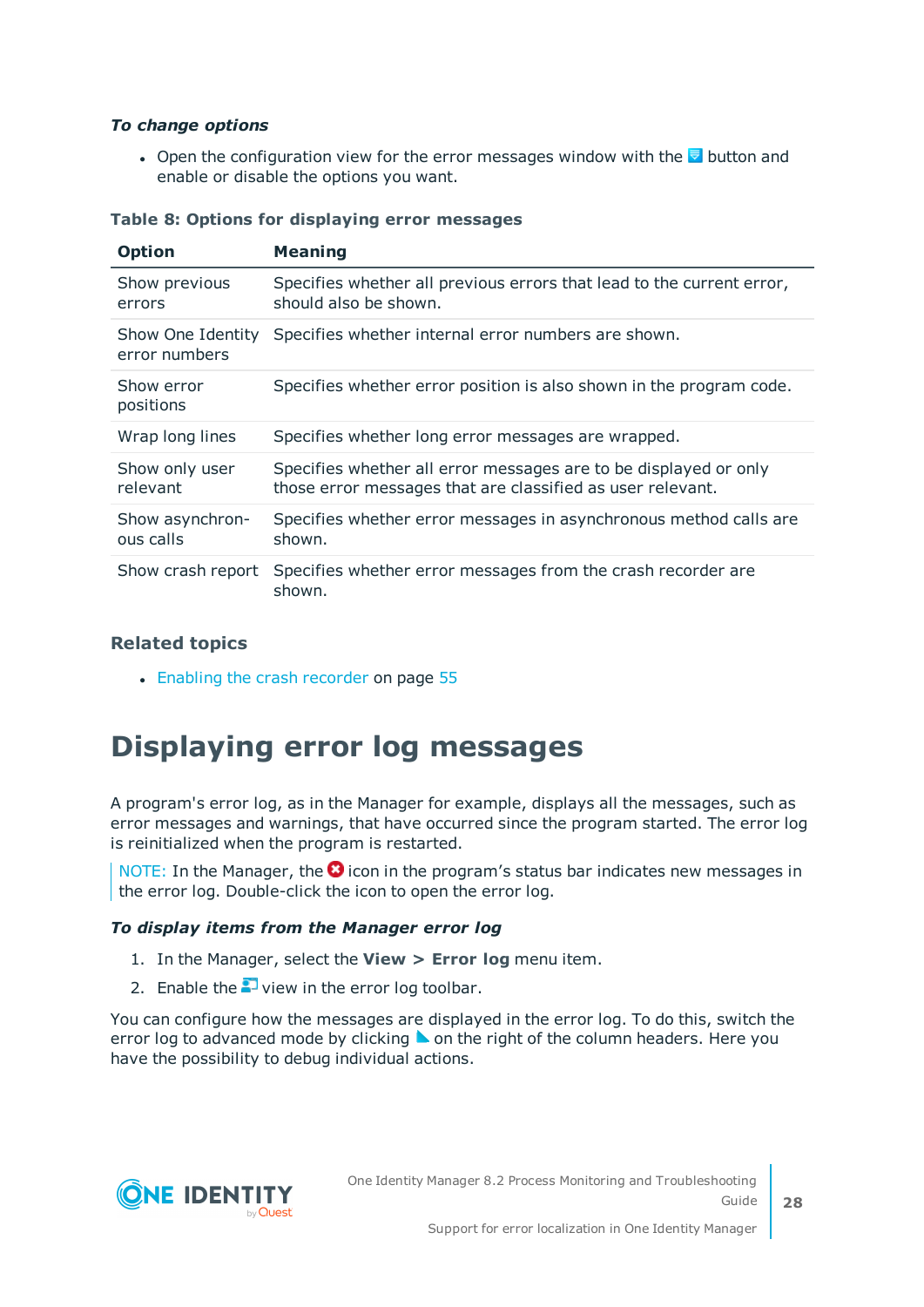TIP: You can apply different filters to limit the information being displayed. Click the arrow in the column header and select a filter. The  $\overline{Y}$  icon in the log toolbar shows whether a filter is active.

### **Figure 4: Simple error log (above) and advanced error log (below)**

| <b>Error log</b>                             |                                       |                                                                                                           | $4 \times$              |
|----------------------------------------------|---------------------------------------|-----------------------------------------------------------------------------------------------------------|-------------------------|
| 四宿                                           |                                       |                                                                                                           |                         |
| Time stamp                                   | Logger name                           | $ightharpoonup$ Message                                                                                   | Ь<br>$\cdot$            |
| 22.09.2017 09:21:17                          | ObjectLog                             | User viadmin (Dialog user: viadmin, X fields: viadmin) authenticated.                                     |                         |
|                                              |                                       |                                                                                                           |                         |
| <b>Error log</b>                             |                                       |                                                                                                           | <b>4 X</b>              |
| 回宿                                           |                                       |                                                                                                           |                         |
| Time stamp                                   | $\blacktriangleright$ Logger name     | $ightharpoonup$ Message                                                                                   | $\mathbb{P}$<br>$\cdot$ |
| 12.09.2017 16:44:03<br>3 12.09.2017 16:44:51 | ObjectLog<br>VI.FormBase.ExceptionMgr | User viadmin (Dialog user: viadmin, X fields: viadmin) authenticated.<br>Object ({0}) could not be saved! |                         |

#### **Table 9: Meaning of icons in the log**

| <b>Icon</b>           | <b>Meaning</b>                                                                                                                                                        |
|-----------------------|-----------------------------------------------------------------------------------------------------------------------------------------------------------------------|
|                       | Logs all critical error messages. (Info level Fatal)                                                                                                                  |
| Ħ                     | Logs all information. (Info level Info)                                                                                                                               |
| ┻                     | Logs all warnings. (Info level <b>Warning</b> )                                                                                                                       |
| Ø                     | Logs all error messages. (Info level Error)                                                                                                                           |
|                       | Logs debugger output. This setting should only be used for testing. (Info level<br>Debug)                                                                             |
| R                     | Logs highly detailed information. This setting should only be used for analysis<br>purposes. The log file quickly becomes large and cumbersome. (Info level<br>Trace) |
|                       | Adds a custom filter condition.                                                                                                                                       |
| ١ø                    | Deletes filter condition.                                                                                                                                             |
| Q                     | Searches for term.                                                                                                                                                    |
| Q                     | Searches next term.                                                                                                                                                   |
| لىگ                   | Marks all messages with a specific term.                                                                                                                              |
| <b>Buffer</b><br>size | Sets the message buffer size. The buffer's level is displayed next to the field.                                                                                      |
| Ш                     | Deletes the buffer contents.                                                                                                                                          |
|                       | Stops logging.                                                                                                                                                        |
|                       | Starts logging.                                                                                                                                                       |

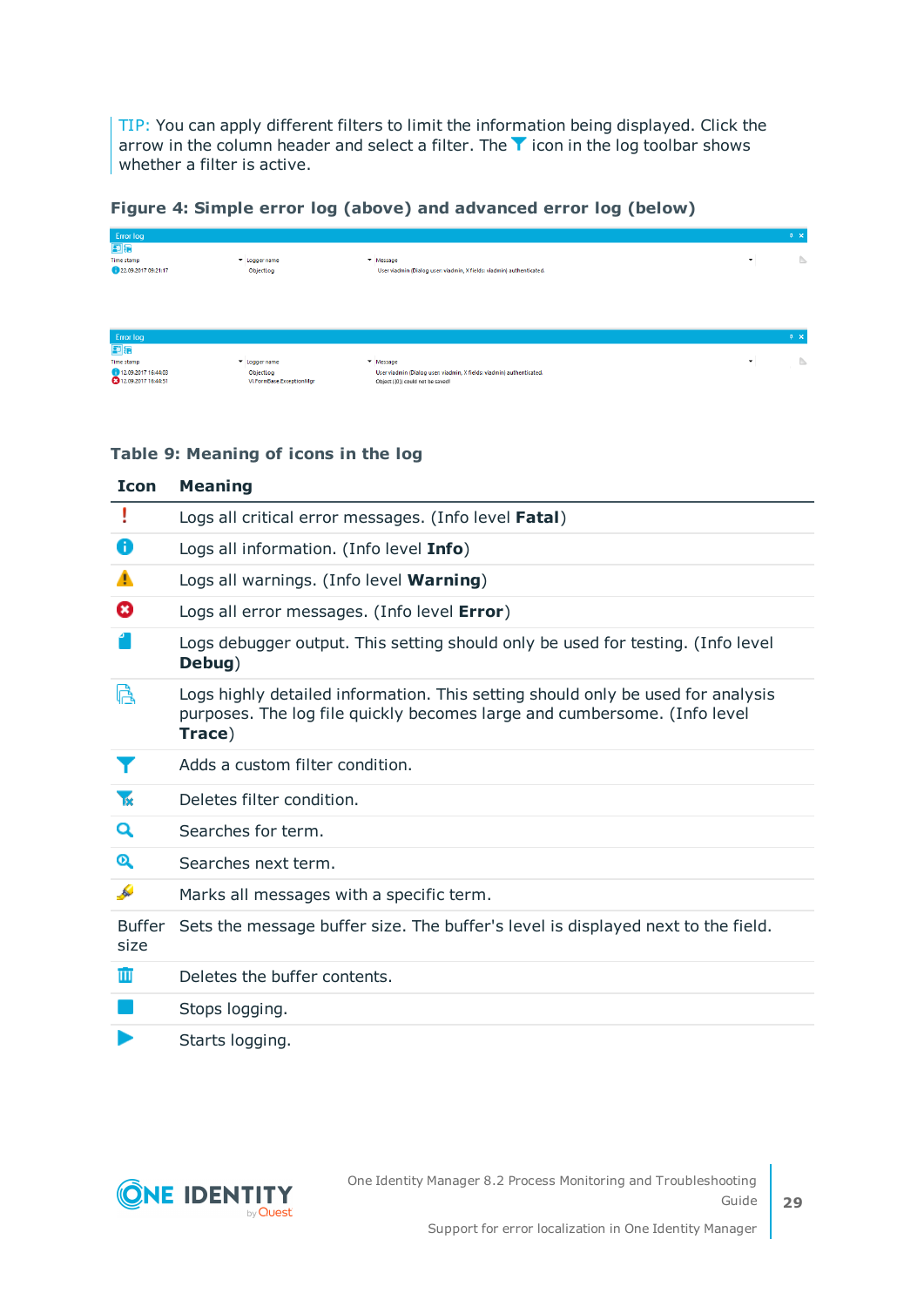| <b>Icon</b> | <b>Meaning</b>                                         |
|-------------|--------------------------------------------------------|
| E.          | Saves log to file.                                     |
|             | Specifies which column are displayed in the error log. |
| g.          | Copies selected messages to the clipboard.             |
| И           | Opens the error log with a text editor.                |

The following information is displayed about a message. The range of information depends on the severity level of a message.

| <b>Detail</b> | <b>Description</b>                                                                                                                                                                                                                                                                                                      |
|---------------|-------------------------------------------------------------------------------------------------------------------------------------------------------------------------------------------------------------------------------------------------------------------------------------------------------------------------|
| Severity code | Level of information supplied for the message.                                                                                                                                                                                                                                                                          |
| Timestamp     | Time and date of the log entry.                                                                                                                                                                                                                                                                                         |
| Logger name   | One Identity Manager component from which the message was sent.                                                                                                                                                                                                                                                         |
| Message       | Logged message.                                                                                                                                                                                                                                                                                                         |
| Error Message | Detailed error message.                                                                                                                                                                                                                                                                                                 |
| Data          | Additional data about the message.                                                                                                                                                                                                                                                                                      |
| Sequence ID   | Number of the line in the error log.                                                                                                                                                                                                                                                                                    |
| Stack trace   | Complete stack trace for the error message.                                                                                                                                                                                                                                                                             |
| Session ID    | Session identification number.                                                                                                                                                                                                                                                                                          |
|               | NOTE: If there is a filter set on the session ID, only the messages for<br>this session are displayed, for example, loading collections and single<br>objects. If the filter is not set, actions outside of the connection, such<br>as loading of table definitions or configuration parameters, are also<br>displayed. |

#### **Table 10: Information about a message**

TIP: Double-click a message to display detailed information.

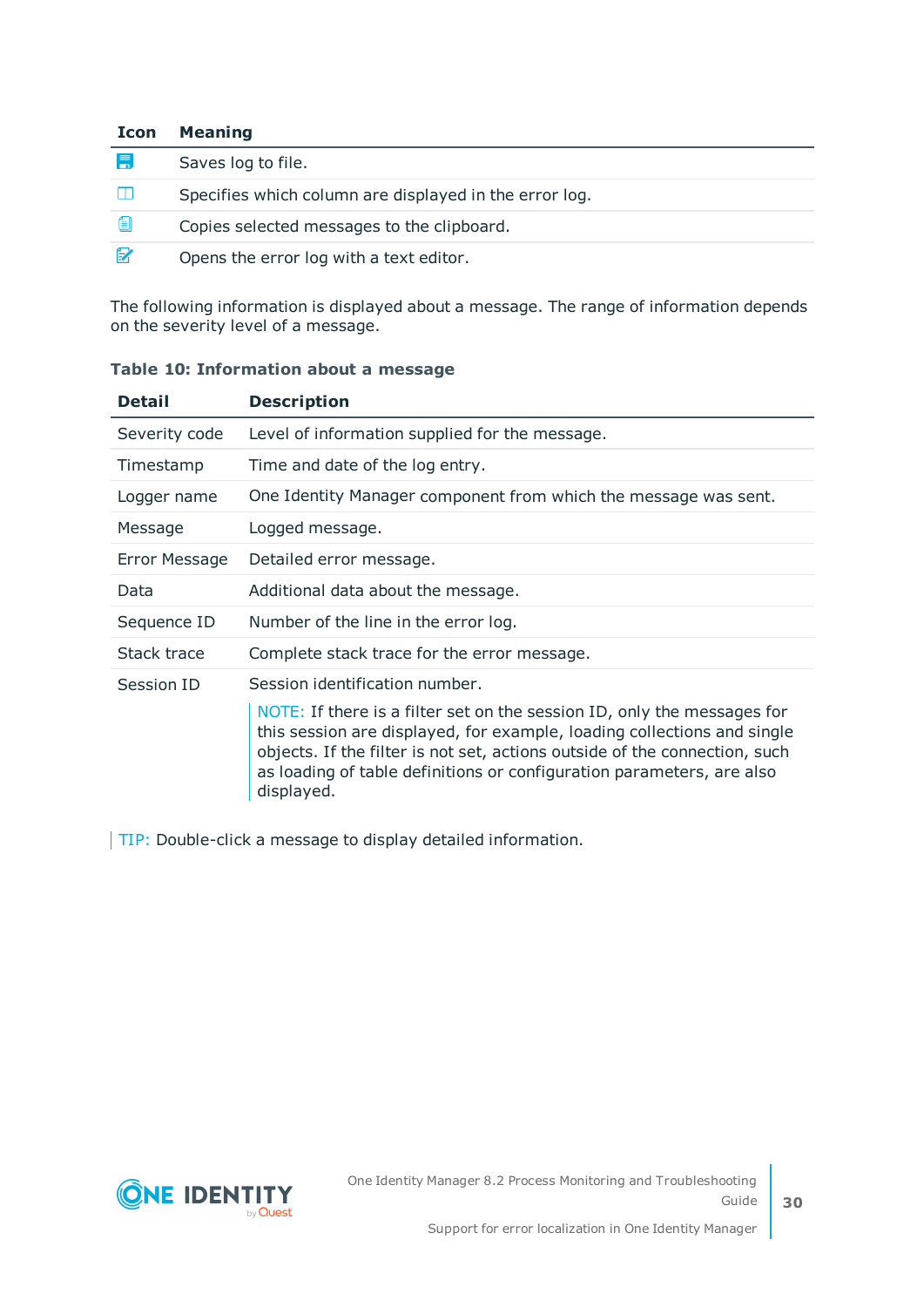#### **Figure 5: Detailed information about a message**

| <b>8</b> Log message properties  |                                     | $\times$ |
|----------------------------------|-------------------------------------|----------|
| General                          |                                     |          |
| х<br>Error                       |                                     |          |
| Object ( ()) could not be saved! |                                     |          |
|                                  |                                     |          |
|                                  |                                     |          |
| Sequence ID 16643                |                                     |          |
| Timestamp                        | 2017-09-22 11:51:52:961             |          |
| Logger name                      | VI.FormBase.ExceptionMgr            |          |
| Session ID                       |                                     |          |
| Exception<br>Stack trace         | [1025012] Object ( ()) could not be |          |
| $\prec$                          | s                                   | Close    |

### **Related topics**

<span id="page-30-0"></span>• Logging the One Identity Manager [components](#page-44-0) on page 45

### **Displaying system journal messages**

The system journal is used to store information, warning, and error messages from different components of One Identity Manager, for example, DBQueue Processor, Configuration Wizard, or One Identity Manager Service. Actions in the Job Queue Info program, such as reactivating process steps, are also recorded in the system journal.

#### *To display system journal entries in the Manager*

- 1. In the Manager, select the **View > Error log** menu item.
- 2. Enable the  $\mathbf{E}$  view in the error log toolbar.

#### *To display system journal entries in the Job Queue Info*

<sup>l</sup> In the Job Queue Info, select the **View > System journal** menu item.

TIP: You can apply different filters to limit the information being displayed. Click the arrow in the column header and select a filter. The  $\blacktriangledown$  icon in the log toolbar shows if a filter is active.

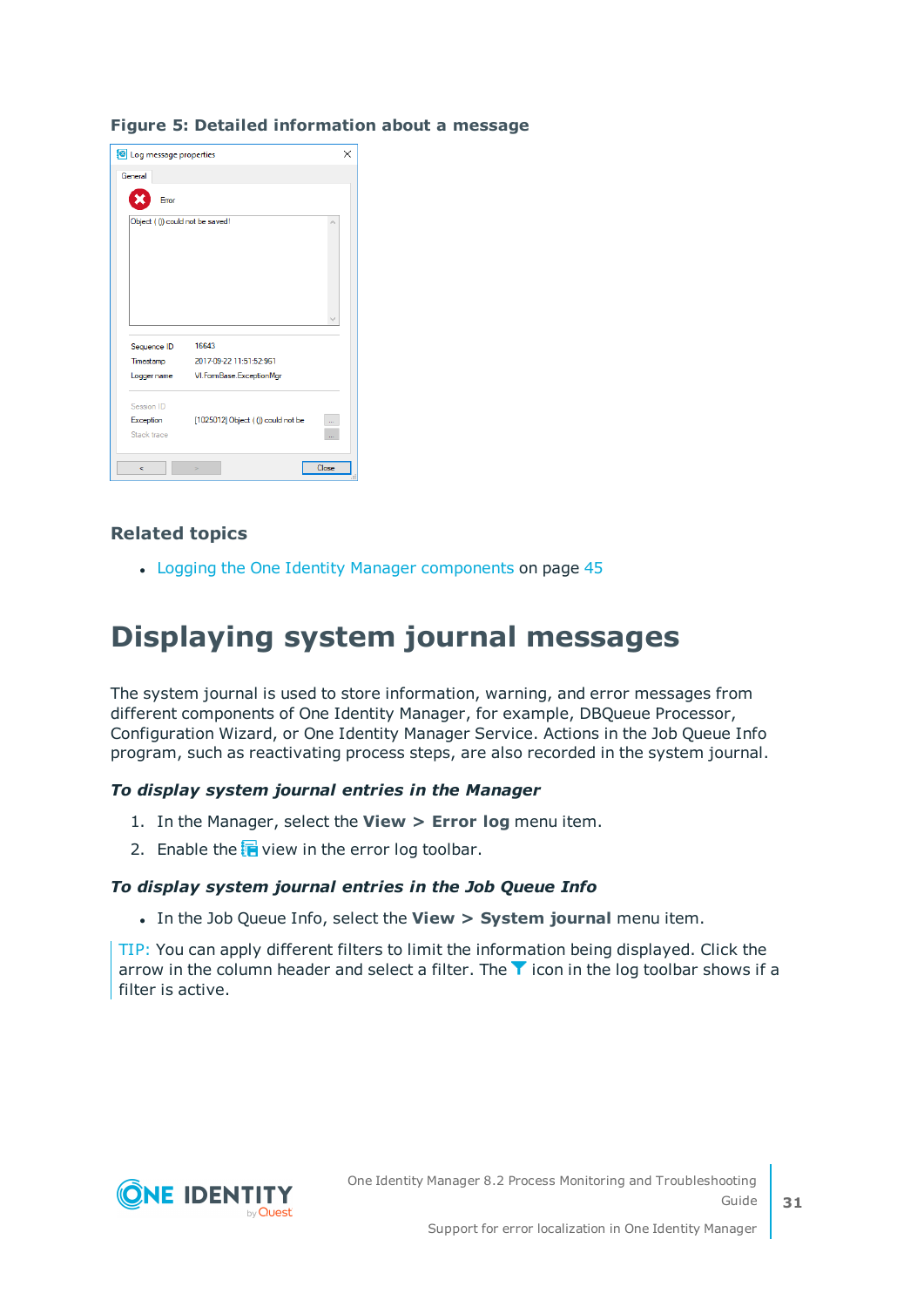| <b>Icon</b> | <b>Meaning</b>                                          |
|-------------|---------------------------------------------------------|
|             | Information is written to the error log/system journal. |
|             | A warning has been written to the system journal.       |
|             | An error has been written to the system journal.        |

#### **Table 11: Displaying messages in the system journal**

TIP: Double-click a message to display detailed information.

### **Figure 6: Detailed information about a message**

| Journal entry         |                             |       | п     | × |
|-----------------------|-----------------------------|-------|-------|---|
| Message               | Slot sure inactive: 003 (A) | $-2.$ |       |   |
|                       |                             |       |       |   |
|                       |                             |       |       |   |
|                       |                             |       |       |   |
|                       |                             |       |       |   |
|                       |                             |       |       |   |
| Program               | <b>DBQueue Processor</b>    |       |       |   |
| Host                  | <b>WURZELAUSIX</b>          |       |       |   |
| Logged in system user | QBM_PDBQueueCheckSlots      |       |       |   |
| Type                  | W                           |       |       |   |
| Date                  | 9/22/2017 1:43 AM           |       |       |   |
|                       |                             |       | Close |   |

The following information is displayed about a message. The range of information depends on the type of message.

| <b>Detail</b>            | <b>Description</b>                                                                                                                                             |
|--------------------------|----------------------------------------------------------------------------------------------------------------------------------------------------------------|
| Message                  | Logged message.                                                                                                                                                |
| Program                  | One Identity Manager component from which the message was<br>sent.                                                                                             |
| Host                     | Computer from which the action was started.                                                                                                                    |
| Logged in system<br>user | System user that triggered the action.                                                                                                                         |
| <b>Type</b>              | Type of message. Following values are possible:<br>• Warning: This is a warning (Warning info level).<br>• Information: This is information (info info level). |

### **Table 12: Information about a message**

- 
- **.** Error: This is an error (Error info level).

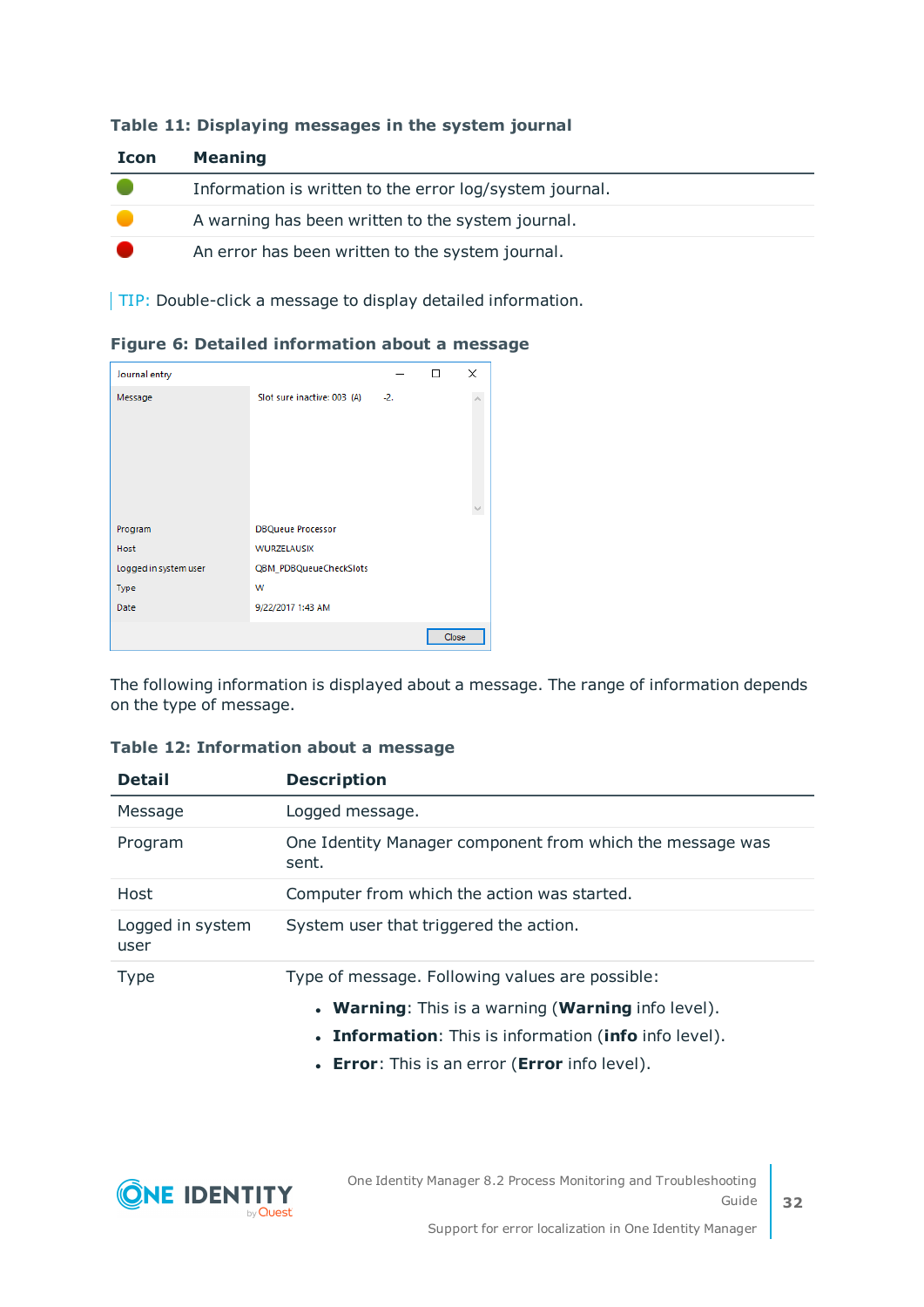| <b>Detail</b> | <b>Description</b>                                                               |
|---------------|----------------------------------------------------------------------------------|
|               | • Debug: This is a debug message (debug info level).                             |
|               | • Trace: This is an output with more detailed information<br>(Trace info level). |
| Date          | Time and date of the log entry.                                                  |

### **Related topics**

- Logging process [handing](#page-40-0) errors in the system journal on page 41
- [Logging](#page-41-0) logins and logouts in the system journal on page 42
- [Configuring](#page-39-1) retention times of messages in the system journal on page 40

# <span id="page-32-0"></span>**Displaying the One Identity Manager Service log file**

You can use a browser front-end to display the One Identity Manager Service log file. You call up the log file with the appropriate URL:

http://<server name>:<port number>

The default value is port 1880.

### *To open the One Identity Manager Service log file in the Job Queue Info*

- 1. Start the Job Queue Info program.
- 2. In the **Server state** view, select the Job server and select the **Open in browser** context menu item.

The One Identity Manager Service HTTP server for the Job server is queried and the various One Identity Manager Service services are displayed.

3. To display the contents of the log file, select **Log File** in the navigation view.



**33**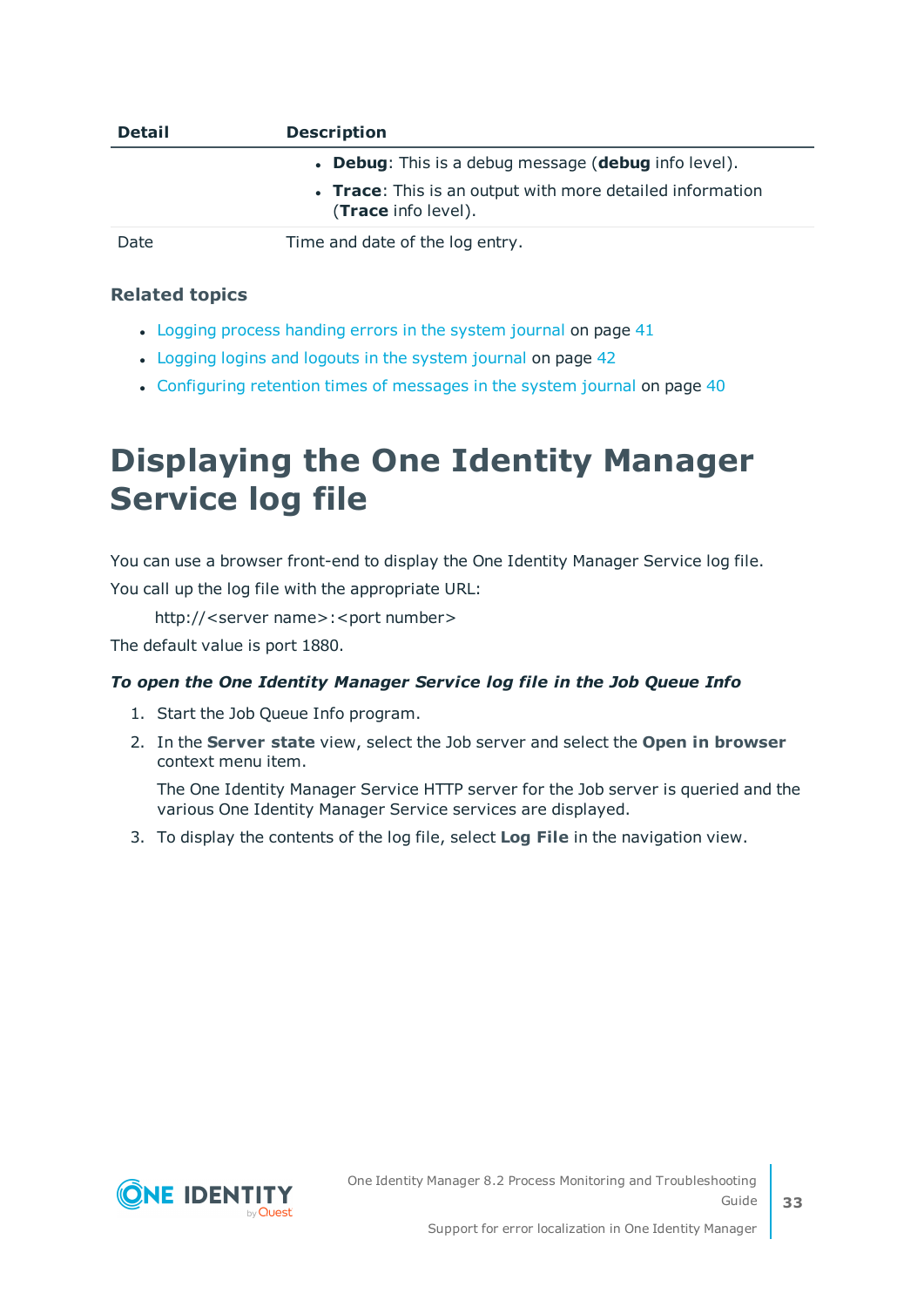| <b>ONE IDENTITY</b> One Identity Manager Job Service - AEDOKU-DC |                                                                                                                                                                |        |  |
|------------------------------------------------------------------|----------------------------------------------------------------------------------------------------------------------------------------------------------------|--------|--|
| <b>N</b> Home                                                    | Warning: No private key supplied. Running without encryption support.<br>A                                                                                     |        |  |
| <b>Loaded Assemblies</b>                                         | <b>C</b> Refresh<br>All information<br>$\checkmark$                                                                                                            |        |  |
| <b>Statistics</b>                                                | Logging severity: Info.                                                                                                                                        | $\sim$ |  |
| Components                                                       | 2017-09-12 00:00:07 +02:00 - Info: Requesting process steps for queue \AEDOKU-DC.<br>2017-09-12 00:00:07 +02:00 - Info: Last process step request succeeded.   |        |  |
| Cache                                                            | 2017-09-12 00:00:09 +02:00 - Info: Requesting process steps for queue \WURZELAUSIX.<br>2017-09-12 00:00:09 +02:00 - Info: Last process step request succeeded. |        |  |
| <b>Log File</b>                                                  | 2017-09-12 00:00:24 +02:00 - Info: Requesting process steps for queue \WURZELAUSIX.<br>2017-09-12 00:00:24 +02:00 - Info: Last process step request succeeded. |        |  |
|                                                                  | 2017-09-12 00:00:37 +02:00 - Info: Requesting process steps for queue \AEDOKU-DC.                                                                              |        |  |
|                                                                  | 2017-09-12 00:00:37 +02:00 - Info: Last process step request succeeded.                                                                                        |        |  |
|                                                                  | 2017-09-12 00:00:39 +02:00 - Info: Requesting process steps for queue \WURZELAUSIX.                                                                            |        |  |
|                                                                  | 2017-09-12 00:00:39 +02:00 - Info: Last process step request succeeded.                                                                                        |        |  |
|                                                                  | 2017-09-12 00:00:54 +02:00 - Info: Requesting process steps for queue \WURZELAUSIX.                                                                            |        |  |
|                                                                  | 2017-09-12 00:00:54 +02:00 - Info: Last process step request succeeded.<br>2017-09-12 00:01:07 +02:00 - Info: Requesting process steps for queue \AEDOKU-DC.   |        |  |
|                                                                  | DAST AD SO ASSAULT DAS THEN IN the measure than moningt currented                                                                                              |        |  |

### **Figure 7: The One Identity Manager Service log file**

The messages to be displayed on the web page can be filtered interactively. There is a menu on the website for this. Only text contained in the log file can be displayed in this case. For example, if the message type is **Warning**, messages with the **Info** message type cannot also be displayed if the relevant filter is selected.

The log output is color-coded to make it easier to identify.

#### **Table 13: Log file color code**

| Color  | <b>Meaning</b>                          |
|--------|-----------------------------------------|
| Green  | Processing successful                   |
| Yellow | Warnings occurred during processing     |
| Red    | Fatal errors occurred during processing |

NOTE: If you want to retain the color information to send by email, you need to save the complete web page.

### **Related topics**

- [Configuring](#page-45-0) One Identity Manager Service logging on page 46
- [Prerequisites](#page-46-0) for displaying the One Identity Manager Service log file on page 47
- Querying One Identity Manager Service [availability](#page-33-0) on page 34

## <span id="page-33-0"></span>**Querying One Identity Manager Service availability**

The availability of a One Identity Manager Service can be tested over /alive. Example call: http://<server name>:<port number>/alive Only success (HTTP 200 with **True** as content) or fail (HTTP 500) is returned.



One Identity Manager 8.2 Process Monitoring and Troubleshooting Guide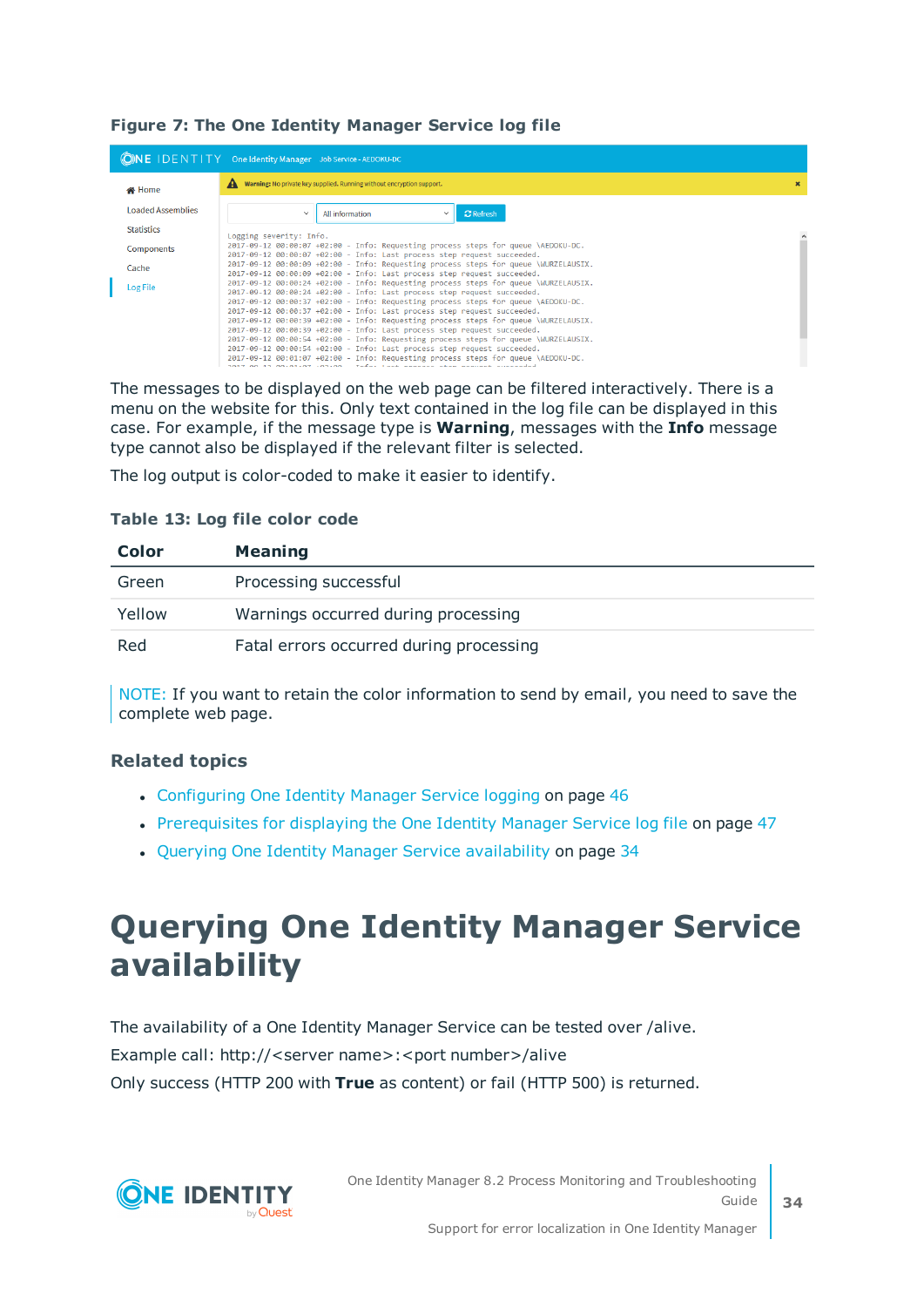# <span id="page-34-0"></span>**Displaying an application server's status**

You can access the application server from a browser.

Use the appropriate URL for this:

http://<server name>/<application name>

https://<server>/<application name>

TIP: You can open the web server's status display in the Job Queue Info. In the Job Queue Info, select **View > Server state** in the menu and, on the **Web servers** tab, open the web server status display from the **Open in browser** context menu.

You will see different status information. Status information for the application server is displayed as performance indicators. Users with the **Enables log display in the application server** program function (AppServer Logs) can see the log.

In addition, API documentation is available here. To access the REST API on the application server, the user required the **Enables access to the REST API on the application server** (AppServer\_API). For more information about the REST API, see the *One Identity Manager REST API Reference Guide*

### **Related topics**

• [Determining](#page-19-0) Job server and web server status on page 20

## <span id="page-34-1"></span>**Which authentication module is the current user using?**

One Identity Manager uses different authentication modules for logging in to administration tools. Authentication modules identify the system users to be used and load the user interface and database resource editing permissions depending on their permission group memberships.

For more information about One Identity Manager authentication modules, see the *One Identity Manager Authorization and Authentication Guide*.

### *To identify the current authentication module for the current user*

- I To display user information, double-click the  $\triangle$  icon in the program status bar.
	- The **System user** tab displays the following information about the authentication module used:

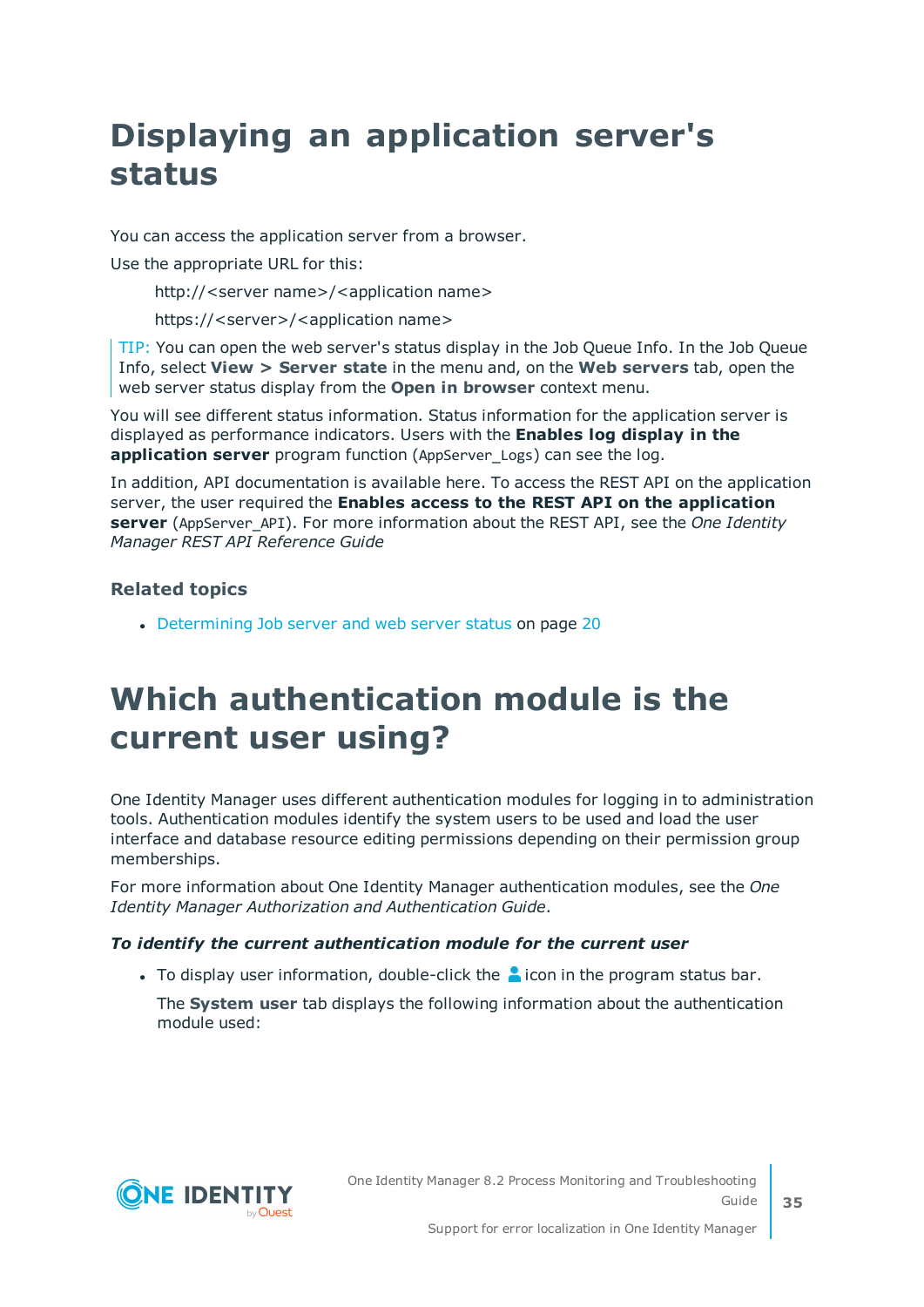- **Authenticated by**: Name of the authentication module used for logging in.
- <sup>l</sup> **Employee UID (UserUID)**: Unique ID for the current user's employee if an employee related authentication module is used to log in.

### **Related topics**

- $\bullet$  Which system user is the [current](#page-35-0) user using? on page 36
- Which [permissions](#page-36-0) apply to the current user? on page 37
- Which program functions are [available](#page-36-1) to the current user? on page 37
- . Which [permission](#page-37-0) level does the user use? on page 38

## <span id="page-35-0"></span>**Which system user is the current user using?**

Users log in to the running administration tool using a system ID. Permitted system user IDs are determined by the authentication module you select. When the system user logs in to the One Identity Manager administration tools, the user interface is displayed and editing permissions are assigned depending on the permissions groups to which the user belongs.

For more information about the One Identity Manager authentication modules and system users, see the *One Identity Manager Authorization and Authentication Guide*.

#### *To identify the current system user for the current user:*

To display user information, double-click the  $\triangle$  icon in the program status bar.

The **System user** tab displays the following information about the system user.

- **.** System user: Name of the current system user.
- **.** Dynamic user: Specifies whether the logged in user is using a dynamic system user. Dynamic system users are applied when a role-based authentication module is used.
- **Administrative user:** Specifies whether the current user is using a system user.
- **Remarks:** Detailed description about the system user.

### **Related topics**

- Which [authentication](#page-34-1) module is the current user using? on page 35
- . Which [permissions](#page-36-0) apply to the current user? on page 37
- Which program functions are [available](#page-36-1) to the current user? on page 37
- Which [permission](#page-37-0) level does the user use? on page 38

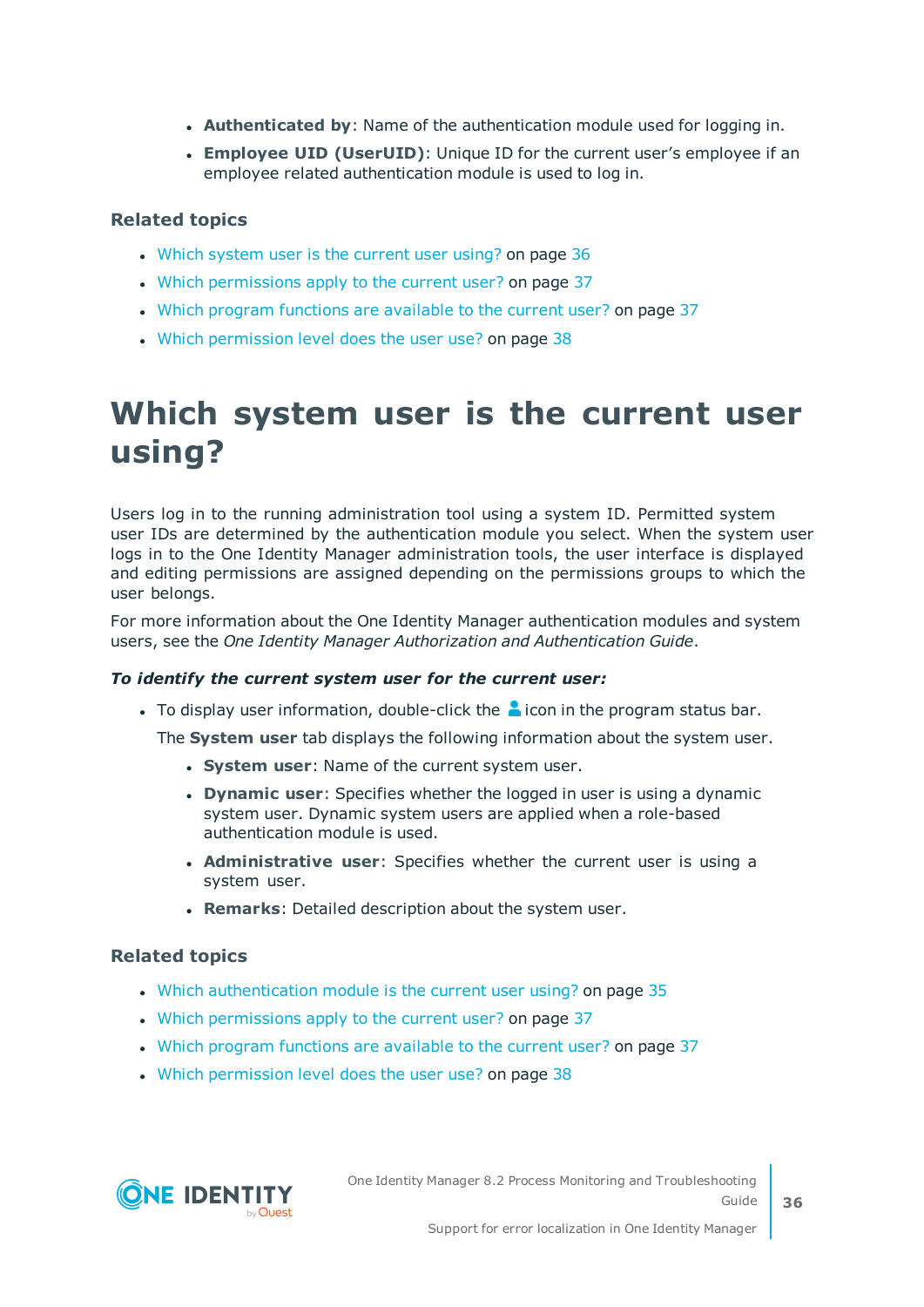# <span id="page-36-0"></span>**Which permissions apply to the current user?**

Depending on the membership of the system user in permissions groups, the user interface and the authorizations for objects are made available to the current user.

For more information about permissions in One Identity Manager, see the *One Identity Manager Authorization and Authentication Guide*.

### *To identify the current permissions groups for the current user*

I To display user information, double-click the  $\triangle$  icon in the program status bar.

The **Permissions groups** tab lists the user's permissions groups.

NOTE: On the **System users** tab, the **Read-only** option specifies whether the system user being used has read-only permissions. If so, the user is not permitted to change data.

### *To identify which permissions are assigned to the current user for an object:*

- Select the object for which you want to see the permissions.
- **.** Select the **Properties** context menu.

On the **Permissions** tab, based on the permissions groups, you see what permissions apply to an object.

### **Related topics**

- . Which [authentication](#page-34-1) module is the current user using? on page 35
- Which system user is the [current](#page-35-0) user using? on page 36
- . Which program functions are [available](#page-36-1) to the current user? on page 37
- <span id="page-36-1"></span>. Which [permission](#page-37-0) level does the user use? on page 38

## **Which program functions are available to the current user?**

Some functions in One Identity Manager tools are available only if the program functions are assigned to the current user. For example, this includes data export from the Manager, calling the SQL Editor in the Designer or showing DBQueue Processor information in all programs.

For detailed information about program functions in One Identity Manager, see the *One Identity Manager Authorization and Authentication Guide*.

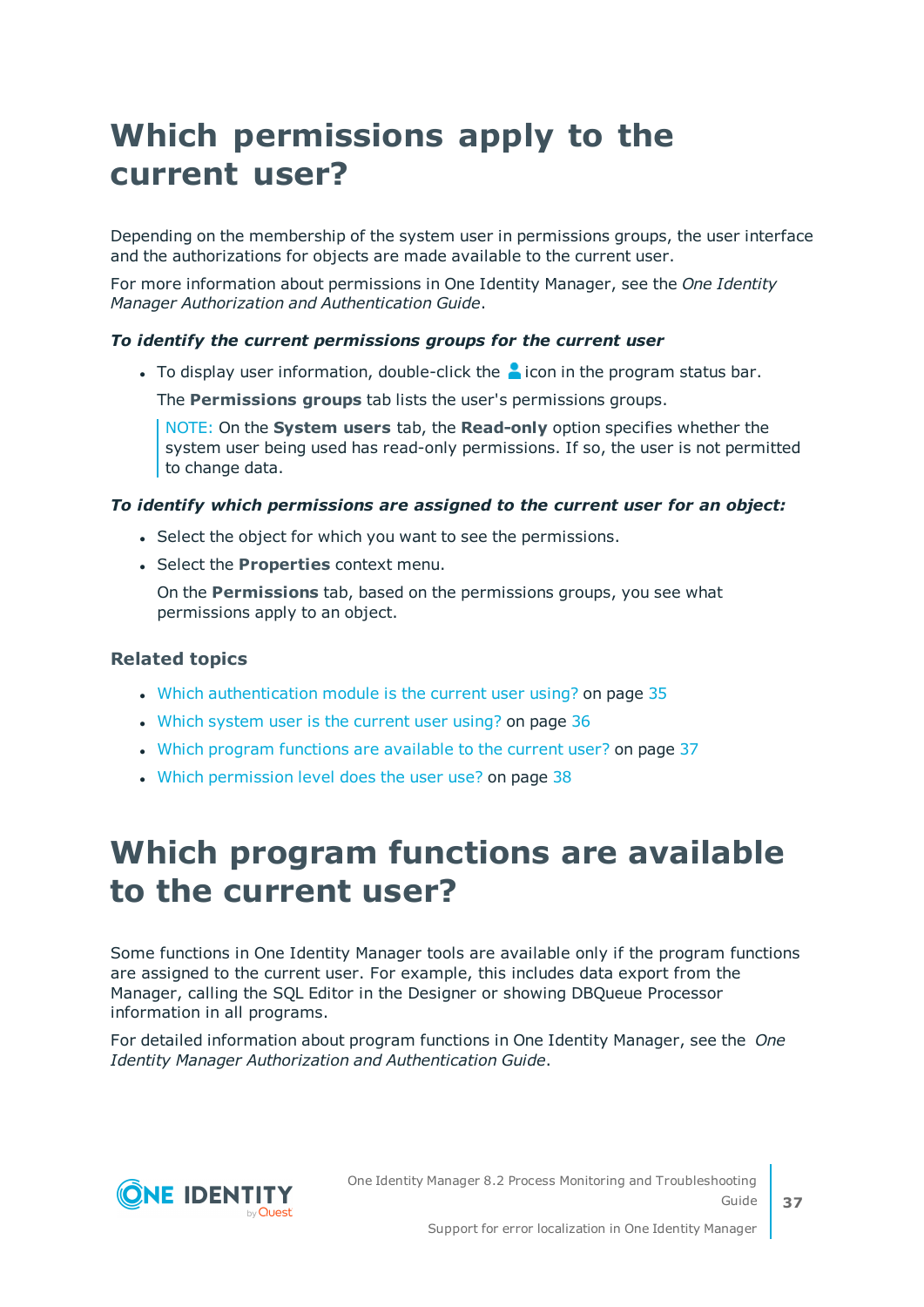### *To identify the program functions available to the current user:*

To display user information, double-click the  $\triangle$  icon in the program status bar. The **Program functions** tab shows the program functions that are available.

### **Related topics**

- . Which [authentication](#page-34-1) module is the current user using? on page 35
- Which system user is the [current](#page-35-0) user using? on page 36
- Which [permissions](#page-36-0) apply to the current user? on page 37
- . Which [permission](#page-37-0) level does the user use? on page 38

## <span id="page-37-0"></span>**Which permission level does the user use?**

To implement a One Identity Manager database or a One Identity Manager History Database on a SQL Server or a managed instance in Azure SQL Database, you are provided with SQL Server logins and database users for administrative users, configuration users and end users. Permissions at server and database level are matched to suit the user's tasks.

For detailed information about users and their permissions, see the *One Identity Manager Installation Guide* and the *One Identity Manager Data Archiving Administration Guide*.

For more information about minimum access level for One Identity Manager tools, see the *One Identity Manager Authorization and Authentication Guide*.

#### NOTE:

- If you select an existing database connection in the connections dialog, the access level of the login to be used is shown in a tooltip.
- Some user interfaces expect configuration user permissions at least. Logging in as an end user is not possible in this case.

### *To find the access level of the logged in user*

If To display user information, double-click the icon in the program status bar

On the **System user** tab, in the **SQL access level** field, you will see the access level for the current login. The access levels displayed are **End user**, **Configuration user**, **Administrative user**, **System administrator**, and **Unknown**.

### **Related topics**

- . Which [authentication](#page-34-1) module is the current user using? on page 35
- Which system user is the [current](#page-35-0) user using? on page 36



One Identity Manager 8.2 Process Monitoring and Troubleshooting Guide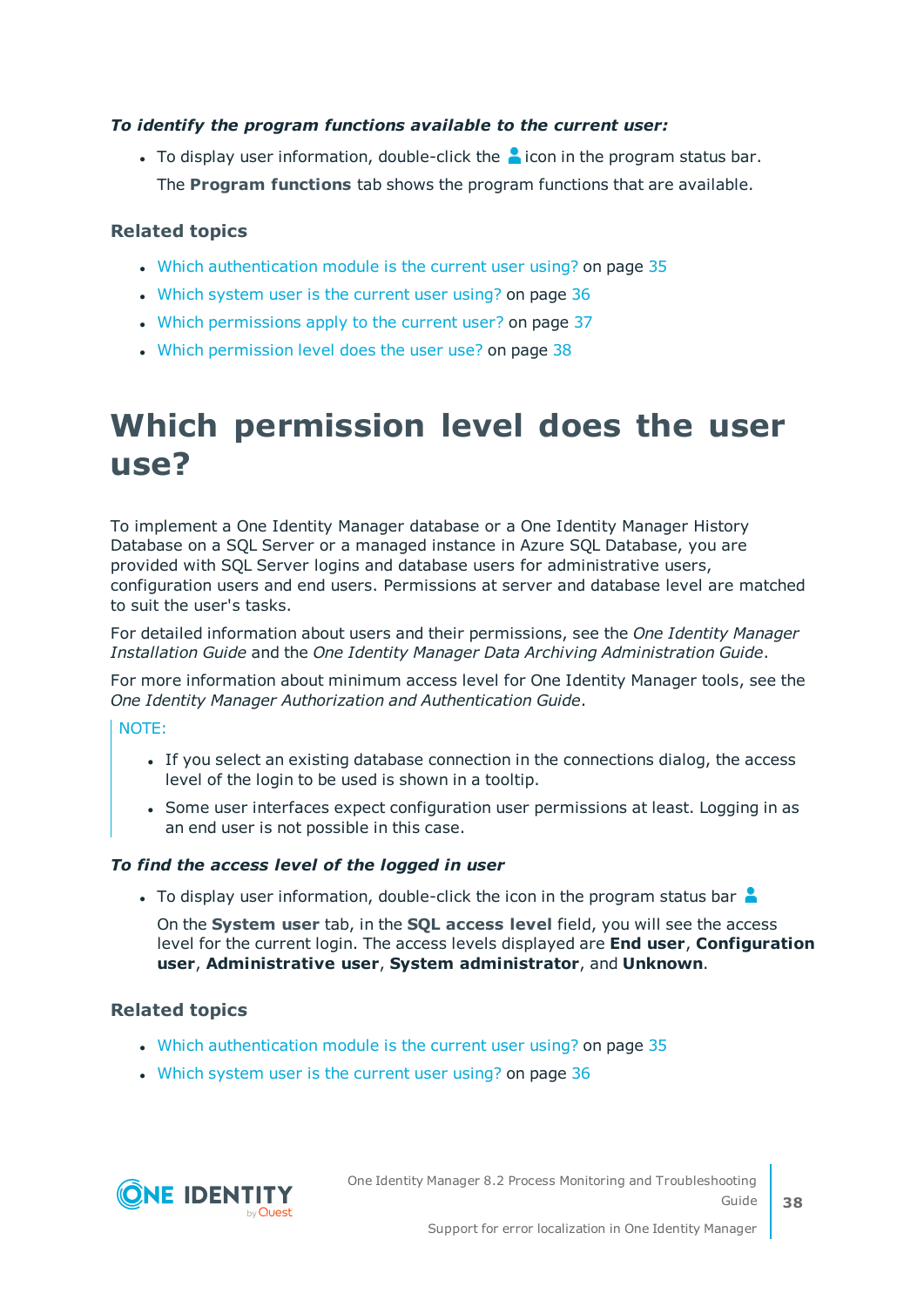- Which [permissions](#page-36-0) apply to the current user? on page 37
- Which program functions are [available](#page-36-1) to the current user? on page 37



**39**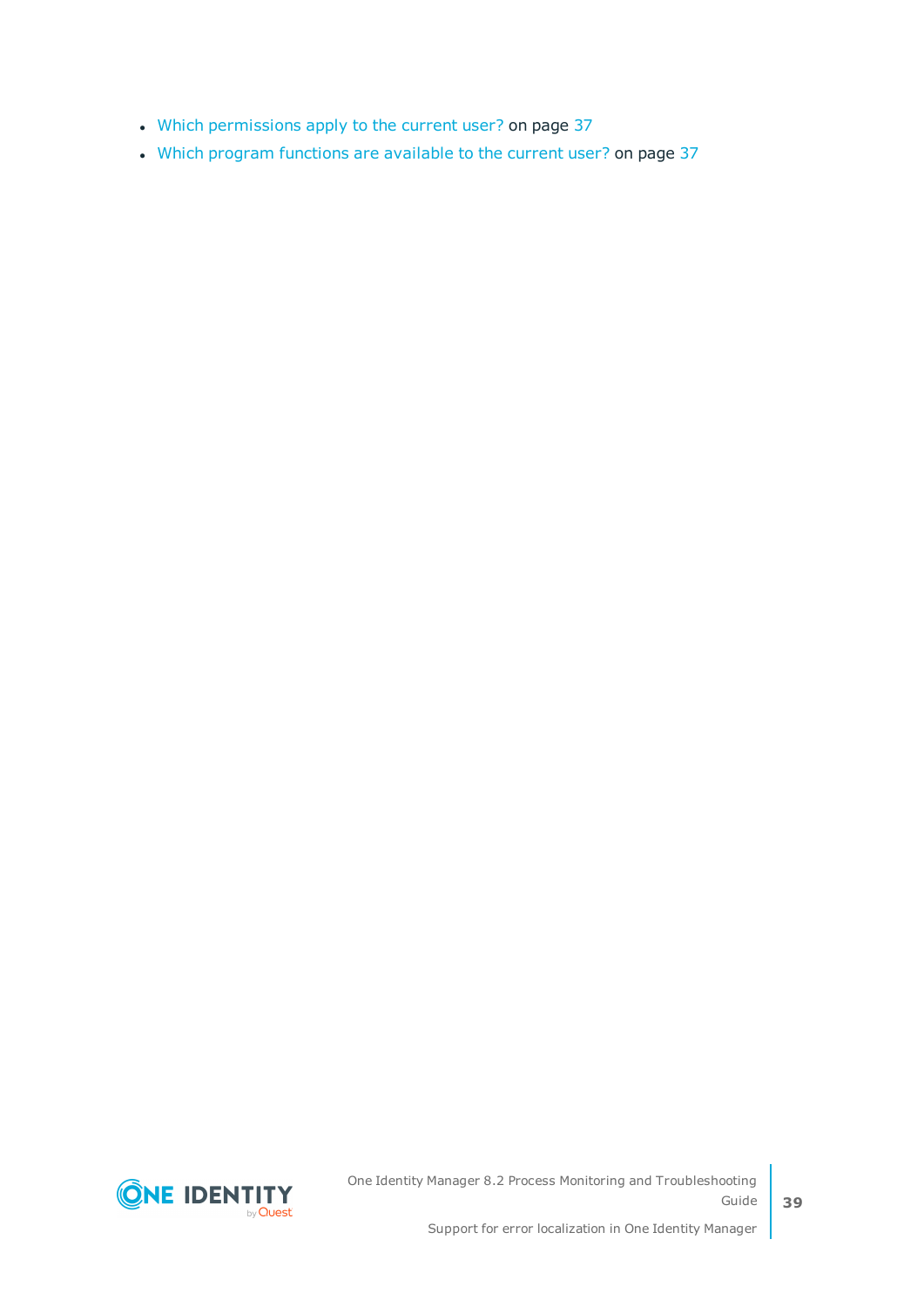# <span id="page-39-0"></span>**Configuring logs in One Identity Manager**

One Identity Manager provides various options for extending its log. The log can be configured for each One Identity Manager component.

### **Detailed information about this topic**

- [Configuring](#page-39-1) retention times of messages in the system journal on page 40
- $\cdot$  Logging process [handing](#page-40-0) errors in the system journal on page 41
- [Logging](#page-41-0) logins and logouts in the system journal on page 42
- Logging information about OAuth 2.0/OpenID Connect [authentication](#page-41-1) on page 42
- Global [configuration](#page-42-0) of logging with NLog on page 43
- Logging the One Identity Manager [components](#page-44-0) on page 45
- [Configuring](#page-45-0) One Identity Manager Service logging on page 46
- Protokollierung von Meldungen Zielsystemkonnektoren
- Output of extended return values from individual process [components](#page-53-0) on page 54
- Configuring notification behavior for DBQueue Processor [initialization](#page-54-0) on page 55
- <span id="page-39-1"></span>• Enabling the crash [recorder](#page-54-1) on page 55

### **Configuring retention times of messages in the system journal**

#### **Table 14: Configuration parameters for logging in the system journal**

| Configuration | <b>Meaning</b> |  |
|---------------|----------------|--|
| parameter     |                |  |
|               |                |  |

Common | Journal General parameter for configuring the system journal.



**4**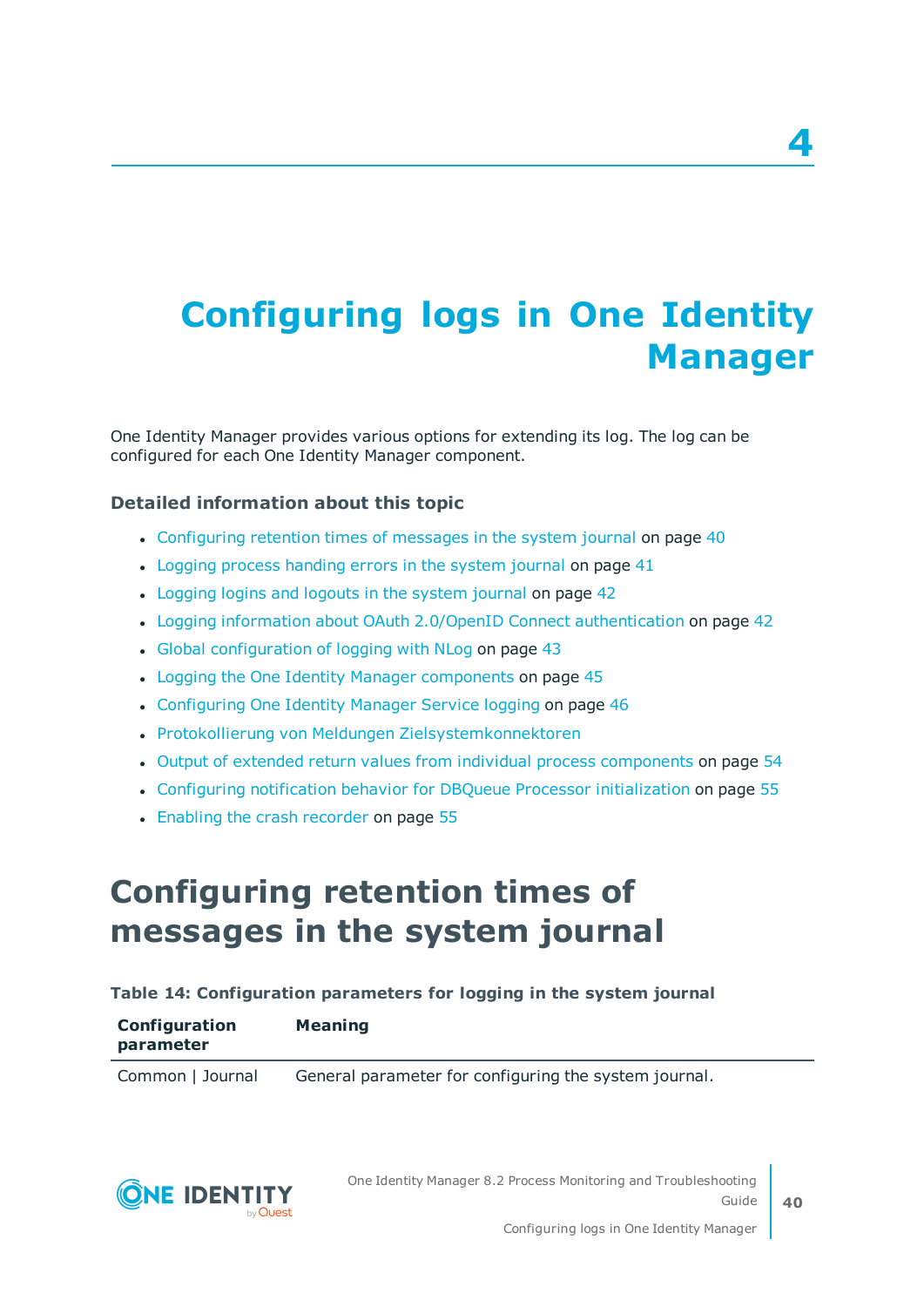| Configuration<br>parameter                | <b>Meaning</b>                                                       |
|-------------------------------------------|----------------------------------------------------------------------|
| Common   Journal                          | Maximum retention time in days for a system journal entry in the     |
| LifeTime                                  | database. Older entries are deleted from the database.               |
| Common   Journal                          | Retention time in days for messages with the Debug information       |
| LifeTime   D                              | level.                                                               |
| Common   Journal                          | Retention time in days for messages with the information Error       |
| LifeTime   E                              | level.                                                               |
| Common   Journal                          | Retention time in days for messages with the <b>Info</b> information |
| LifeTime   I                              | level.                                                               |
| Common   Journal                          | Retention time in days for messages with the Trace information       |
| LifeTime   T                              | level.                                                               |
| Common   Journal                          | Retention time in days for messages with the <b>Warning</b> inform-  |
| LifeTime   W                              | ation level.                                                         |
| Common   Journal  <br>Delete              | Configuration of deletion behavior for system messages.              |
| Common   Journal  <br>Delete   BulkCount  | Number of entries to be deleted in any operation.                    |
| Common   Journal  <br>Delete   TotalCount | Total number of entries to be deleted in any processing run.         |

Messages in the system journal are regularly deleted by the DBQueue Processor.

#### *To delete log entries in the system journal*

- <sup>l</sup> In the Designer, enable the **Common | Journal | LifeTime** configuration parameter and enter the maximum retention period for the entries in the system journal. Use the configuration subparameters to specify the retention time for each information level.
- If there is a large amount of data, you can specify the number of objects to delete per DBQueue Processor operation and run in order to improve performance. To do this, use the **Common | Journal | Delete | BulkCount** and **Common | Journal | Delete | TotalCount** configuration parameters.

## <span id="page-40-0"></span>**Logging process handing errors in the system journal**

For more information about editing processes and process steps, see the *One Identity Manager Configuration Guide*.

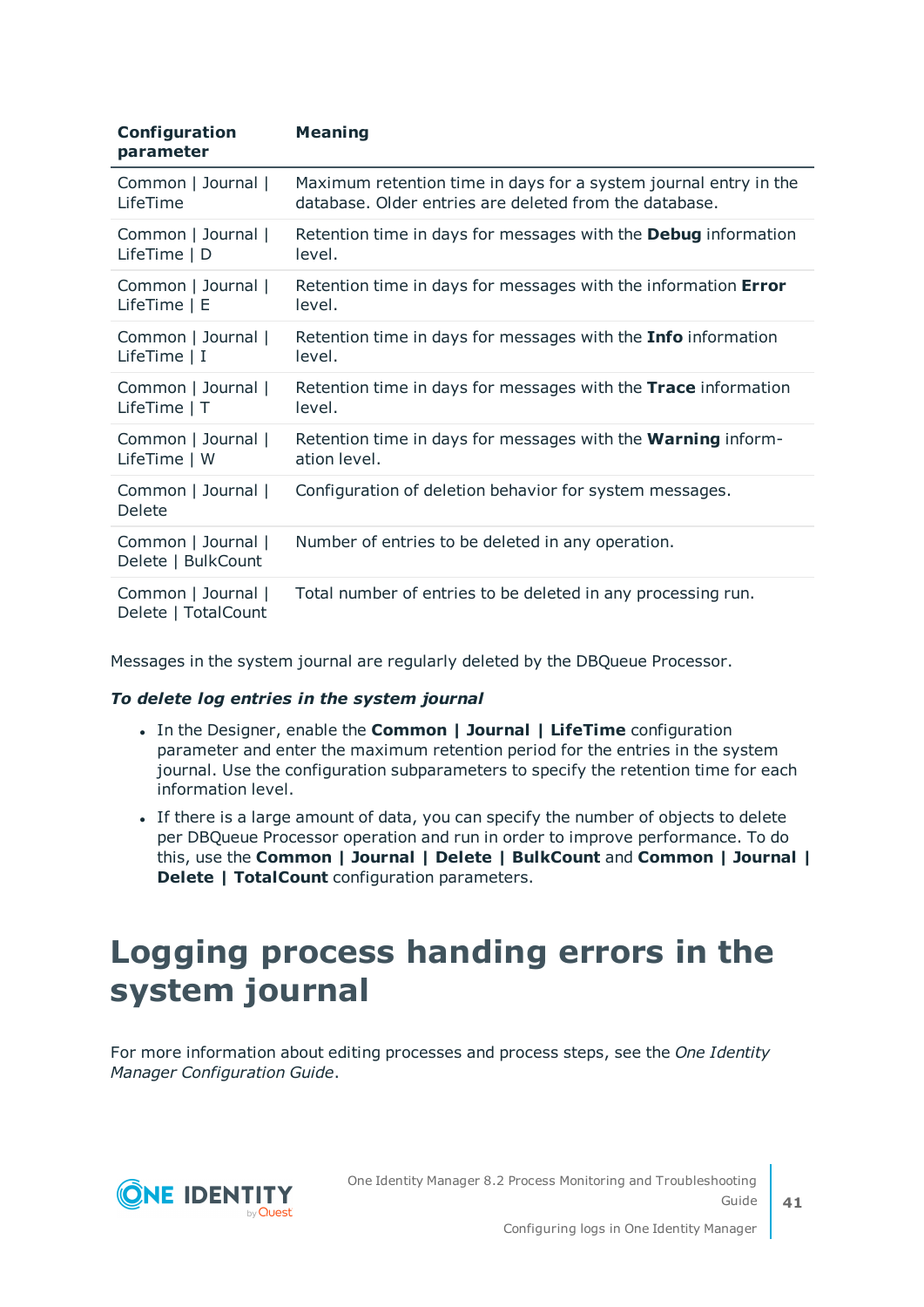### *To log error in process handing in the system journal*

<sup>l</sup> At the process steps in the Designer, enable the **Log errors to journal** option.

### **Related topics**

 $\bullet$  [Displaying](#page-30-0) system journal messages on page 31

## <span id="page-41-0"></span>**Logging logins and logouts in the system journal**

One Identity Manager logins and One Identity Manager logoffs can be recorded in the system journal.

NOTE: Logins and logoffs are recorded in the QBM\_VDialogJournalLoginAudit view.

### *To record successful One Identity Manager logins*

<sup>l</sup> In the Designer, set the **Common | Journal | LoginAudit** configuration parameter.

### *To record One Identity Manager logoffs*

<sup>l</sup> In the Designer, set the **Common | Journal | LogoffAudit** configuration parameter.

### **Related topics**

 $\bullet$  [Displaying](#page-30-0) system journal messages on page 31

## <span id="page-41-1"></span>**Logging information about OAuth 2.0/OpenID Connect authentication**

To support troubleshooting in OAuth 2.0/OpenID Connect authentication you can log personal login data, such as information about tokens or issuers. The log is written to the object log file (<appName>\_object.log) of the respective One Identity Manager component.

### *To log authentication data*

<sup>l</sup> In the Designer, set the **QBM | DebugMode | OAuth2 | LogPersonalInfoOnException** configuration parameter.

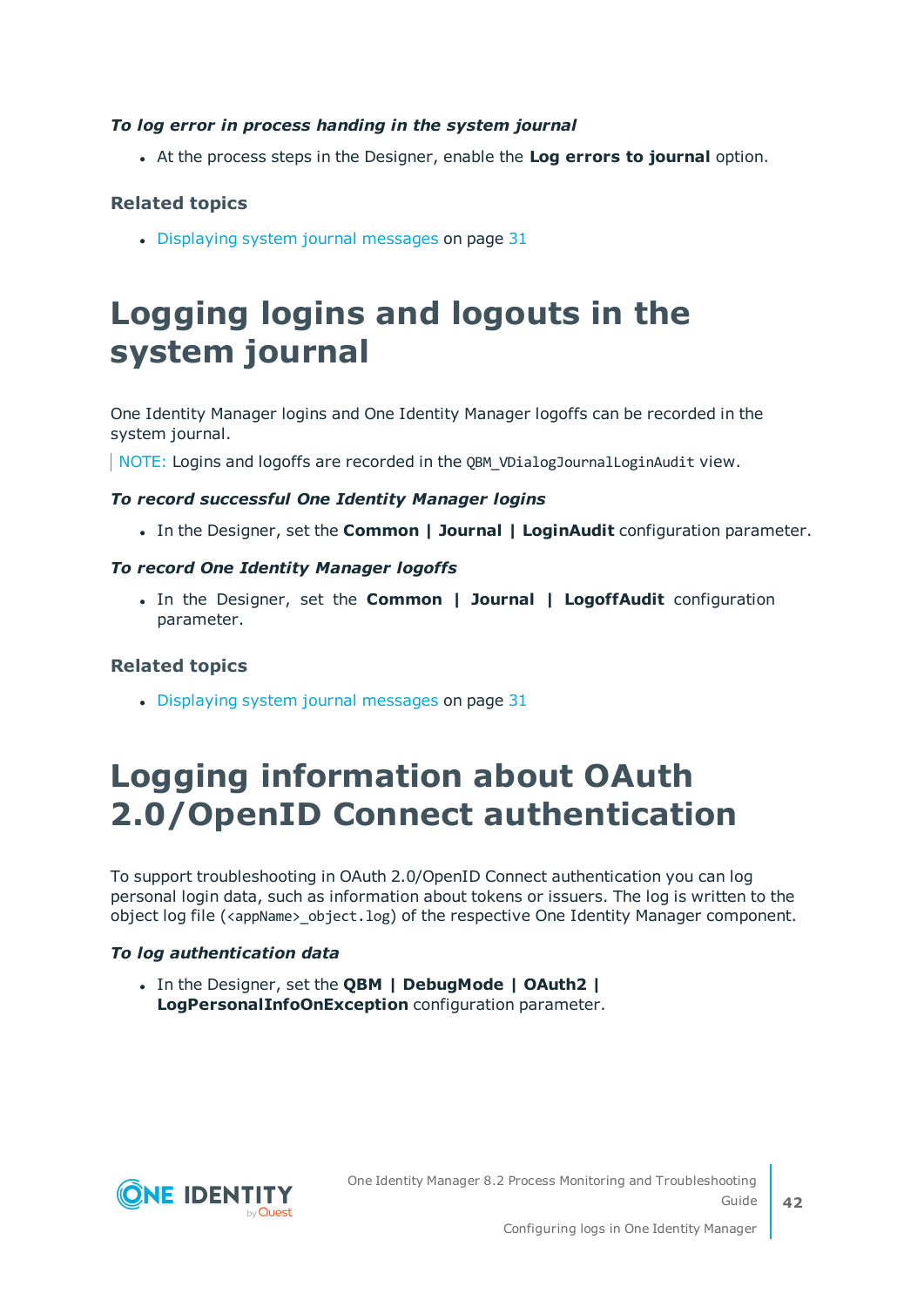# <span id="page-42-0"></span>**Global configuration of logging with NLog**

Configuration setting for logging messages are made by NLog in Globallog.config. For an exact description and functionality of NLog, see the online help [\(http://nlog-project.org/\)](http://nlog-project.org/).

Globallog.config is referenced in the One Identity Manager component's configuration files.

IMPORTANT: The settings in globallog.config apply globally to all One Identity Manager components. Use the application specific \*.exe.config configuration file to customize individual components.

NOTE: The default settings of the globallog.config file assume that %localappdata% has write access.

If an \*.exe does not have the correct permissions, by changing the logBaseDir variable in globallog.config or by introducing a special log configuration in the application-specific \*.exe.config or Web.config configuration file, you can write the log to a directory with write access.

Use variables to define names, output path and layout of the log files. The variable appName is defined in the One Identity Manager component's configuration files.

The targets section defines the output targets for the messages. NLog already has predefined targets that you can use in the configuration file.

The rules section is used to define rules for logging the messages.

By providing logger name, you specify for which One Identity Manager components messages are logged. Messages are logged for all components with the default setting logger name="\*". To limit logs to certain components, use the name contained in the log.

| Logger name       | <b>Description</b>                                                                                                                                                        |
|-------------------|---------------------------------------------------------------------------------------------------------------------------------------------------------------------------|
| FrontendLog       | Logs actions in front-ends.                                                                                                                                               |
| JobGenLog         | Logs during process generation.                                                                                                                                           |
| <b>Jobservice</b> | Logs One Identity Manager Service messages.                                                                                                                               |
| ObjectLog         | Logs object actions through the object level.                                                                                                                             |
| ProjectorEngine   | Logs messages from the synchronization engine.                                                                                                                            |
| SqlLog            | Logs database queries                                                                                                                                                     |
| StopWatch         | Logs timings.                                                                                                                                                             |
| SystemConnection  | Detailed logging of data communication with the system connection<br>during synchronization, including system configuration and system<br>connectors' data communication. |

### **Table 15: Logger names of components**

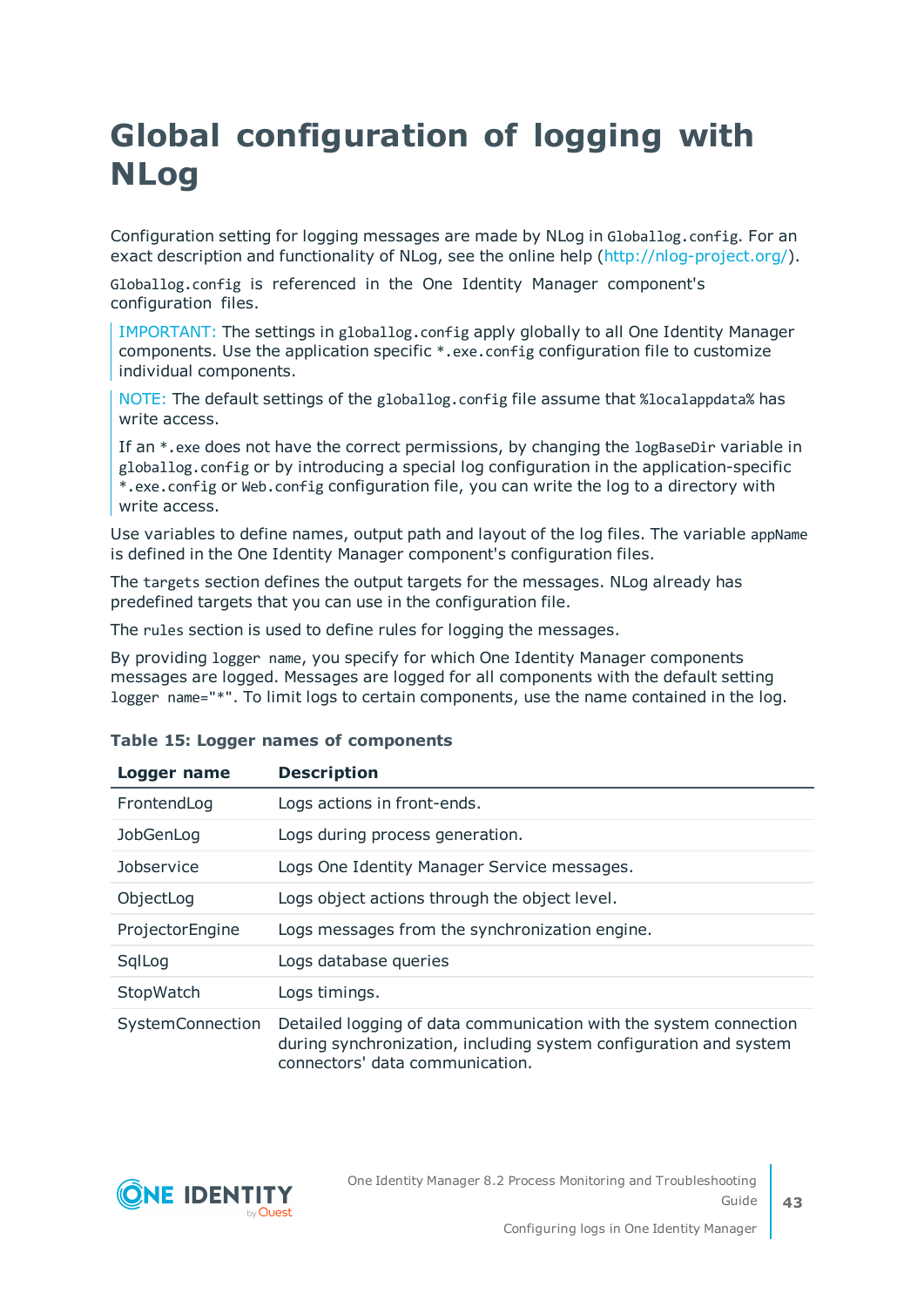| Logger name     | <b>Description</b>                                               |
|-----------------|------------------------------------------------------------------|
| SystemConnector | Logs system connector data communication during synchronization. |
| Update          | Logs update handling.                                            |
| WebLog          | Logs Web service actions.                                        |
|                 |                                                                  |

DebugLogObserver Logs performance data from the synchronization engine.

You can enter the severity level through:

- minlevel= Messages are logged from this severity level. The LogFileLevel variable can overwrite the severity level in a custom configuration file.
- level= Message are logged which have exactly this severity level. The eventLogLevel variable can overwrite the severity level in a custom configuration file.

### **Table 16: Permitted severity levels**

| <b>Severity</b><br>Level | <b>Description</b>                                                                                                                              |
|--------------------------|-------------------------------------------------------------------------------------------------------------------------------------------------|
| Trace                    | Logs highly detailed information. This setting should only be used for analysis<br>purposes. The log file quickly becomes large and cumbersome. |
| Debug                    | Logs debug steps. This setting should only be used for testing.                                                                                 |
| Info                     | Logs all information.                                                                                                                           |
| Warning                  | Logs all warnings.                                                                                                                              |
| Error                    | Logs all error messages.                                                                                                                        |
| Fatal                    | Logs all critical error messages.                                                                                                               |

The following files are defined for custom extensions.

<include file="\${basedir}/custom-log-variables.config" ignoreErrors="true"/>

<include file="\${basedir}/custom-log-targets.config" ignoreErrors="true"/>

### **Example: Structure of globallog.config**

<nlog autoReload="true" xmlns:xsi="http://www.w3.org/2001/XMLSchema-instance"> <variable name="companyName" value="One Identity"/> <variable name="productTitle" value="One Identity Manager"/> <variable name="logBaseDir"



One Identity Manager 8.2 Process Monitoring and Troubleshooting Guide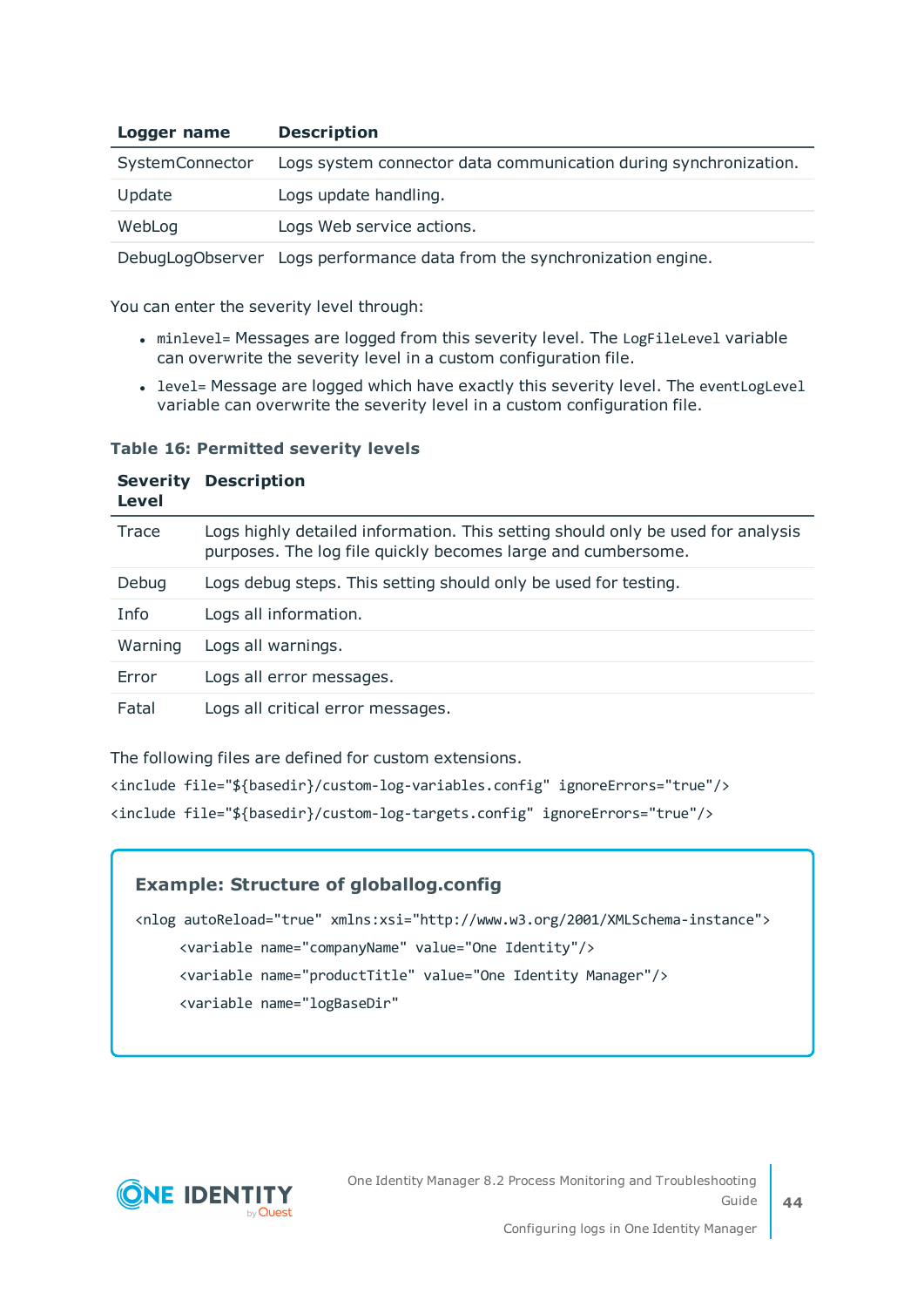```
value="${specialfolder:LocalApplicationData}/${companyName}/${productTitle
     }/${appName}"/>
     <variable name="layout" value="${longdate} ${level:upperCase=true}
     (${logger} ${event-context:item=SessionId}) : ${event-
     context:item=Indention}${message} ${exception:format=ToString,StackTrace}"
     />
     <targets async="true">
          <default-wrapper xsi:type="BufferingWrapper" bufferSize="256"
          flushTimeout="2000" />
          <target name="logfile" xsi:type="File"
          fileName="${logBaseDir}/${appName}.log" layout="${layout}"
          encoding="utf-8"
          archiveFileName="${logBaseDir}/${appName}.{#}.log"
          maxArchiveFiles="7" archiveEvery="Day" archiveNumbering="Rolling"/>
     </targets>
     <targets>
          <target name="eventLog" xsi:type="EventLog" source="${companyName}
          ${productTitle} ${appName}"
          layout="${message}${newline}${exception:format=tostring}"/>
     </targets>
     <rules>
          <logger name="*" minlevel="${logFileLevel}" writeTo="logfile"/>
          <logger name="*" level="${eventLogLevel}" writeTo="eventLog"/>
     </rules>
</nlog>
```
## <span id="page-44-0"></span>**Logging the One Identity Manager components**

In the One Identity Manager default installation, the log files are written to the %LocalAppData%\One Identity\One Identity Manager\<appName> under the name <appName>.log directory, where appName is the name of the One Identity Manager component.

All messages with a minimum information level of **Info** are recorded in the <appName>.log file. The files are kept for 7 days and backed up daily.

In addition, all messages with a severity level of **Fatal** are recorded in the event log for the **One Identity Manager <appName>** source.

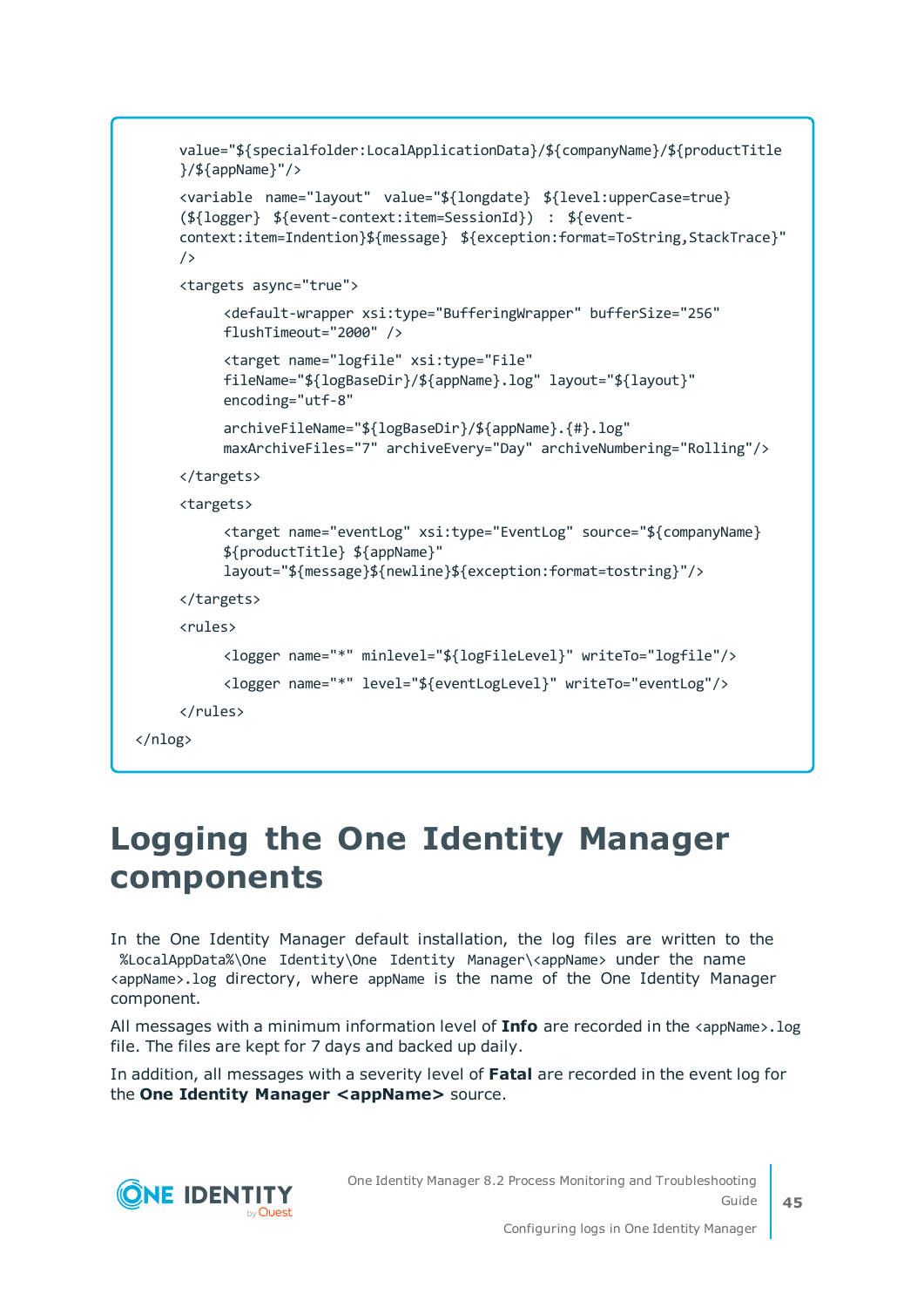Each One Identity Manager component supports message logging using the integrated NLog functionality. For an exact description and functionality, see the online help ([http://nlog](http://nlog-project.org/)[project.org/](http://nlog-project.org/)).

The configuration files of the One Identity Manager component (\*.exe.config) contain the nlog section, in which settings for logging by means of NLog are entered. Use the appName variable to pass One Identity Manager component names.

The configuration of the logs is defined in the globallog.config global configuration file. This file is referenced in the configuration files of the One Identity Manager components.



### **Related topics**

- Global [configuration](#page-42-0) of logging with NLog on page 43
- [Application-specific](#page-56-1) configuration files on page 57

# <span id="page-45-0"></span>**Configuring One Identity Manager Service logging**

Success and error messages from process handling are written to the One Identity Manager Service log file. Messages can also be written to a server's event log. A severity level can be configured for output to this log file.

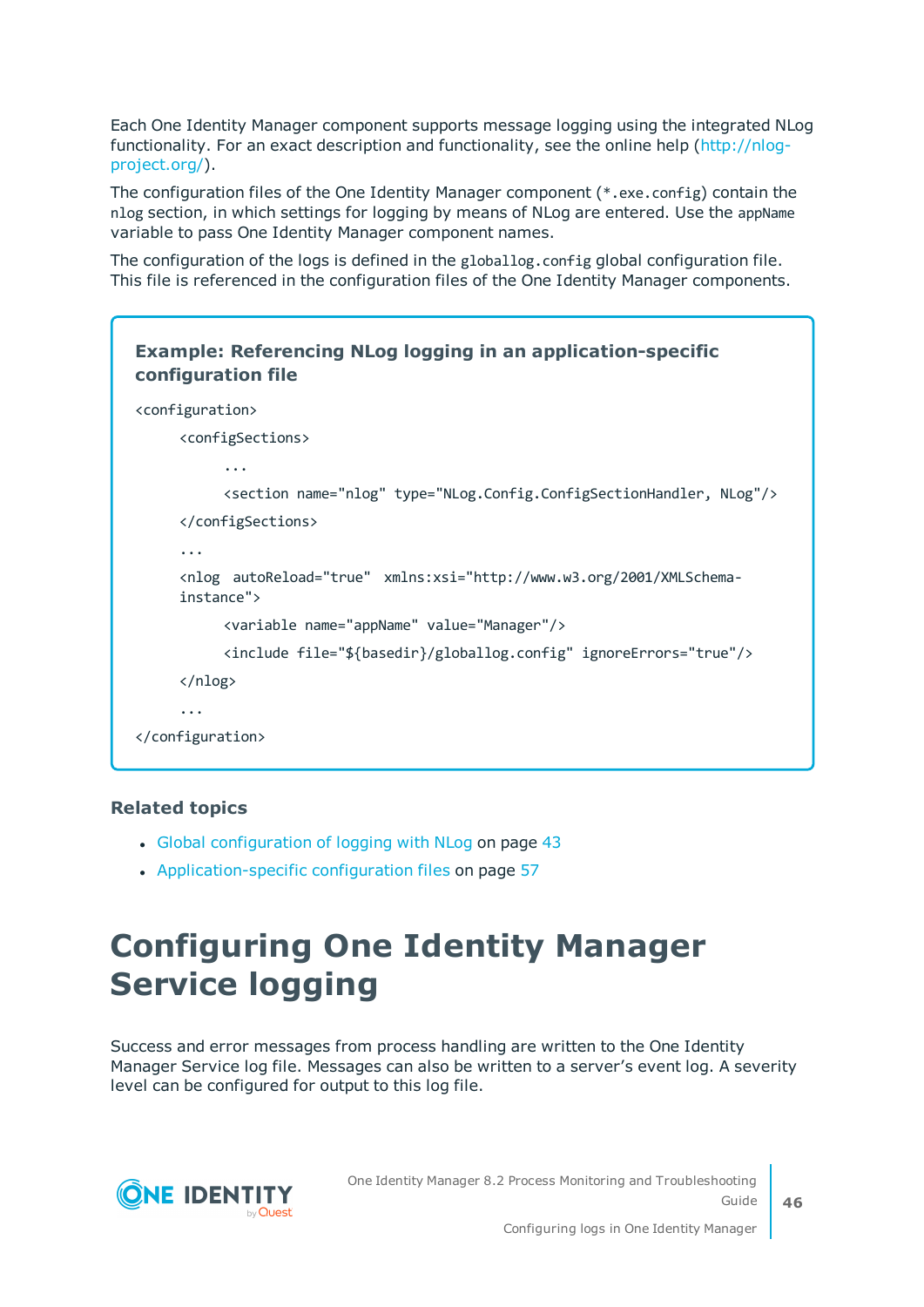You can create most of the settings in the One Identity Manager Service configuration file. Use the Job Service Configuration program to do this. For more information about working with Job Service Configuration and configuring the One Identity Manager Service, see the *One Identity Manager Configuration Guide*.

### **Detailed information about this topic**

- [Prerequisites](#page-46-0) for displaying the One Identity Manager Service log file on page 47
- [Advanced](#page-49-0) logging in the One Identity Manager Service on page 50
- Extended [debugging](#page-49-1) in One Identity Manager Service on page 50
- [Outputting](#page-50-0) custom messages in the One Identity Manager Service log file on page 51
- Logging One Identity Manager Service [messages](#page-51-0) in the event view on page 52
- [HTTPLogPlugins](#page-52-1) log file on page 53
- Global [configuration](#page-42-0) of logging with NLog on page 43

### <span id="page-46-0"></span>**Prerequisites for displaying the One Identity Manager Service log file**

The One Identity Manager Service log files can be displayed using a HTTP server (http://<server name>:<port number>).

• Users require permission to open an HTTP server. The administrator must grant URL approval to the user to do this. This can be run with the following command line call:

netsh http add urlacl url=http://\*:<port number>/ user=<domain>\<user name>

If the One Identity Manager Service has to run under the Network Service's user account (**NT Authority\NetworkService**), explicit permissions for the internal web service must be granted. This can be run with the following command line call:

netsh http add urlacl url=http://<IP address>:<port number>/ user="NT AUTHORITY\NETWORKSERVICE"

You can check the result with the following command line call:

netsh http show urlacl

To display the One Identity Manager Service log file, configure the following modules in the One Identity Manager Service configuration file:

**· FileLogWriter** module

Create the log file settings in this module.

**. Configuration** module

Configure the port for displaying the services. The default value is port 1880.

**. HTTP authentication** module

Set up an authentication method to display the log file.

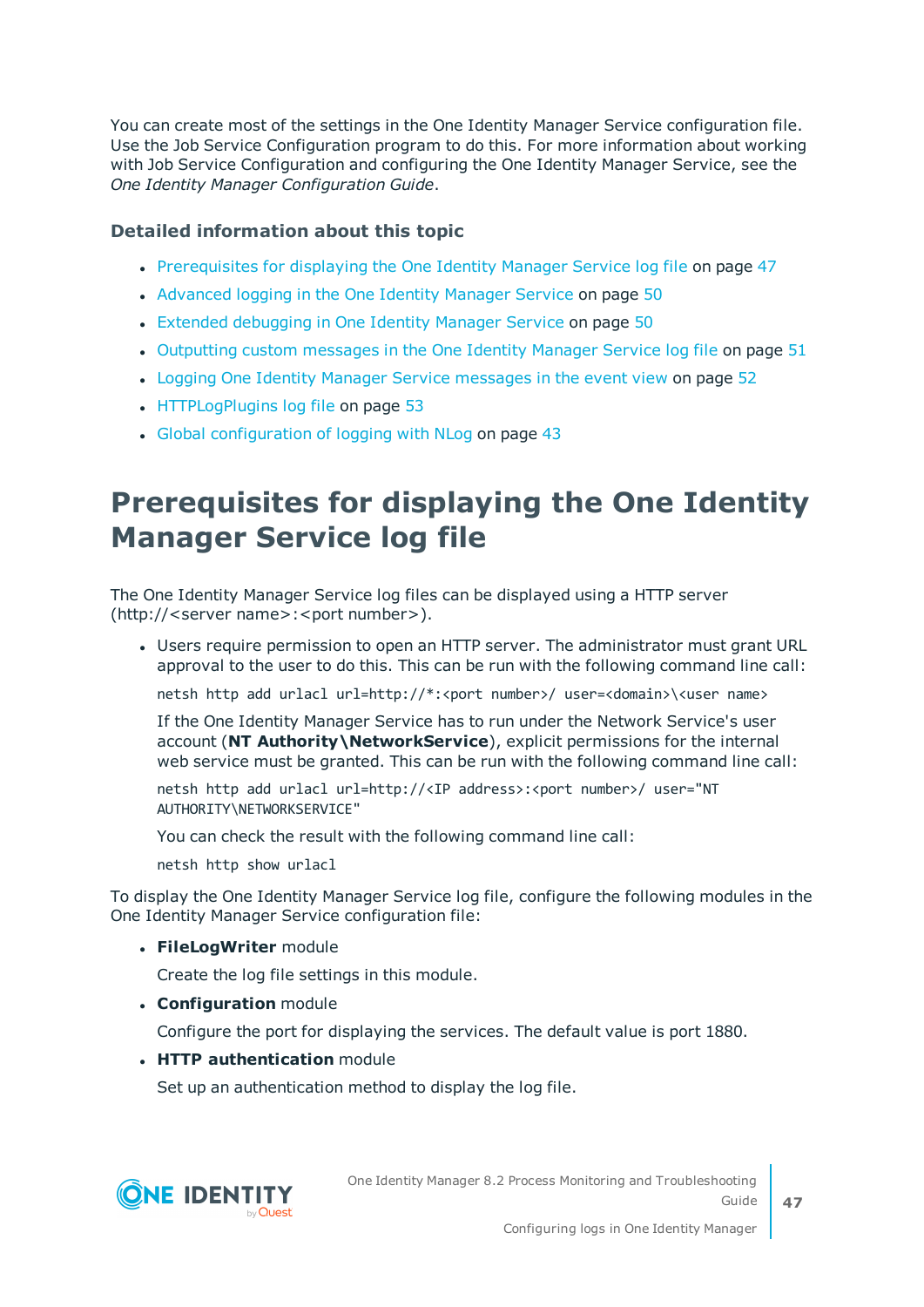For more information about configuring the One Identity Manager Service, see the *One Identity Manager Configuration Guide*.

### **Detailed information about this topic**

- [Configuring](#page-47-0) the One Identity Manager Service log file on page 48
- [Authentication](#page-48-0) method for displaying the One Identity Manager Service log file on [page](#page-48-0) 49

### <span id="page-47-0"></span>**Configuring the One Identity Manager Service log file**

To generate the log file, customize the **FileLogWriter** module in the One Identity Manager Service configuration file for each One Identity Manager Service.

### **Table 17: FileLogWriter parameters**

| <b>Parameters</b>                                | <b>Description</b>                                                                                                                                                                                                                                                                                                                                                                                                 |
|--------------------------------------------------|--------------------------------------------------------------------------------------------------------------------------------------------------------------------------------------------------------------------------------------------------------------------------------------------------------------------------------------------------------------------------------------------------------------------|
| Log file<br>(OutputFile)                         | Name of the log file, including the directory name. Log information for<br>the One Identity Manager Service is written to this file.                                                                                                                                                                                                                                                                               |
|                                                  | IMPORTANT: The directory specified for the file must exist. If the file<br>cannot be created, no error output is possible. Error messages then<br>appear under Windows operating systems in the event log or under<br>Linux operating systems in /var/log/messages.                                                                                                                                                |
| Log rename<br>interval<br>(LogLifeTime)          | In order to avoid unnecessarily large log files, the module supports the<br>functionality of exchanging the log file with a history list. The<br>LogLifeTime specifies the maximum life of a log file before it is renamed<br>as backup. If the log file has reached its maximum age, the file is<br>renamed (for example, as JobService.log_20040819-083554) and a new<br>log file is started.<br>Timeout format: |
|                                                  | day.hour:minutes:seconds                                                                                                                                                                                                                                                                                                                                                                                           |
| Process step<br>log lifetime (<br>JobLogLifeTime | Retention time for process step logs. After this expires, the logs are<br>deleted.                                                                                                                                                                                                                                                                                                                                 |
|                                                  | Timeout format:                                                                                                                                                                                                                                                                                                                                                                                                    |
|                                                  | day.hour:minutes:seconds                                                                                                                                                                                                                                                                                                                                                                                           |
|                                                  | For test purposes, you can enable logging of individual process steps in<br>the Job Queue Info. The processing messages of the process step is                                                                                                                                                                                                                                                                     |
|                                                  | written to a separate log with the Debug NLog severity. The files are<br>stored in the log directory.                                                                                                                                                                                                                                                                                                              |
|                                                  | Repository structure:                                                                                                                                                                                                                                                                                                                                                                                              |

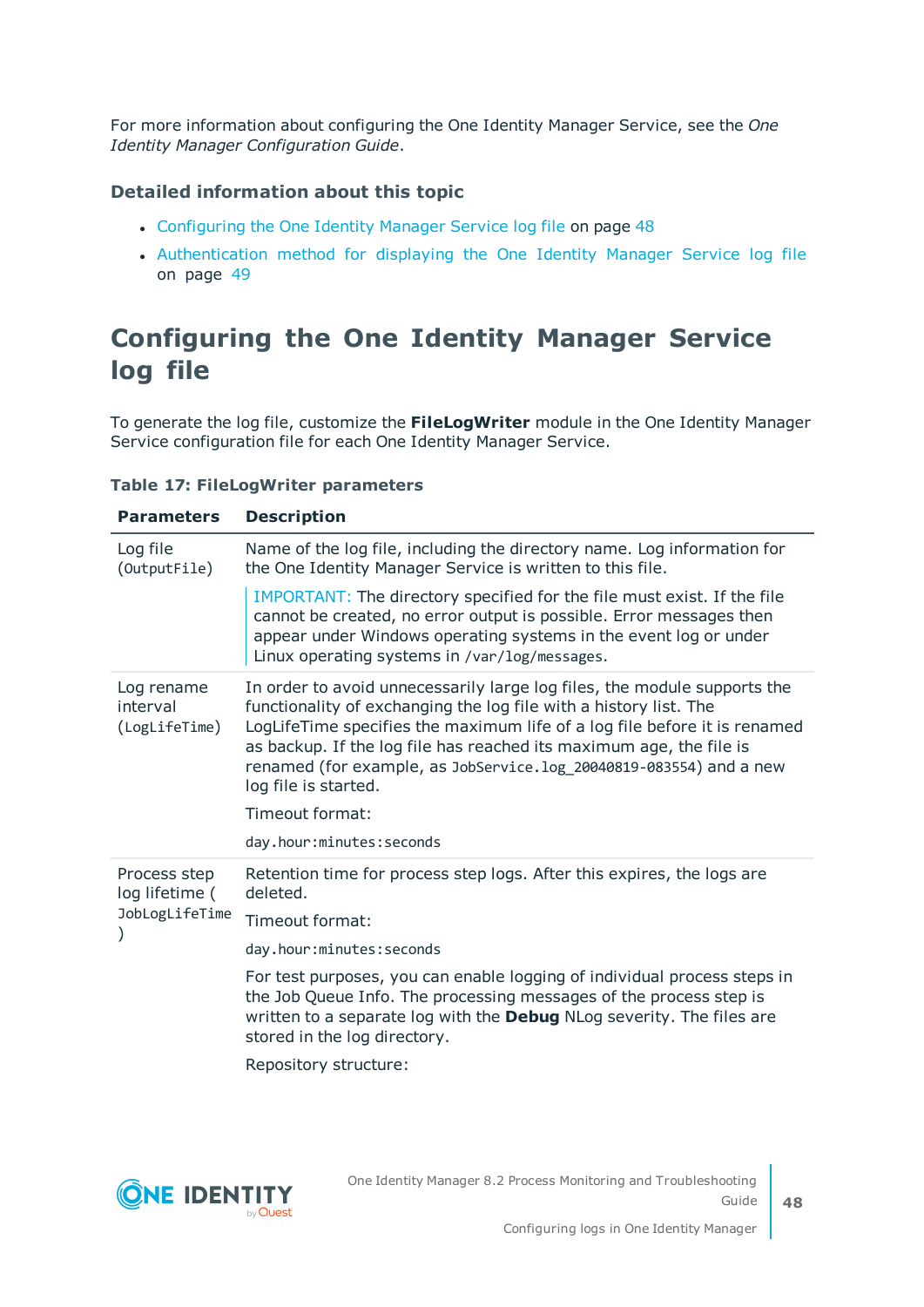| <b>Parameters</b>                                | <b>Description</b>                                                                                                                                                       |
|--------------------------------------------------|--------------------------------------------------------------------------------------------------------------------------------------------------------------------------|
|                                                  | <log directory="">\JobLogs\<first 4="" digits="" of="" the="" uid_job="">\Job_<uid_<br>Job&gt; <yyyymmdd> <timestamp>.log</timestamp></yyyymmdd></uid_<br></first></log> |
| Number of<br>history logs<br>(HistorySize)       | Maximum number of log files. If several log files exist, the oldest backup<br>file is deleted when a new log file is created so that the limit is not<br>exceeded.       |
| Max. log file<br>size (MB)<br>(MaxLogSize)       | Maximum size in MB of the log file. Once the log file has reached the<br>limit, it is renamed as a backup file and a new log file is created.                            |
| Max. length of<br>parameters (<br>ParamMaxLength | Maximum number of characters allowed in a process step parameter so<br>that they are written to the log file.                                                            |
| LogSeverity                                      | Severity levels of the logged messages.                                                                                                                                  |
|                                                  | Permitted values are:                                                                                                                                                    |
|                                                  | • Info: All messages are written to the event log. The event log<br>quickly becomes large and confusing.                                                                 |
|                                                  | • Warning: Only warnings and exception errors are written to the<br>event log (default).                                                                                 |
|                                                  | • Serious: Only exception messages are written to the event log.                                                                                                         |
| Add server<br>name<br>AddServerName)             | Specifies whether the server name is to be added to the log entries.                                                                                                     |

For more information about configuring the One Identity Manager Service, see the *One Identity Manager Configuration Guide*.

### <span id="page-48-0"></span>**Authentication method for displaying the One Identity Manager Service log file**

Use the HTTP authentication module to specify how authentication on the HTTP server works to access the services, for example, to display the log file or status display.

The following module types may be selected:

- BasicHttpAuthentication
	- Use this authentication type to specify a user account and the corresponding password for accessing the HTTP server.
- WindowsHttpAuthentication

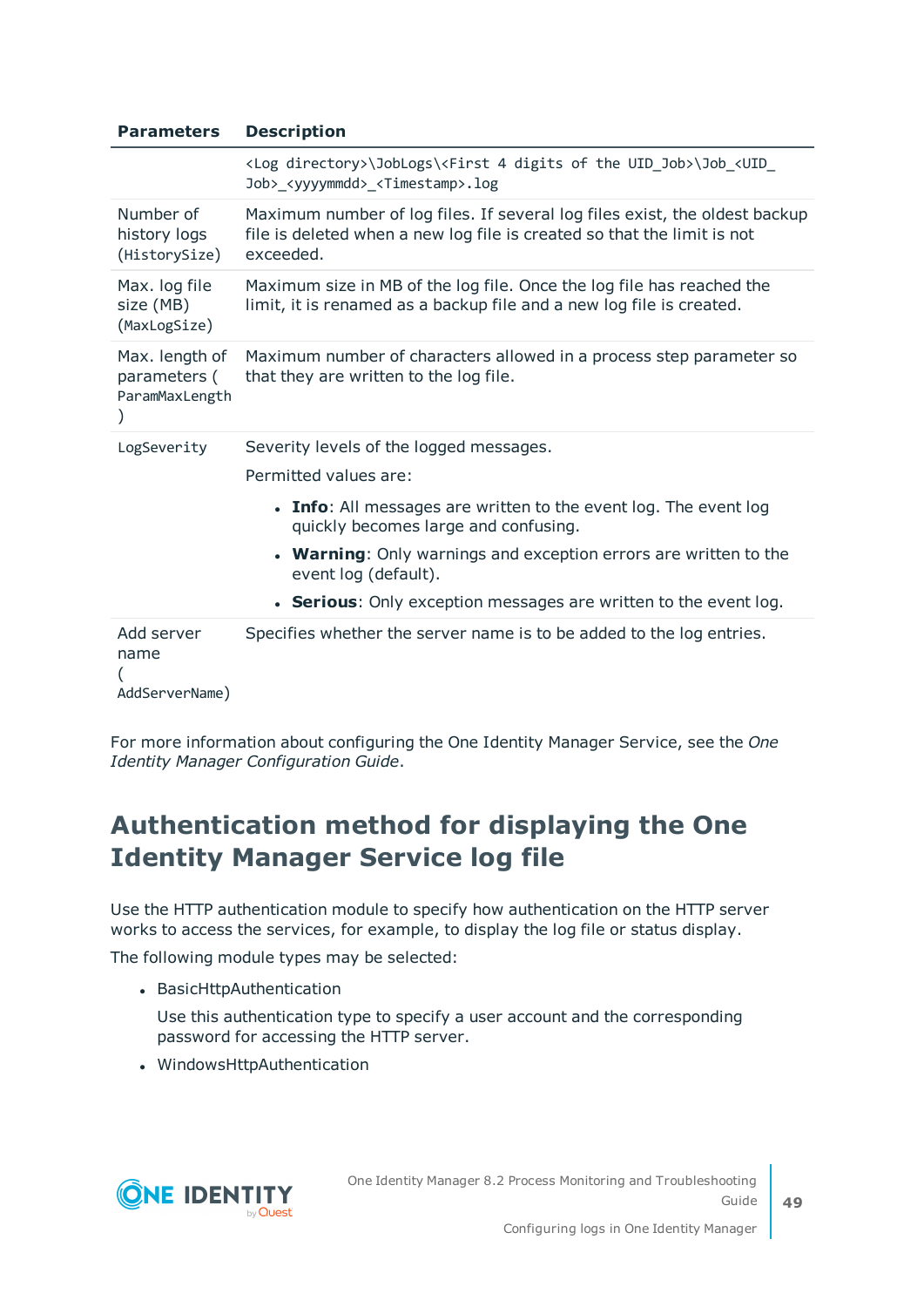Use this authentication type to specify an Active Directory group, whose users can be authenticated on the HTTP server. A security ID (SID) or the Active Directory group name in the domain of the Job server can be specified. If Active Directory is not located in the domain of the Job server, the SID must be used.

NOTE: If a module is not specified, authentication is not required. In this case, all users can access the services.

For more information about configuring the One Identity Manager Service, see the *One Identity Manager Configuration Guide*.

### <span id="page-49-0"></span>**Advanced logging in the One Identity Manager Service**

To use advanced logging for the One Identity Manager Service, configure the storage of log files in the One Identity Manager Service configuration file in the **Connection** module.

NOTE: The given directories must exist and the One Identity Manager Service user account must have write permissions to the directory.

Following parameters are available:

• Process generation log directory (JobGenLogDir)

Log files are created in the specified directory to log the process generation instructions generated by One Identity Manager Service.

For more information about configuring the One Identity Manager Service, see the *One Identity Manager Configuration Guide*.

### <span id="page-49-1"></span>**Extended debugging in One Identity Manager Service**

The **Configuration** module of the One Identity Manager Service configuration file provides two parameters for advanced debugging:

- DebugMode
- ComponentDebugMode

If the **Debug mode** (DebugMode) parameter is enabled, the One Identity Manager Service writes more extensive information into the log file, such as all parameters transferred to a component and the results of the process handling and their Out parameters.

Individual One Identity Manager Service process components can output additional process data to the One Identity Manager Service log file. For this purpose, you can enable the **Component debug mode** (ComponentDebugMode) parameter in the configuration module. Use this debug mode only for localizing errors because the effect on performance means that it is not recommended for normal use.

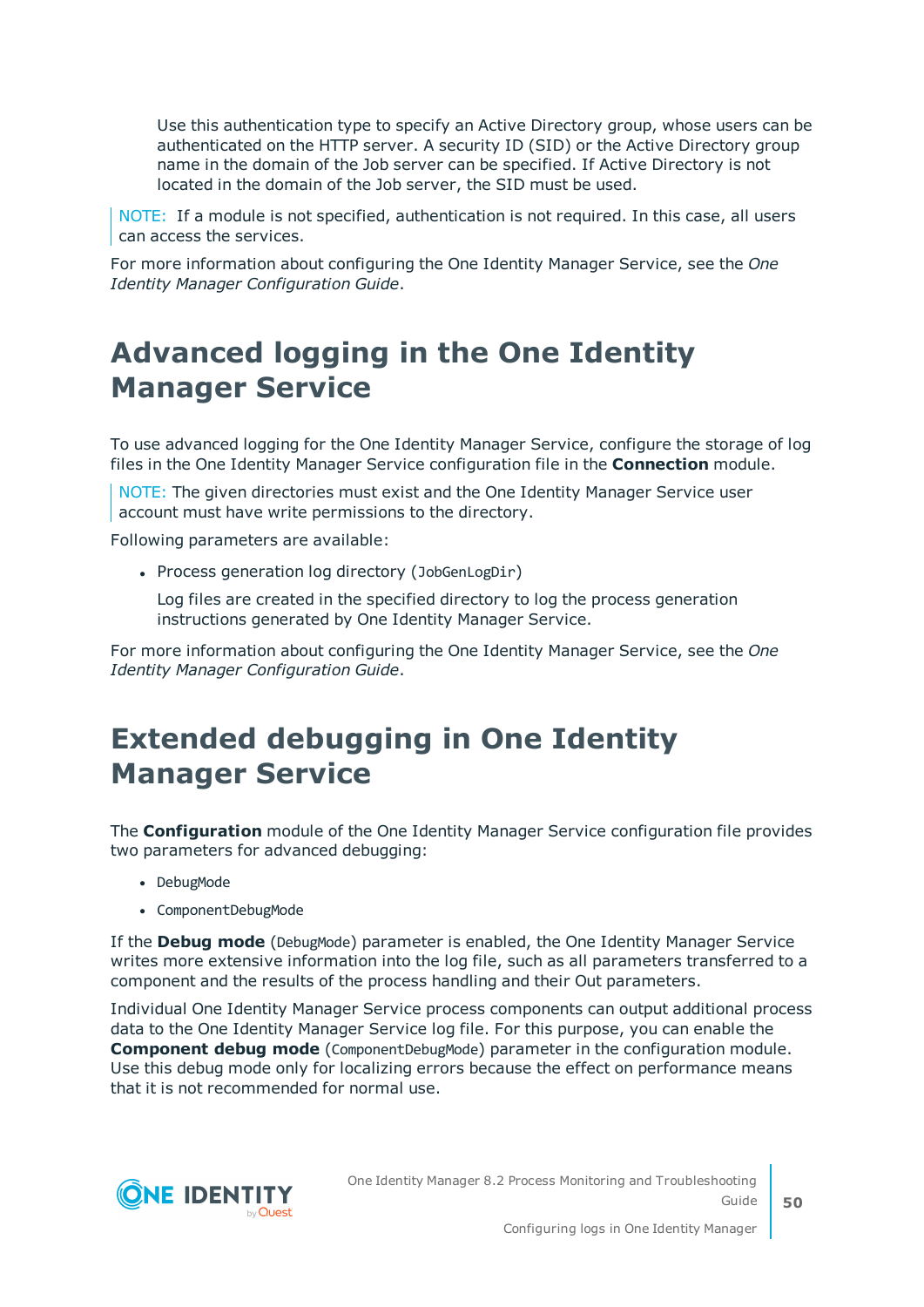For more information about configuring the One Identity Manager Service, see the *One Identity Manager Configuration Guide*.

### <span id="page-50-0"></span>**Outputting custom messages in the One Identity Manager Service log file**

IMPORTANT: You should never use the VB.NET functions Msgbox and Inputbox on servers. Use the functions VID\_Write2Log, RaiseMessage or AppData.Instance.RaiseMessage.

You can use the RaiseMessage and AppData. Instance. RaiseMessage script engine tasks from within process steps to write custom messages to the One Identity Manager Service log file. Use the ScriptComponent process component to run the scripts.

The messages in the log file are marked in color depending on the specified severity (MsgSeverity parameter).

### **Figure 8: Example output of custom messages to the One Identity Manager Service log file**

2007-08-10 12:48:58 - Warning: Example warning message 2007-08-10 12:48:58 - Info: Example Info message 2007-08-10 12:48:58 - Serious: Example error message

### **RaiseMessage**

The output is consolidated with other messages and logged at the end of processing the process step.

Syntax:

```
RaiseMessage (MsgSeverity, "string")
```
#### **Example:**

RaiseMessage (MsgSeverity.Warning, "Example warning message") RaiseMessage (MsgSeverity.Info, "Example Info message") RaiseMessage (MsgSeverity.Serious, "Example error marked message")

### **AppData.Instance.RaiseMessage**

The output is issued immediately during processing regardless of whether processing of the process step has ended.

Syntax:

```
AppData.Instance.RaiseMessage (MsgSeverity, "string")
```


One Identity Manager 8.2 Process Monitoring and Troubleshooting Guide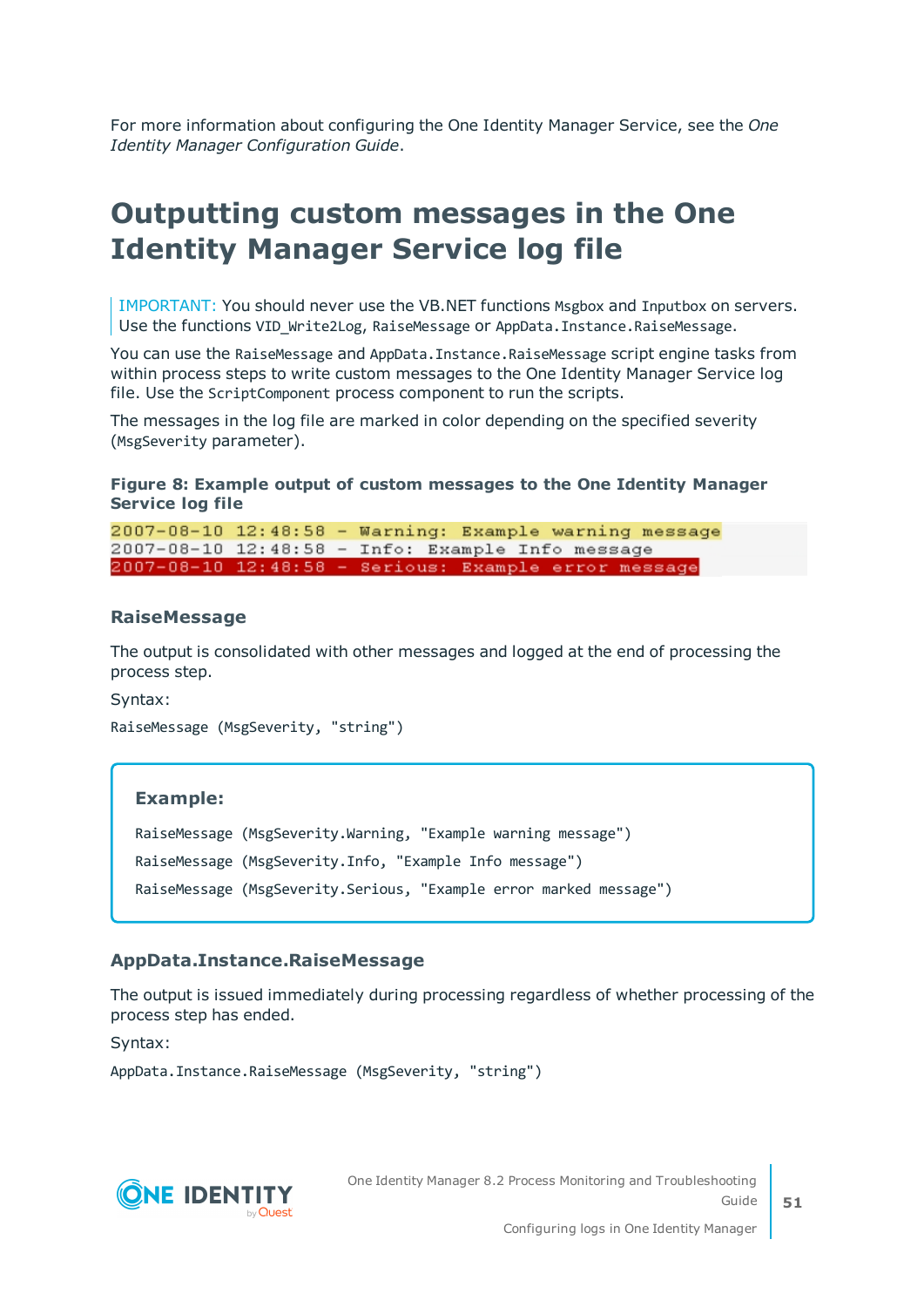### **Example:** AppData.Instance.RaiseMessage (MsgSeverity.Warning, "Example warning message") AppData.Instance.RaiseMessage (MsgSeverity.Info, "Example Info message") AppData.Instance.RaiseMessage (MsgSeverity.Serious, "Example error marked message")

For more examples of One Identity Manager Service log file output, see the script example on the installation medium in the directory QBM\dvd\AddOn\SDK\ScriptSamples.

### <span id="page-51-0"></span>**Logging One Identity Manager Service messages in the event view**

To log One Identity Manager Service messages in the server's event log, modify the **EventLogLogWriter** module in the One Identity Manager Service's configuration file. To view the event log, you can use the results display in the Microsoft Management Console, for example.

### **Table 18: EventLogLogWriter parameters**

| <b>Parameters Description</b> |                                                                                                                                                                          |
|-------------------------------|--------------------------------------------------------------------------------------------------------------------------------------------------------------------------|
| EventLog                      | Name of the event log to which the messages are written. The messages<br>are written to the application log with <b>Application</b> as the default value.                |
|                               | NOTE: If more than one One Identity Manager Service write event logs<br>on a server, make sure that the first eight letters in the log name are<br>unique on the server. |
| LogSeverity                   | Severity levels of the logged messages.                                                                                                                                  |
|                               | Permitted values are:                                                                                                                                                    |
|                               | • Info: All messages are written to the event log. The event log<br>quickly becomes large and confusing.                                                                 |
|                               | • Warning: Only warnings and exception errors are written to the<br>event log (default).                                                                                 |
|                               | • Serious: Only exception messages are written to the event log.                                                                                                         |
| EventID                       | The ID of the messages written to the event log.                                                                                                                         |
| Category                      | The category of the messages written to the event log.                                                                                                                   |
| Source                        | The name of the source of the messages written to the event log.                                                                                                         |

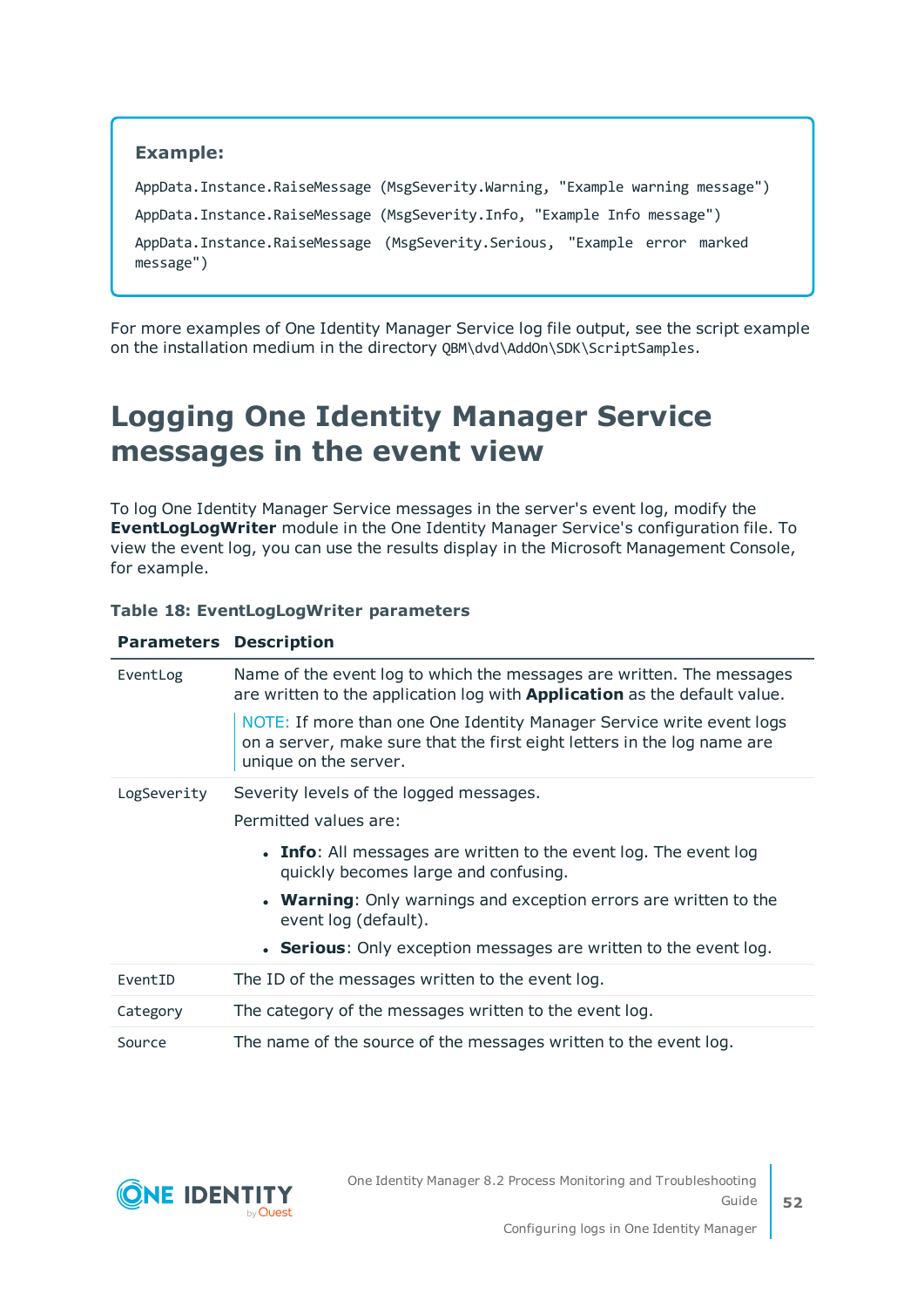Process handling errors can also be written to a server's result log. To do this, use the LogComponent process component.

For more information about configuring the One Identity Manager Service, see the *One Identity Manager Configuration Guide*.

### **Related topics**

• [Changing](#page-52-0) the event log for the One Identity Manager Service on page 53

### <span id="page-52-0"></span>**Changing the event log for the One Identity Manager Service**

By default, the One Identity Manager Service only logs messages in the event log **Application**.

#### *To use an event log with a different name*

- 1. On the Job server, manually add the file for theOne Identity Manager Service to write to. You can use Windows PowerShell, for example, to do this.
	- a. Run Windows PowerShell as administrator on the Job server.
	- b. Run the following CmdLet:

New-EventLog -Source "Foobar" -LogName "<file name>"

- 2. Enter this file name in the One Identity Manager Service configuration file, in the module **EventLogWriter** as the name for the event log.
- 3. Restart the computer.
- <span id="page-52-1"></span>4. Restart the One Identity Manager Service.

### **HTTPLogPlugins log file**

If the **HTTPLogPlugin** plugin is configured in the One Identity Manager Service configuration file, a log file is generated with the HTTP queries of the One Identity Manager Service. The file is written in Apache HTTP Server Combined Log Format.

### **Example:**

```
172.19.2.18 - - [03/Feb/2005:14:55:48 +0100] "GET /resources/JobService.css
HTTP/1.x" OK - "http://<server name>:<port>/status/LogWriter/Config""Mozilla/5.0
(Windows; U; 5.1; en-US; rv:1.7.5) Gecko/20041108Firefox/1.0"
```


One Identity Manager 8.2 Process Monitoring and Troubleshooting Guide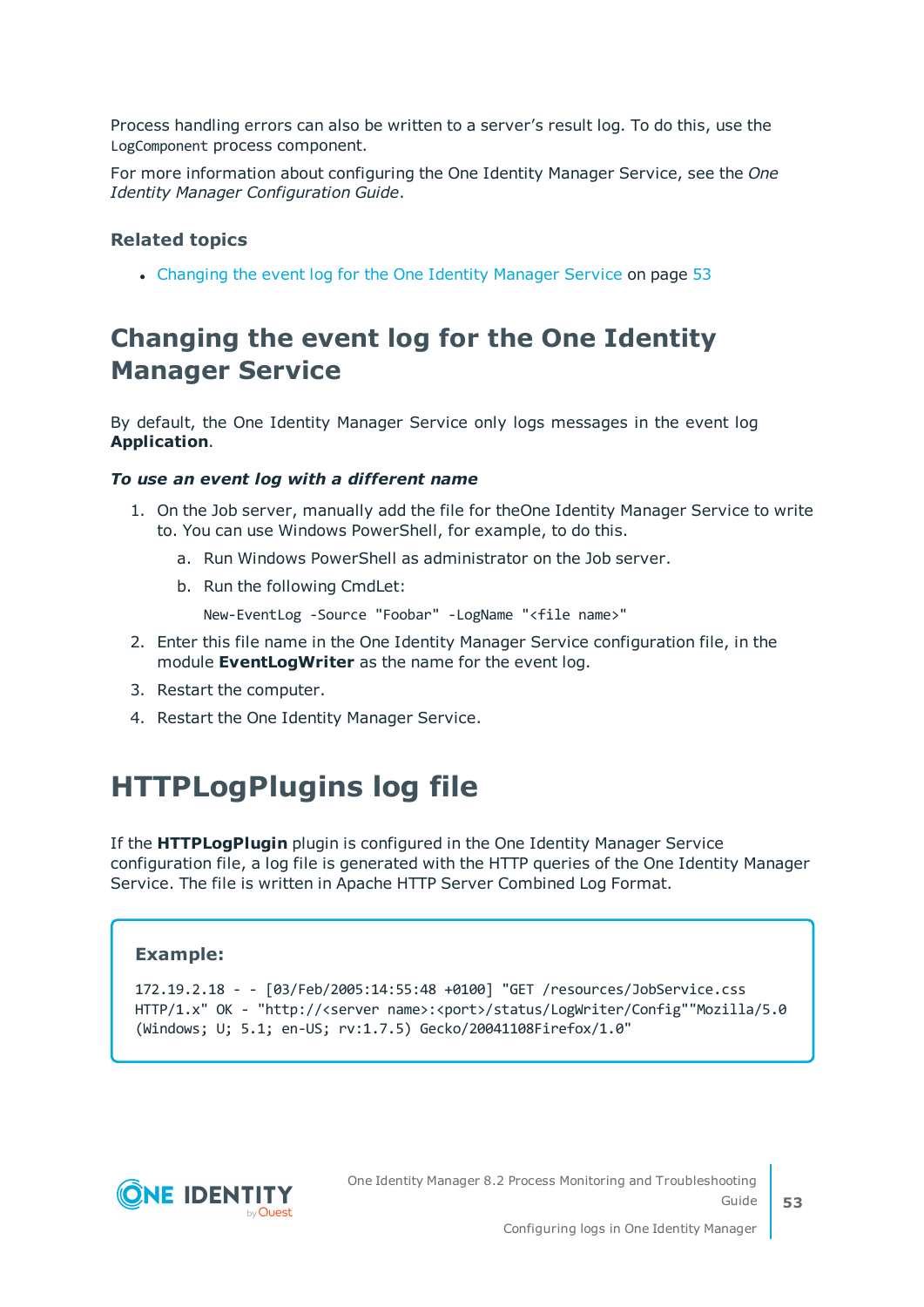| <b>Entry</b>                                                                              | <b>Meaning</b>                                                    |  |
|-------------------------------------------------------------------------------------------|-------------------------------------------------------------------|--|
| 172.19.2.18                                                                               | IP address that sent the<br>request.                              |  |
|                                                                                           | Client user name using IDENT<br>protocol (RFC 1413)-              |  |
|                                                                                           | User name of the client<br>according to HTTP authen-<br>tication. |  |
| $[03/Feb/2005:14:55:48 + 0100]$                                                           | Time that the request is<br>processed on the server               |  |
| GET /resources/JobService.css HTTP/1.x                                                    | Request                                                           |  |
| OK.                                                                                       | Status code-                                                      |  |
|                                                                                           | Size of data sent back to the<br>browser                          |  |
| "http:// <server<br>name&gt;:<port>/status/LogWriter/Config"</port></server<br>           | URL from which the page can<br>be accessed                        |  |
| "Mozilla/5.0 (Windows; U; Windows NT 5.1; de-<br>DE; rv:1.7.5) Gecko/20041108Firefox/1.0" | Browser name                                                      |  |

For more information about configuring the One Identity Manager Service, see the *One Identity Manager Configuration Guide*.

## <span id="page-53-0"></span>**Output of extended return values from individual process components**

Individual process components have process tasks with parameters that supply extended return values (OUT).

The entire output of the parameter is written to the One Identity Manager Service log file when a error occurs. For example, the output text of the listed commands or programs can be returned when you run a command or a program using the CommandComponent process component.

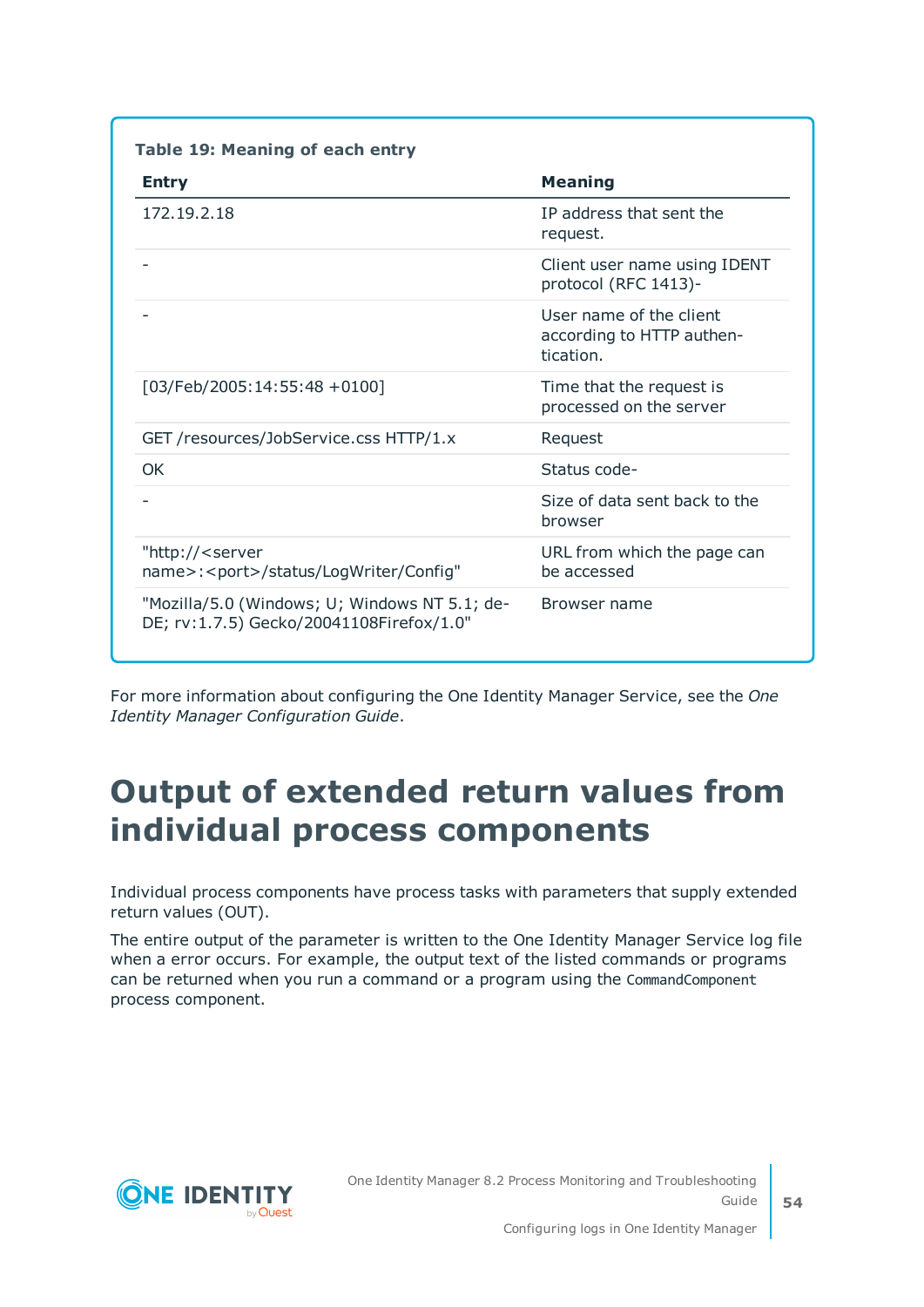### *To log return values*

<sup>l</sup> In the Designer, enable the **Common | Jobservice | DoReturnOutput** configuration parameter.

### **Related topics**

• OUT [parameters](#page-15-1) on page 16

## <span id="page-54-0"></span>**Configuring notification behavior for DBQueue Processor initialization**

If errors occur during initialization of the DBQueue Processor, messages are written to the application log. You can use the results display in the Microsoft Management Console, for example, to view the application log.

Use the **QBM | DBServerAgent | CreateNotification** configuration parameter to configure in which cases error messages are written to the application log. In the Designer, you can modify the configuration parameter as required.

Permitted values are:

- $\cdot$  **0**: No logging.
- **1**: Only success messages are logged.
- 2: Only error messages are logged.
- 3: All messages are logged.

For more information about the DBQueue Processor, see the *One Identity Manager Configuration Guide*.

## <span id="page-54-1"></span>**Enabling the crash recorder**

The crash recorder saves the previous **128** messages starting at **Debug** level and issues these in the error message window. You can configure the crash recorder using the configuration files for the One Identity Manager tools (\*.exe.config).

- <sup>l</sup> If the variable CrashRecorderBuffer is set to the value **0**, the crash record functionality is disabled.
- <sup>l</sup> Permitted values for CrashRecorderLevel are **Debug**, **Error**, **Fatal**, **Info**, **Off**, **Trace** and **Warn**.

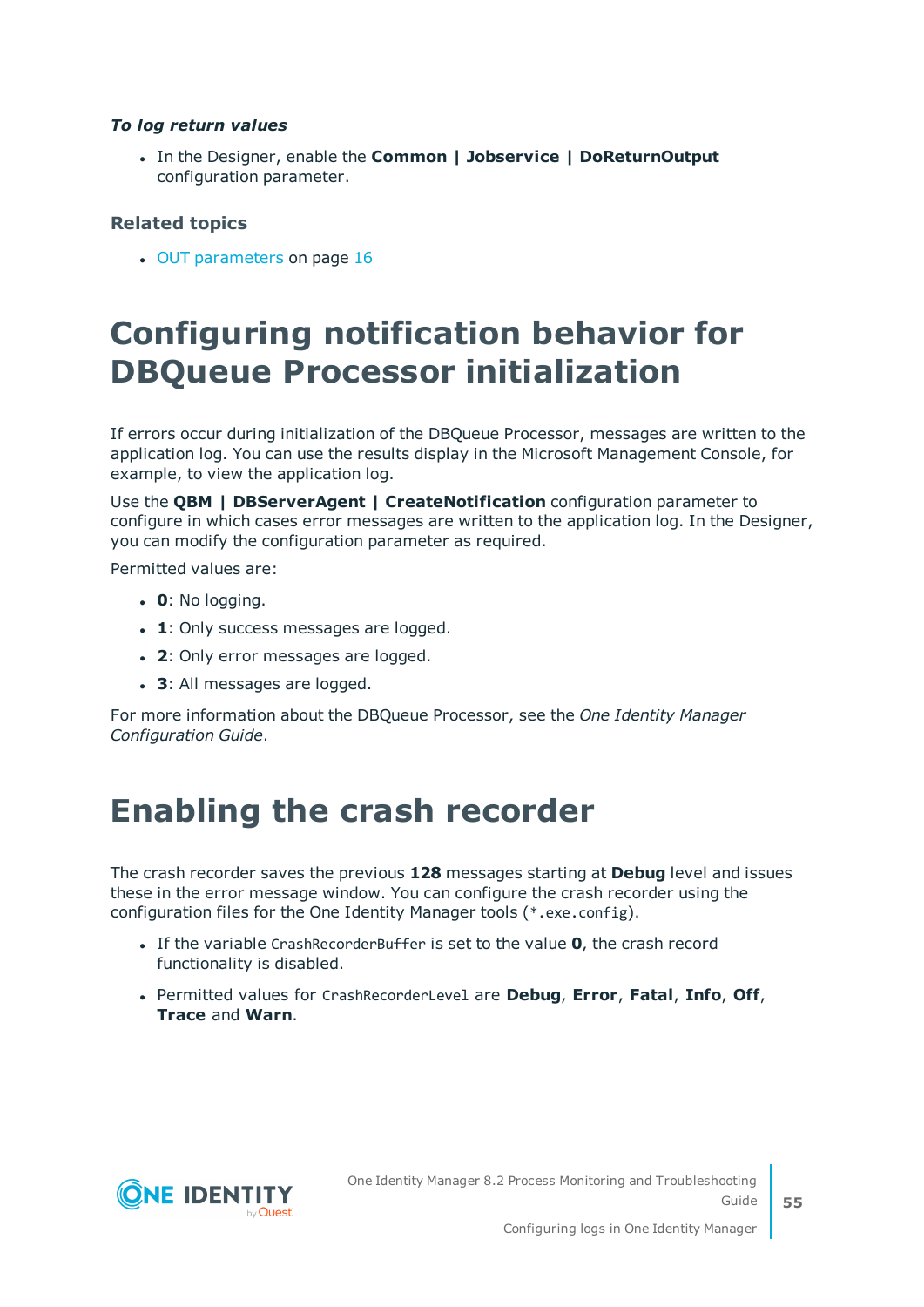

### **Related topics**

• The error [message](#page-25-1) window in One Identity Manager tools on page 26

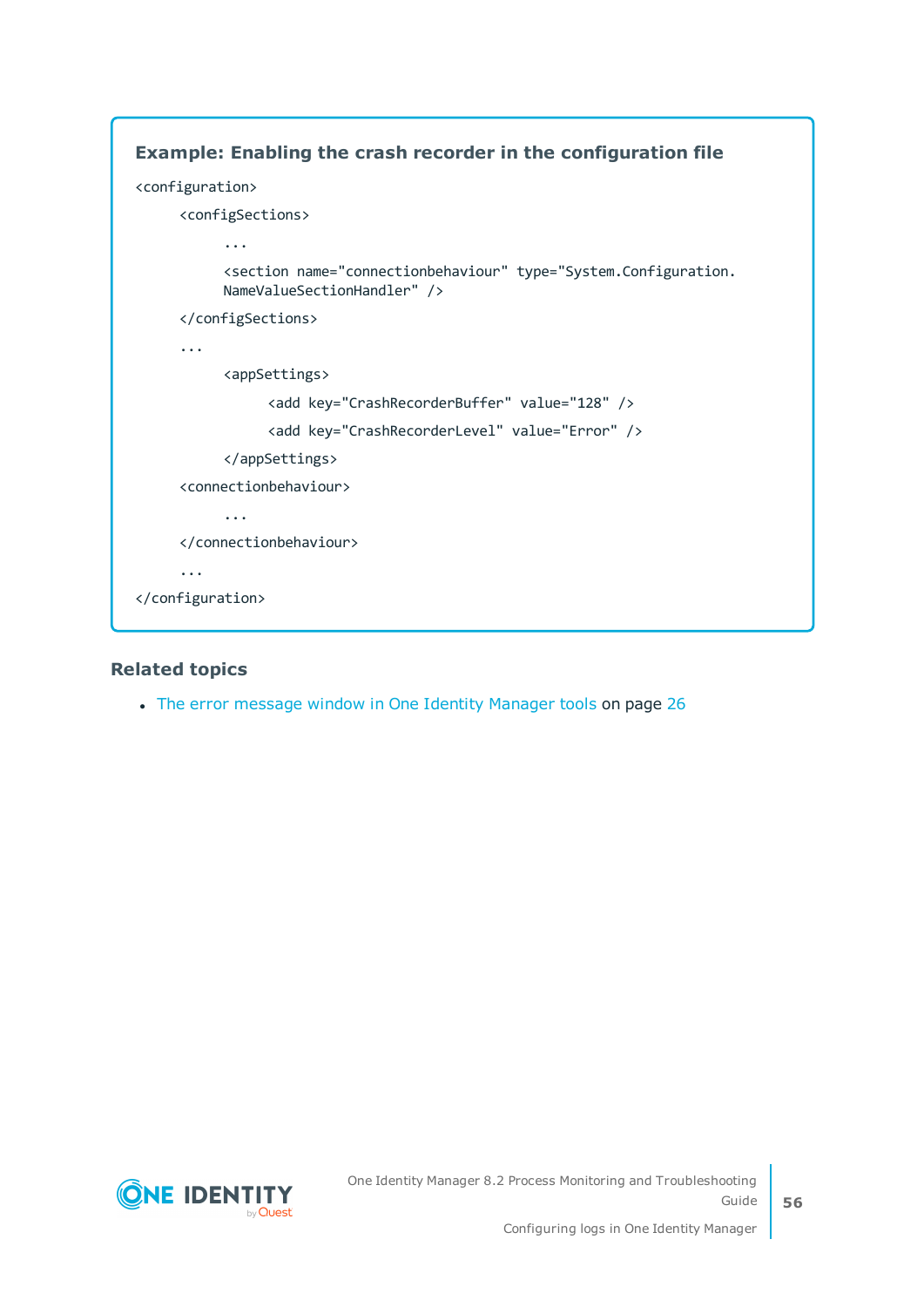# **Appendix:One Identity Manager configuration files**

<span id="page-56-0"></span>General configuration settings can be preset in a configuration file. The configuration file is kept in the program directory. Each administration tool can take its settings from a configuration file in .NET .exe format. Valid global configuration settings can also be defined through a configuration file in One Identity Manager's own format.

### **Detailed information about this topic**

- [Application-specific](#page-56-1) configuration files on page 57
- Global [configuration](#page-58-0) file for One Identity Manager tools on page 59

# <span id="page-56-1"></span>**Application-specific configuration files**

NOTE: Use the globallog.config configuration file to define global settings that apply to all One Identity Manager components.

One Identity Manager components, such as the Manager or the Designer, have a configuration file for .NET exe's with a predefined format for this. There is a configuration section in the file for each of the different modules of a One Identity Manager component.

The root in the XML file is always called configuration. All other sections of the configuration file must be in the mandatory configSections section and their type must be defined.

NOTE: Entries are case-sensitive.

### **Format of the configuration file using .exe.config as an example**

<?xml version="1.0" encoding="utf-8" ?>

<configuration>

<configSections>



**57**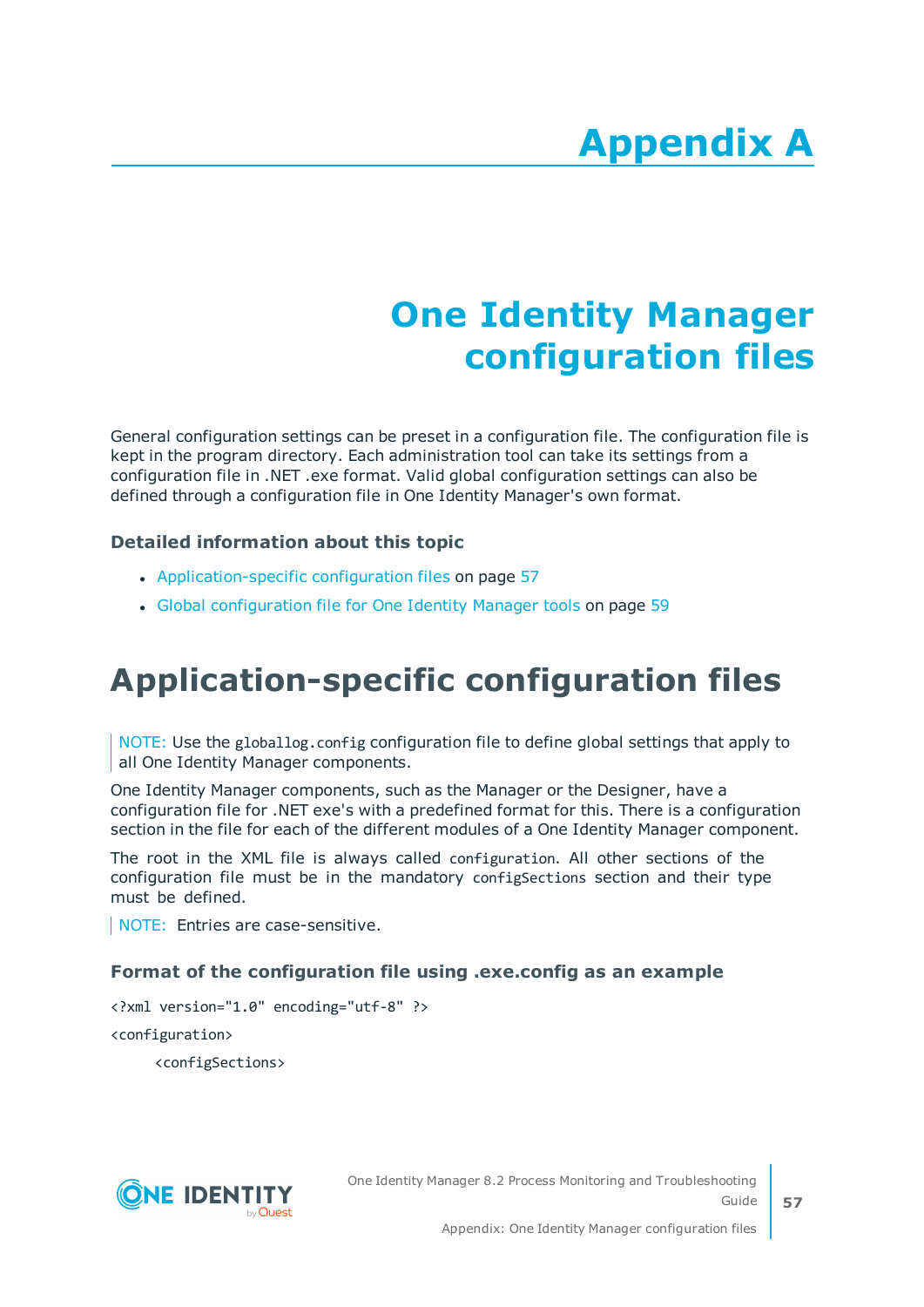```
<section name="formprovider"
     type="System.Configuration.NameValueSectionHandler" />
     <section name="formarchives"
     type="System.Configuration.NameValueSectionHandler" />
     <section name="vicontrols"
     type="System.Configuration.NameValueSectionHandler" />
     <section name="connectionbehaviour"
     type="System.Configuration.NameValueSectionHandler" />
     <section name="dialogplugins"
     type="System.Configuration.NameValueSectionHandler" />
     <section name="consistencychecks"
     type="System.Configuration.NameValueSectionHandler" />
     <section name="nlog" type="NLog.Config.ConfigSectionHandler, NLog"/>
</configSections>
<dialogplugins>
     <add key="ComplianceRuleSimulation"
     value="VI.DialogEngine.Plugins.ComplianceRuleSimulation,
     AE.DialogEngine.Plugins" />
     <add key="ComplianceRuleSimulationSummary"
     value="VI.DialogEngine.Plugins.ComplianceRuleSimulationSummary,
     AE.DialogEngine.Plugins" />
</dialogplugins>
<consistencychecks>
     <add key="AE" value="VI.ConsistencyChecks.AE.dll" />
     <add key="Common" value="VI.ConsistencyChecks.Common.dll" />
</consistencychecks>
<formarchives>
     <add key="Forms" value="archive:.\???.Forms*.vif;10" />
     <add key="CustomForms" value="archive:.\AE.CustomForms.*.vif;5" />
     <add key="CommonForms" value="archive:.\Common.Forms*.vif;5" />
</formarchives>
<vicontrols>
     <add key="defaultcontroldesign" value="System" />
</vicontrols>
```

```
<nlog autoReload="true" xmlns:xsi="http://www.w3.org/2001/XMLSchema-instance">
     <variable name="appName" value="Manager"/>
```

```
<include file="${basedir}/globallog.config" ignoreErrors="true"/>
```

```
</nlog>
```
</configuration>

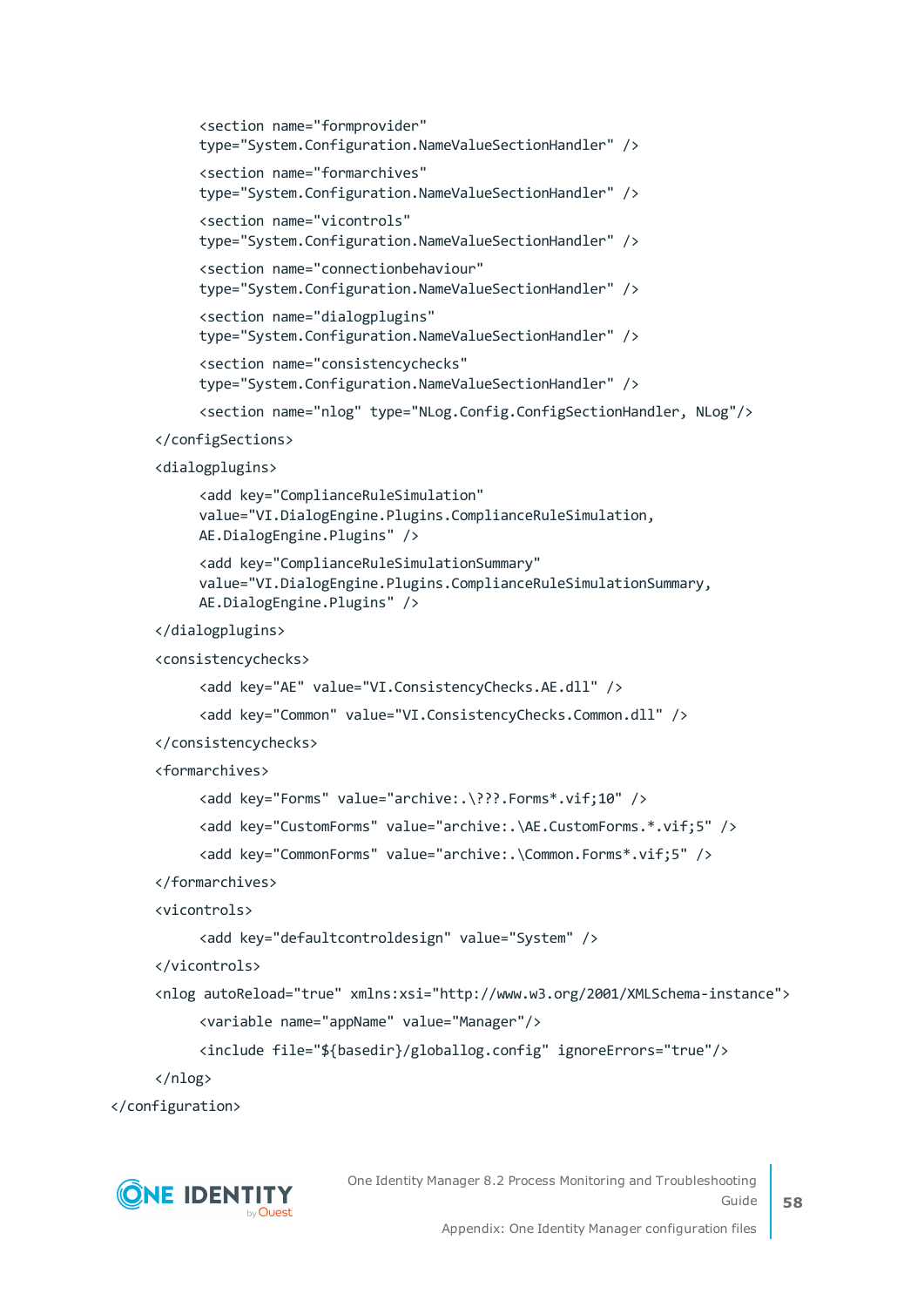### **Related topics**

- $\cdot$  Global [configuration](#page-42-0) of logging with NLog on page 43
- Global [configuration](#page-58-0) file for One Identity Manager tools on page 59

## <span id="page-58-0"></span>**Global configuration file for One Identity Manager tools**

The Global.cfg is an XML configuration file in One Identity Manager's own simplified format. The advantage of this file is that run-time loading is supported. Each of the different modules has its own section allocated within the file.

You can find an example of a configuration file on the installation medium in the QBM\dvd\AddOn\SDK\ConfigSample directory. If the file Global.cfg is in the program directory, it is used when the One Identity Manager tools start up.

The root in the XML file is always called configuration. Each configuration file module and its values are defined in a section category respectively.

NOTE: Entries are case-sensitive. Both the sections and the names of the values must be written in lower case.

### **Format of global.cfg**

<configuration>

<category name="settings">

<value name="language">English</value>

<value name="autoupdateenabled">true</value>

<value name="connectiontimeout">15</value>

</category>

<category name="connections">

<value name="database display 1">ConnectionString</value>

<value name="database display 2">ConnectionString</value>

</category>

</configuration>

TIP: To generate the (ConnectionString) connection parameters, use the Config Encryptor program. You will find this program on the installation medium in the directory QBM\dvd\AddOn\ConfigEncryptor.

### **Related topics**

• [Application-specific](#page-56-1) configuration files on page 57



One Identity Manager 8.2 Process Monitoring and Troubleshooting Guide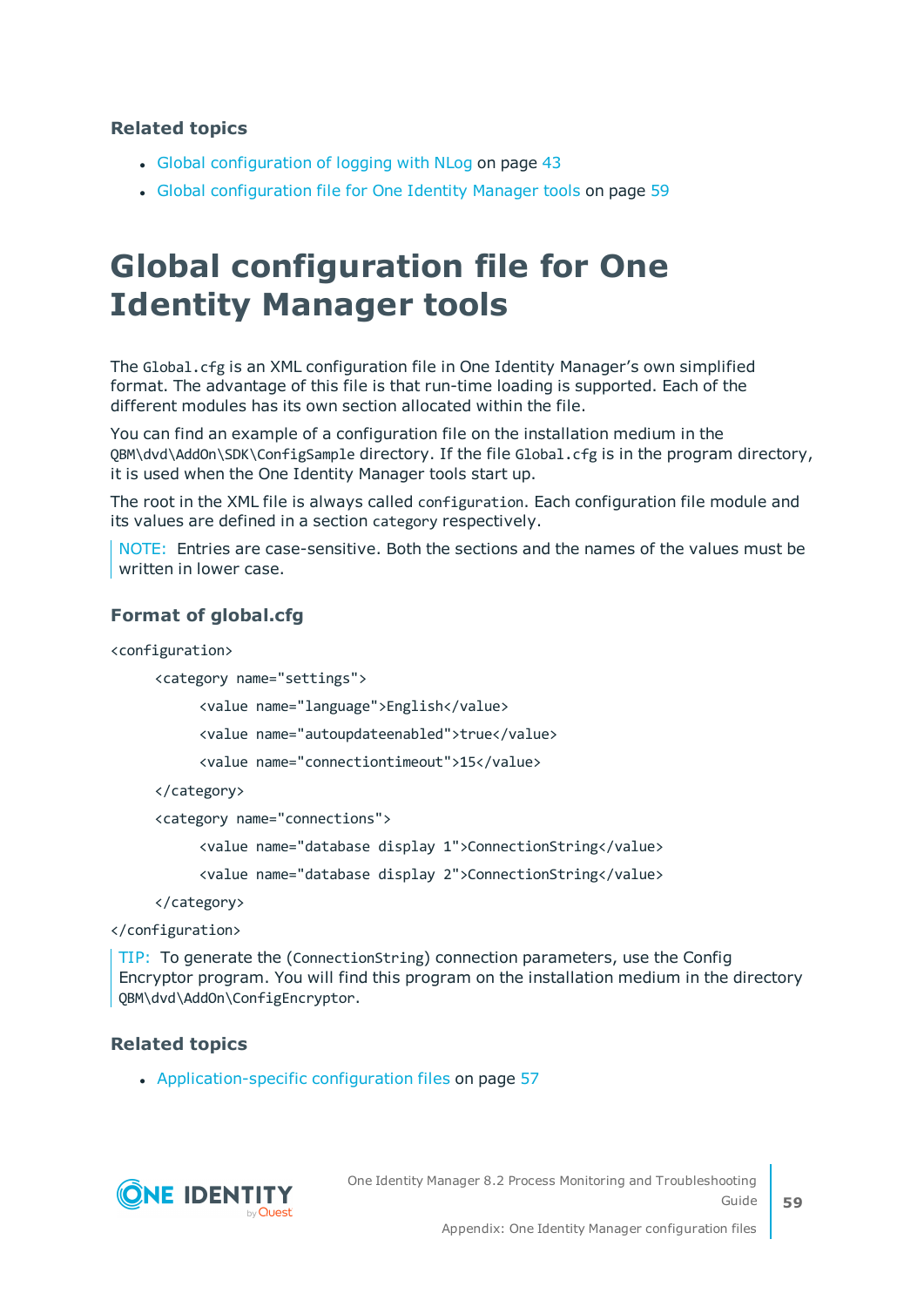<span id="page-59-0"></span>One Identity solutions eliminate the complexities and time-consuming processes often required to govern identities, manage privileged accounts and control access. Our solutions enhance business agility while addressing your IAM challenges with on-premises, cloud and hybrid environments.

# <span id="page-59-1"></span>**Contacting us**

For sales and other inquiries, such as licensing, support, and renewals, visit <https://www.oneidentity.com/company/contact-us.aspx>.

## <span id="page-59-2"></span>**Technical support resources**

Technical support is available to One Identity customers with a valid maintenance contract and customers who have trial versions. You can access the Support Portal at [https://support.oneidentity.com/.](https://support.oneidentity.com/)

The Support Portal provides self-help tools you can use to solve problems quickly and independently, 24 hours a day, 365 days a year. The Support Portal enables you to:

- Submit and manage a Service Request
- View Knowledge Base articles
- Sign up for product notifications
- Download software and technical documentation
- View how-to videos at [www.YouTube.com/OneIdentity](http://www.youtube.com/OneIdentity)
- Engage in community discussions
- Chat with support engineers online
- View services to assist you with your product

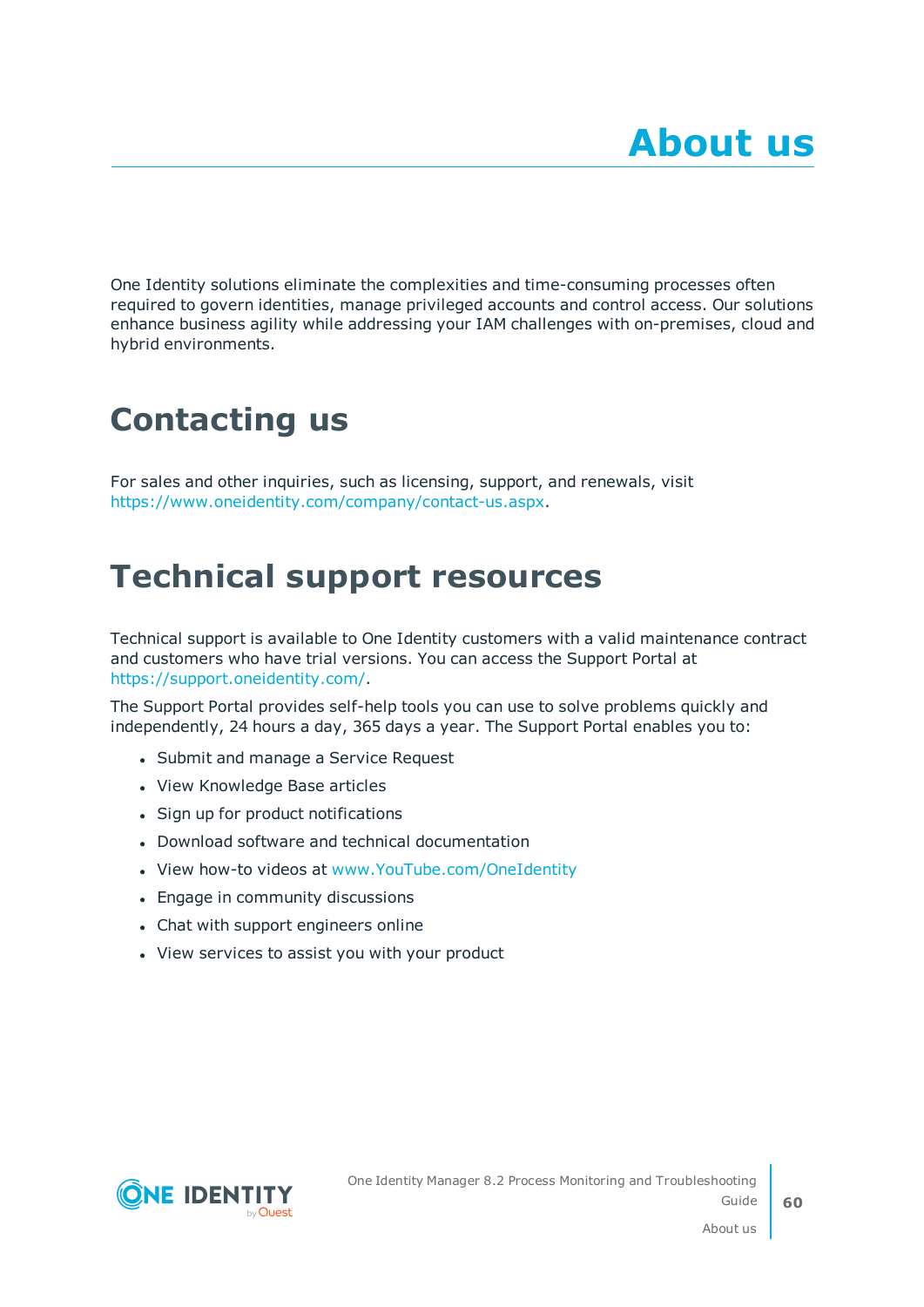# **Index**

### <span id="page-60-0"></span>**\***

\*.exe.config [57](#page-56-0)

### **A**

application server status display [35](#page-34-0)

### **C**

combined log format [53](#page-52-1) configurations ComponentDebugMode [50](#page-49-1) DebugMode [50](#page-49-1) connection JobGenLogDir [50](#page-49-0) Crashrecorder [55](#page-54-1) custom-log-targets.config [43](#page-42-0) custom-log-variables.config [43](#page-42-0)

### **D**

database journal delete [40](#page-39-1) display [31](#page-30-0) log login [42](#page-41-0) log logoff [42](#page-41-0) retention period [40](#page-39-1) DBQueue display [22](#page-21-1) stop processing [23](#page-22-1) DBQueue Processor stop [23](#page-22-1)

### **E**

emergency stop [23](#page-22-1) error log [28](#page-27-0) error message window [26](#page-25-1) EventLogLogWriter EventLog [52](#page-51-0) LogSeverity [52](#page-51-0)

### **F**

FileLogWriter [48](#page-47-0) HistorySize [48](#page-47-0) JobLogLifeTime [48](#page-47-0) LogLifeTime [48](#page-47-0) LogSeverity [48](#page-47-0) MaxLogSize [48](#page-47-0) OutPutFile [48](#page-47-0) ParamMaxLength [48](#page-47-0)

### **G**

Global.cfg [59](#page-58-0) Globallog.config [43](#page-42-0)

### **H**

HTTP authentication BasicHttpAuthentication [49](#page-48-0) WindowsHttpAuthentication [49](#page-48-0) HTTPLogPlugin log file [53](#page-52-1)



One Identity Manager 8.2 Process Monitoring and Troubleshooting Guide Index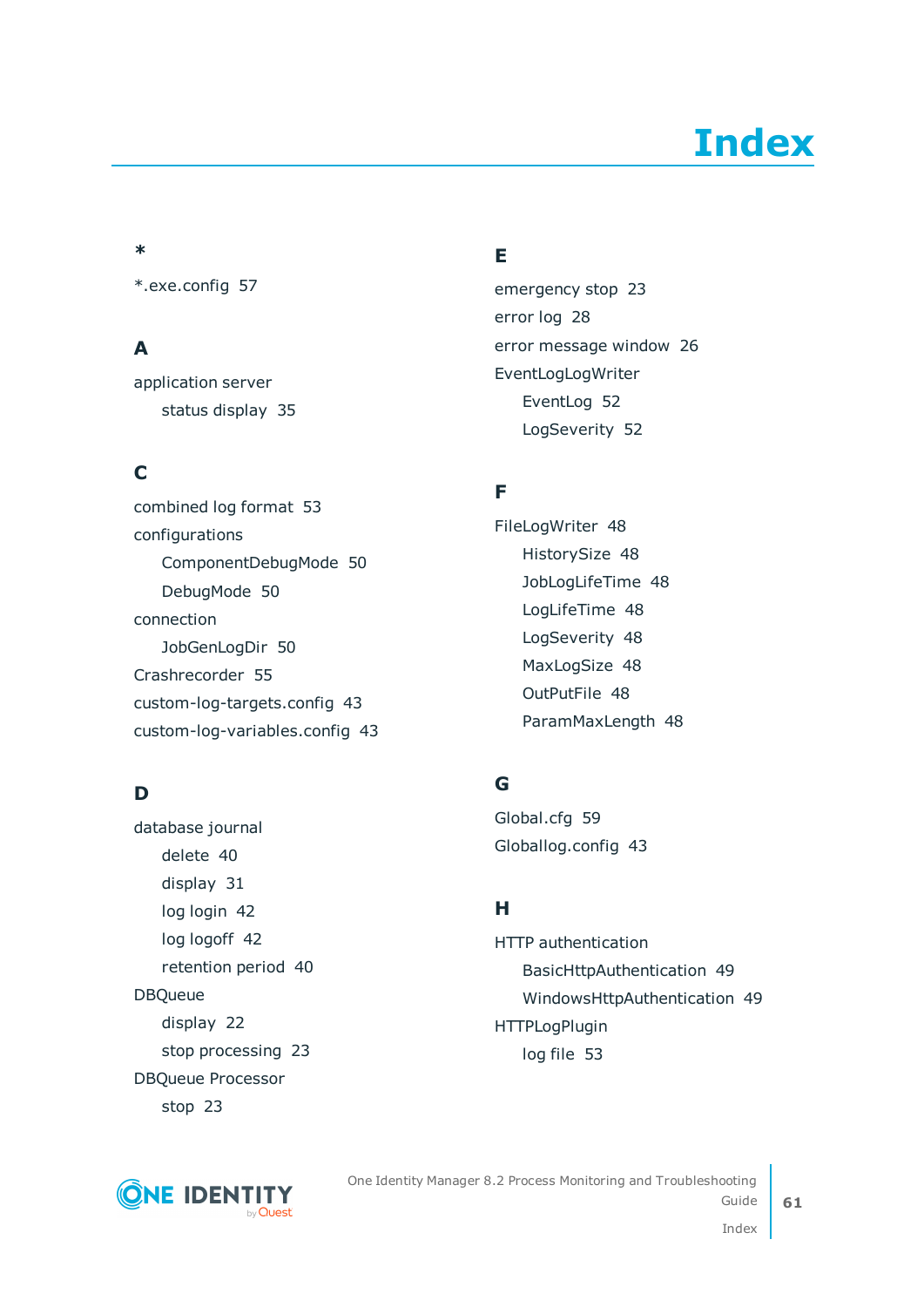### **J**

Job queue initialization [22](#page-21-0) progress [23](#page-22-0) stop processing [23](#page-22-1) Job Queue Info [6](#page-5-1) column configuration [8](#page-7-1) database journal [31](#page-30-0) emergency stop [23](#page-22-1) filter apply [10](#page-9-0) create [10](#page-9-0) publish [10](#page-9-0) HTTP port [9](#page-8-0) language [9](#page-8-0) One Identity Manager Service log file [33](#page-32-0) polling interval [9](#page-8-0) process history [9](#page-8-0) program setting [9](#page-8-0) stop system [23](#page-22-1) timeout [9](#page-8-0) update [8](#page-7-0) Job server continue processing [23](#page-22-1) find state [20](#page-19-0) stop processing [23](#page-22-1)

### **L**

Logger name FrontendLog [43](#page-42-0) JobGenLog [43](#page-42-0) Jobservice [43](#page-42-0)

ObjectLog [43](#page-42-0) ProjectorEngine [43](#page-42-0) SqlLog [43](#page-42-0) StopWatch [43](#page-42-0) SyncLog [43](#page-42-0) SystemConnection [43](#page-42-0) SystemConnector [43](#page-42-0) update [43](#page-42-0) WebLog [43](#page-42-0) LogWriter FileLogWriter [48](#page-47-0)

### **N**

NLog [45](#page-44-0) Logger name [43](#page-42-0) severity level [43](#page-42-0)

### **O**

One Identity Manager Service ComponentDebugMode [50](#page-49-1) DebugMode [50](#page-49-1) event log [52-53](#page-51-0) FileLogWriter [48](#page-47-0) generation log [50](#page-49-0) HTTP Server [47](#page-46-0) log file [19](#page-18-0), [48](#page-47-0), [50](#page-49-1) display [33](#page-32-0), [47](#page-46-0) log file (HTTPLogPlugin) [53](#page-52-1) NSProviderTrace.log [50](#page-49-1) out parameter [54](#page-53-0) RaiseMessage [51](#page-50-0) services [47](#page-46-0) stop [23](#page-22-1)



One Identity Manager 8.2 Process Monitoring and Troubleshooting Guide Index